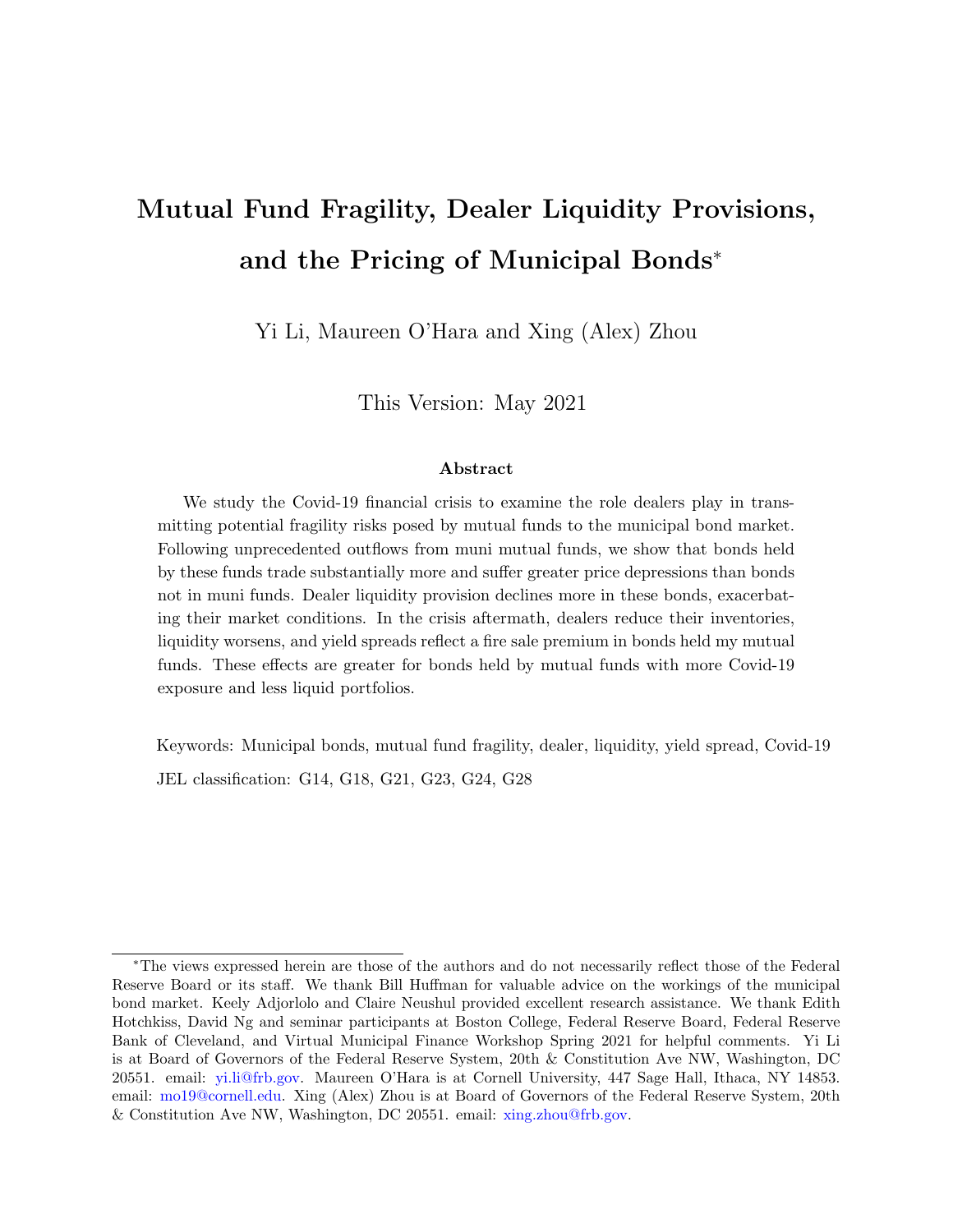## 1 Introduction

Fixed income mutual funds perform substantial liquidity transformation. They offer shortterm liquidity to investors by allowing redemption of shares on a daily basis. At the same time, many of the fixed income assets that they hold rely on dealer intermediation in trading and thus can be very illiquid. Such liquidity mismatch could create incentives for investors to redeem ahead of others in the face of a negative shock (i.e., a first-mover advantage), amplifying withdrawals and leading to more sales of the underlying illiquid assets.<sup>[1](#page-1-0)</sup> Thus, large outflows from fixed income funds could induce asset fire sales and potentially destabilize markets, especially when markets are already under stress. Such destabilizing effects have generated substantial regulatory concern regarding potential financial stability risks of fixed income mutual funds.[2](#page-1-1)

In this paper, we use the Covid-19 crisis to analyze the fragility risks that mutual funds introduce to the municipal bond market (or muni market), with a particular focus on the role that dealers play in transmitting such risks. In the two weeks between March 9 and March 23, 2020, investors redeemed mutual fund shares en masse, leading to an unprecedented 16% outflow from municipal bond mutual funds and extraordinary trading dynamics in the muni market. In the illiquid and highly dealer-reliant muni market, dealers' capability and willingness to absorb redemption-induced bulk sales from mutual funds is critical in times of stress. By linking dealer behavior to the specific outflows of muni mutual funds, we show how dealers' unwillingness to provide liquidity transmitted the instability in mutual funds into instability in the underlying, and how these destabilizing effects persisted even after the normalization of muni fund flows. Indeed, we find that in the aftermath of the muni crisis

<span id="page-1-0"></span><sup>&</sup>lt;sup>1</sup>Research by [Diamond and Dybvig](#page-31-0) [\(1983\)](#page-31-0), [Chen, Goldstein, and Jiang](#page-31-1) [\(2010\)](#page-31-1), and [Zeng](#page-34-0) [\(2017\)](#page-34-0) develop the theoretical basis for such behavior, which is empirically studied in [Goldstein, Jiang, and Ng](#page-32-0) [\(2017\)](#page-32-0) and Falato, Goldstein, and Hortaçsu [\(2020\)](#page-32-1), among others.

<span id="page-1-1"></span><sup>2</sup>See, for example, recent regulatory concerns expressed in the US Treasury Financial Stability Oversight Council (FSOC) report ["Update on Review of Asset Management Products and Activities";](https://www.treasury.gov/initiatives/fsoc/news/documents/fsoc%20update%20on%20review%20of%20asset%20management%20products%20and%20activities.pdf) and in the SEC report at [https://www.sec.gov/spotlight/fixed-income-advisory-committee/etfs-and-bond-funds](https://www.sec.gov/spotlight/fixed-income-advisory-committee/etfs-and-bond-funds-subcommittee-report-041519.pdf)[subcommittee-report-041519.pdf.](https://www.sec.gov/spotlight/fixed-income-advisory-committee/etfs-and-bond-funds-subcommittee-report-041519.pdf) Indeed, in October 2015, in an effort to reduce the risk that mutual funds will not be able to meet redemption requests, the SEC adopted a new rule requiring open-end registered funds to establish liquidity risk management programs.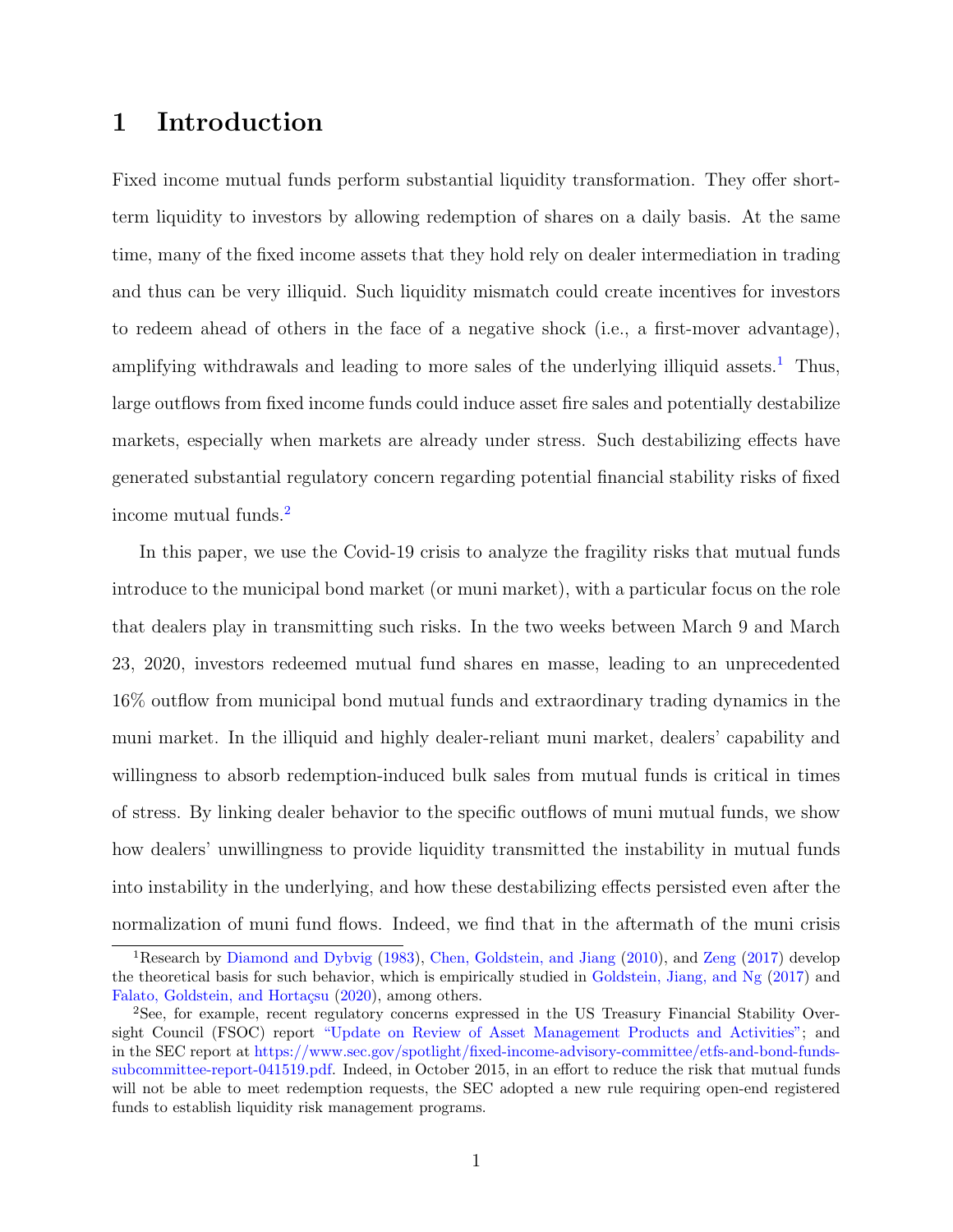dealers continued to reduce their inventories in bonds held by mutual funds, liquidity worsens for those bonds, and their yield spreads widen, reflecting a "fire sale premium" incorporated in longer-term pricing on muni bonds.

The \$4 trillion municipal bond market seems particularly well-suited for a study of market fragility induced by mutual fund fire sales and its link to dealer behavior: the market is very large and characterized by low liquidity, there is a high reliance on dealer intermediation, and there are few means to hedge price movements. While retail investors still dominate the muni market, open-end mutual funds have grown to be the largest institutional investors, holding about 20 percent of outstanding muni bonds. In addition, holding concentrations of muni bonds by mutual funds are substantially higher than that of corporate bonds, suggesting that fire sales by muni funds could generate substantial market impact, affecting a large number of household investors.

A natural concern is how we disentangle the effects of mutual fund fragility risks from the broader economic impacts arising directly from the Covid-19 crisis and the effects of bond-specific characteristics. Certainly, the Covid-19 crisis wreaked havoc on the finances of municipalities, creating both higher risk and uncertainty for municipal bond holders (and issuers). But a unique feature of the muni market helps us to differentiate these effects. In particular, municipal bond funds hold positions in only about 30% of bond issues, with the remaining issues held by other investors. This dichotomization allows us to control for the broader impacts of the crisis on the muni market while extricating the specific effects due to mutual fund redemptions and their aftermath. As we show, the behavior of issues held by mutual funds, while similar to that of issues not held by funds before the crisis, diverges both during and after the crisis. We address concerns that bond characteristics could drive our results by controlling for time-varying impacts of various bond characteristics (including bond size, age, time to maturity, coupon, rating, type, sector, and issuer location). Following the approach of [Choi, Hoseinzade, Shin, and Tehranian](#page-31-2) [\(2020\)](#page-31-2), we also include issuer-date fixed effects, which essentially allows us to test the effects of mutual fund fragility risks by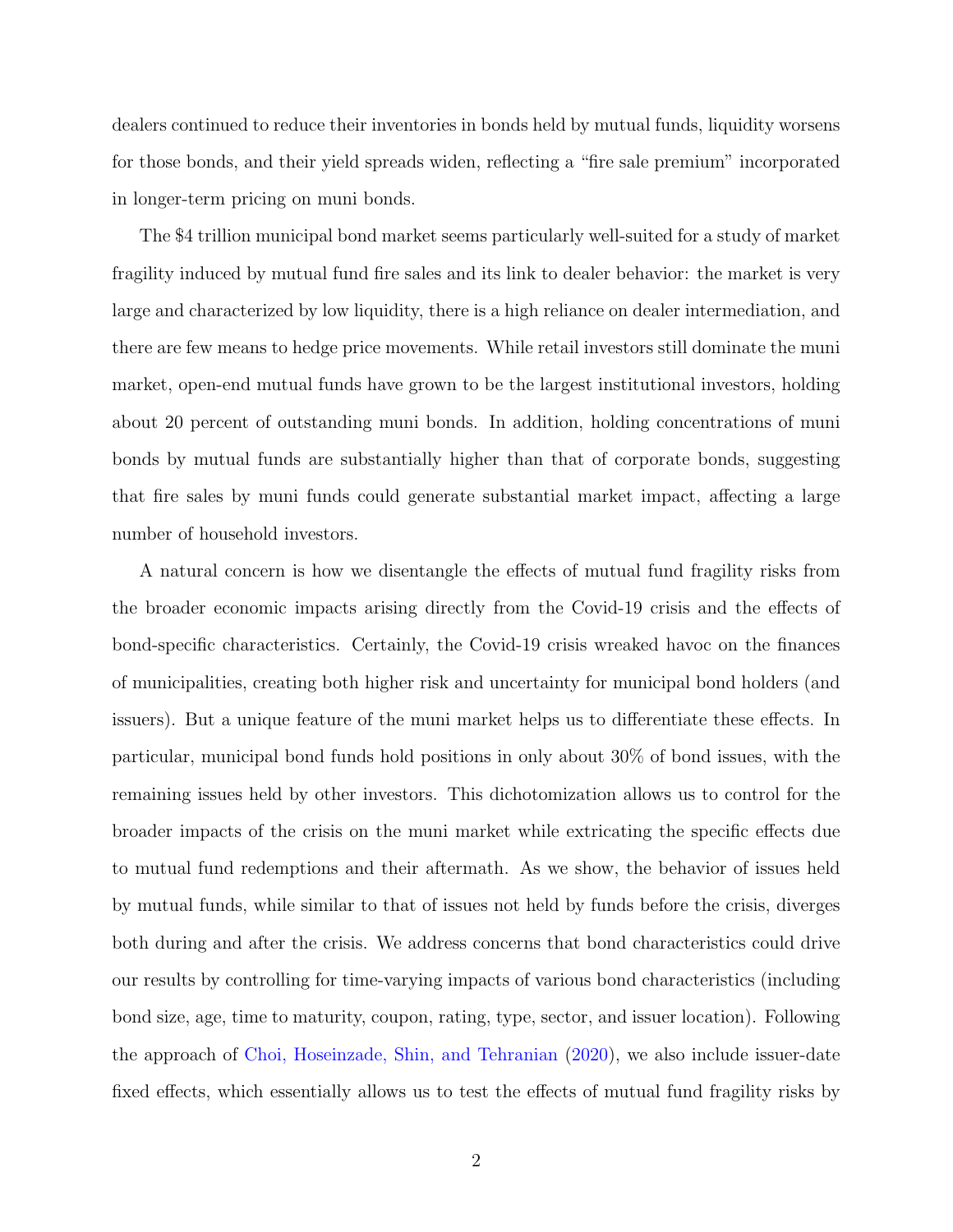comparing similar bonds issued by the same issuer and traded over the same period.

Our research provides a number of results, three of which we highlight here. First, we provide some of the first evidence of the impact of mutual fund redemptions on the municipal bond market during the Covid-19 crisis. We show how the municipal bond market experienced extreme stress during the Covid-19 crisis, with trading volume increasing sixfold and tax-adjusted yield spreads soaring from less than  $1\%$  in late February, to almost 6% by March 23 (Figure [1\)](#page-35-0). Our results show that the drastic increase in trading volume during the crisis is entirely driven by the trading of bonds held by mutual funds. Moreover, using daily fund flow information, we show that a muni bond experiences more intensive trading and larger price depression when its mutual fund holders suffer larger redemptions. At least in this corner of the fixed income markets, our results support fragility risks arising from mutual fund redemptions.

Second, we demonstrate the critical role that dealers play in transmitting these effects to the underlying market. Amidst the surge in demand for liquidity, we find that dealers pull back from liquidity provision, and shift from buying to selling at the height of the crisis. Indeed, we show that dealers' selling during the crisis increases with bonds' mutual fund ownership. Importantly, although muni market conditions quickly normalized, and muni mutual funds started to attract persistent inflows following multiple Federal Reserve and Congressional actions, dealers did not revert to pre-crisis behavior—their inventories in bonds held by mutual funds continue to decline, while inventories in other bonds quickly revert to their pre-pandemic levels. Such reluctance to intermediate bonds held by mutual funds aggravates the liquidity conditions of such bonds in the post-crisis period (May to July). We find a significant increase in bid-ask spreads for bonds held by mutual funds, with the effects particularly pronounced for the most actively traded issues.

Finally, and unique to our study, we find that fragility risks posed by mutual funds are priced in municipal bond yields in the post-crisis period. We show that a 34-basis-point wedge persists between the yield spreads of bonds held by mutual funds and those that are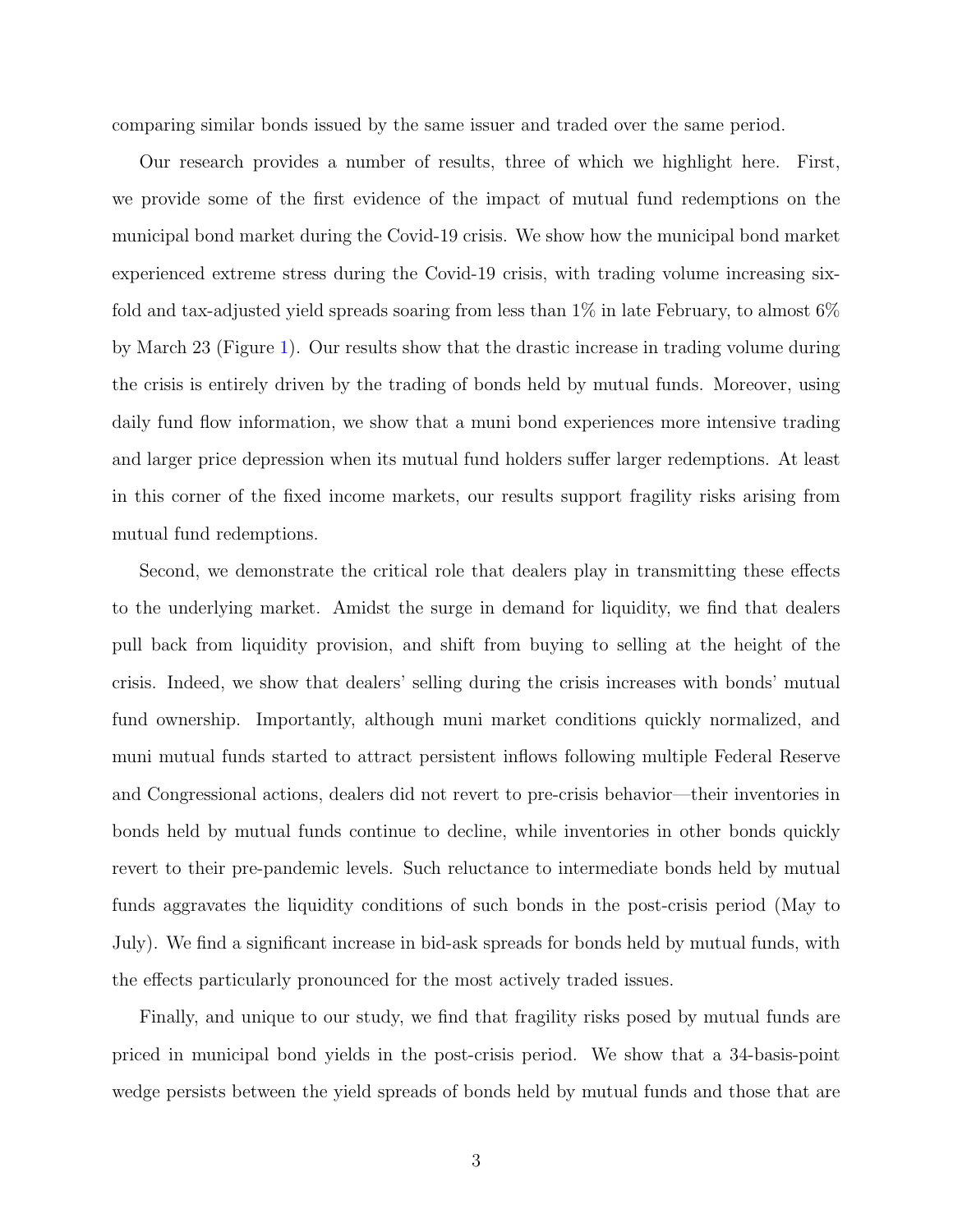not. We use a triple-difference approach to study how bonds' exposures to potential run risks influence the effects of mutual fund ownership on municipal bond yield spreads. Our test results show that these effects are more pronounced when the assets of a bond's mutual fund holders are more exposed to the Covid-19 crisis, have longer maturity, or are less liquid.<sup>[3](#page-4-0)</sup>

Our paper makes a number of contributions. First, our paper improves our understanding of the role played by dealers in the functioning of fixed income markets. Many studies analyze dealer behavior in the fixed income markets, and link it to a wide range of factors, including search frictions, funding constraints, trading relationships, and financial regulations.<sup>[4](#page-4-1)</sup> In the muni market, several papers have studied how price transparency, dealer market power, and trading networks affect dealer behavior, and ultimately transaction costs and price discovery (see, for examples, [Harris and Piwowar,](#page-32-2) [2006;](#page-32-2) Green, Hollifield, and Schürhoff, [2007a;](#page-32-3) [Green,](#page-32-4) Hollifield, and Schürhoff, [2007b;](#page-32-4) Green, Li, and Schürhoff, [2010;](#page-32-5) [Schultz,](#page-34-1) [2012;](#page-34-1) and [Li](#page-33-0) and Schürhoff, [2019\)](#page-33-0). We contribute to this literature by analyzing how dealers' liquidity provisions are affected by their perceptions of fragility risks posed by mutual funds, and how their pulling back from mutual fund held bonds can affect both liquidity and pricing of these bonds. Although compared to credit risks, liquidity on average might be secondary in determining municipal bond yield spreads [\(Schwert,](#page-34-2) [2017\)](#page-34-2), we show that liquidity can play a magnifying role in municipal bond pricing when market is under stress.

Second, existing studies on the fragility risks associated with mutual funds have found mixed results on the importance of such effects. While research on equity markets generally

<span id="page-4-0"></span><sup>&</sup>lt;sup>3</sup>These factors are consistent with those identified by Falato, Goldstein, and Hortaçsu [\(2020\)](#page-32-1) as contributing to fragility risks.

<span id="page-4-1"></span><sup>4</sup>Fixed income assets have been traded at over-the-counter (OTC) markets with dealers at their centers. A large number of papers have theoretically studied dealer behavior in the OTC markets. See for example, [Andersen, Duffie, and Song](#page-31-3) [\(2019\)](#page-31-3), Duffie, Gârleanu, and Pedersen [\(2005\)](#page-32-6), [Hendershott, Li, Livdan, and](#page-33-1) Schürhoff [\(2020\)](#page-34-6), Uslü [\(2019\)](#page-34-3), [Yang and Zeng](#page-34-4) (2020), and [Zhu](#page-34-5) [\(2012\)](#page-34-5). See [Weill](#page-34-6) (2020) for a recent review of the literature. For empirical studies on dealer behavior in various fixed income markets, including the corporate bond, the Treasury bond, and the agency MBS markets, see [Adrian, Boyarchenko, and Shachar](#page-31-4) [\(2017\)](#page-31-4); [Bessembinder, Jacobsen, Maxwell, and Venkataraman](#page-31-5) [\(2018\)](#page-31-5); [Bao, O'Hara, and Zhou](#page-31-6) [\(2018\)](#page-31-6); [Chen,](#page-31-7) [Liu, Sarkar, and Song](#page-31-7) [\(2020\)](#page-31-7); [Di Maggio, Kermani, and Song](#page-31-8) [\(2017\)](#page-31-8); [Dick-Nielsen and Rossi](#page-31-9) [\(2019\)](#page-31-9); [Gold](#page-32-7)[stein and Hotchkiss](#page-32-7) [\(2020\)](#page-32-7); [He, Nagel, and Song](#page-32-8) [\(2020\)](#page-32-8); [Macchiavelli and Zhou](#page-33-2) [\(2020\)](#page-33-2); and [O'Hara and](#page-33-3) [Zhou](#page-33-3) [\(2020b\)](#page-33-3), and [Schultz](#page-34-7) [\(2017\)](#page-34-7).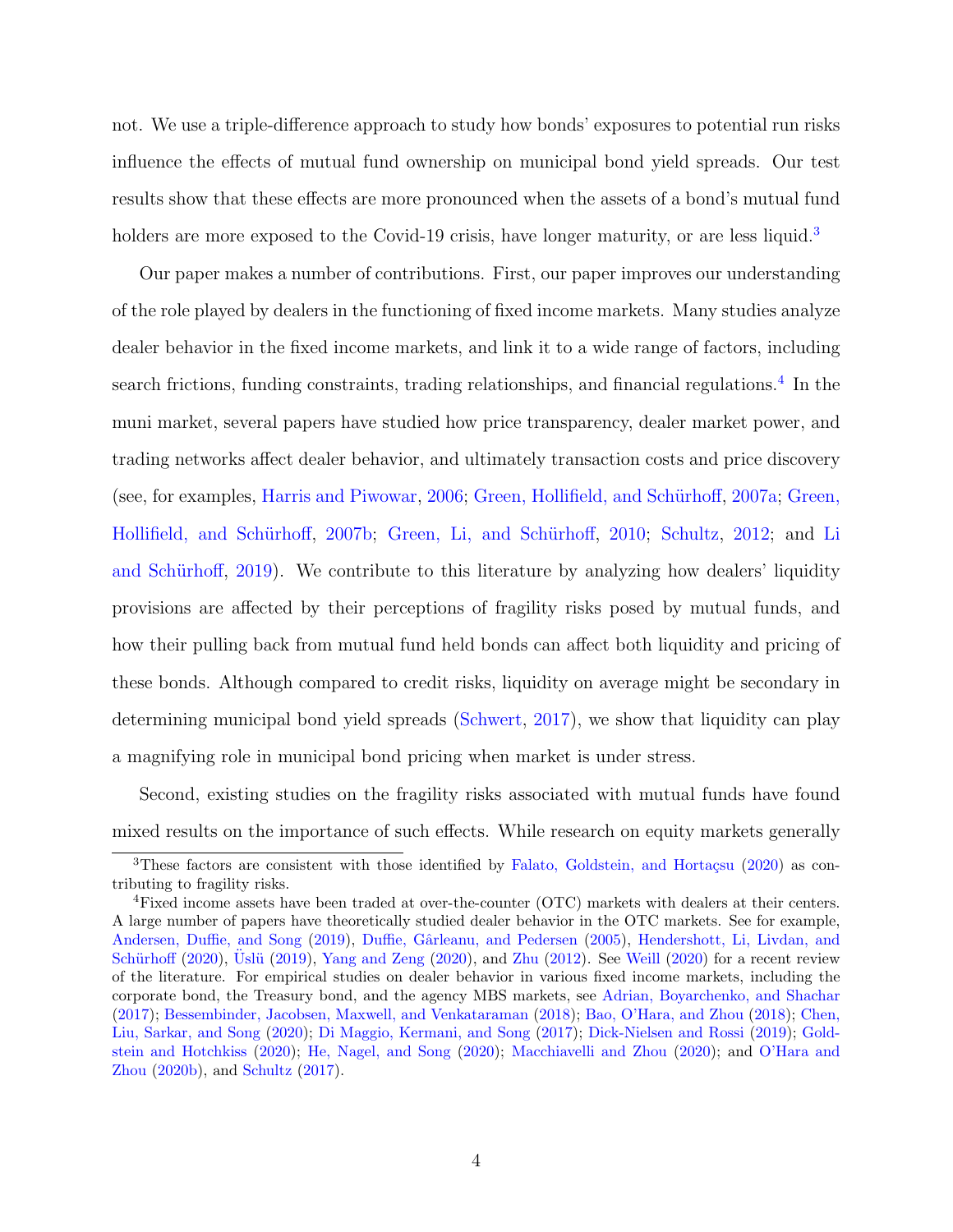supports such fragility risk,<sup>[5](#page-5-0)</sup> research on fragility in risky fixed income markets is less clear. Research generally supporting investor redemptions leading to fire sales and price depressions includes [Feroli, Kashyap, Schoenholtz, and Shin](#page-32-9) [\(2014\)](#page-32-9), [Falato, Hortacsu, Li, and Shin](#page-32-10) [\(2020\)](#page-32-10), [Jiang, Li, and Wang](#page-33-4) [\(2020\)](#page-33-4), [Ma, Xiao, and Zeng](#page-33-5) [\(2020\)](#page-33-5), and [Jiang, Li, Sun, and](#page-33-6) [Wang](#page-33-6) [\(2021\)](#page-33-6). However, recent research by [Choi, Hoseinzade, Shin, and Tehranian](#page-31-2) [\(2020\)](#page-31-2), using corporate bond mutual fund data from 2002-2014, argues that controlling for issuer effects yields little evidence of fund redemptions driving fire sale pressures, a result they ascribe to fund liquidity management strategies.

Our research can help reconcile these findings. We find strong evidence of fragility even when controlling for time-varying issuer effects, a result at variance with [Choi, Hoseinzade,](#page-31-2) [Shin, and Tehranian](#page-31-2) [\(2020\)](#page-31-2). But like those authors, we argue that liquidity is a key feature in whether redemptions transmit pressures to underlying markets. In normal times, fund liquidity management may suffice to insulate redemptions. But our paper shows how in a crisis dealer intermediation (of the lack thereof) can exacerbate illiquidity and transmit fragility posed by mutual funds, a prominent concern emerging after the 2008-2009 financial crisis (Falato, Goldstein, and Hortaçsu,  $2020$ ).<sup>[6](#page-5-1)</sup> Further, by analyzing the lasting effects of mutual fund fragility risks after the normalization of fund flows, we are the first to demonstrate that not only the actual occurrence, but also the possibility of large mutual fund outflows, can profoundly change dealer behaviors and carry important implications for the liquidity and the pricing of municipal bonds.

Lastly, our study expands our understanding of the effectiveness of various liquidity and credit facilities that the Federal Reserve launched to combat the impact of the Covid-19

<span id="page-5-0"></span><sup>&</sup>lt;sup>5</sup>[Chen, Goldstein, and Jiang](#page-31-1) [\(2010\)](#page-31-1) show that outflows are more sensitive to bad performance for illiquid equity funds. Pástor and Vorsatz [\(2020\)](#page-33-7) analyze the performance and flows of equity mutual funds during the Covid-19 crisis. See [Christoffersen, Musto, and Wermers](#page-31-10) [\(2014\)](#page-31-10) for a review on equity mutual fund flows. For runs on money market mutual funds, see [McCabe](#page-33-8) [\(2010\)](#page-33-8), [Kacperczyk and Schnabl](#page-33-9) [\(2013\)](#page-33-9), [Schmidt,](#page-34-8) [Timmermann, and Wermers](#page-34-8) [\(2016\)](#page-34-8), and [Li, Li, Macchiavelli, and Zhou](#page-33-10) [\(2020\)](#page-33-10).

<span id="page-5-1"></span> ${}^{6}$ Falato, Goldstein, and Hortaçsu [\(2020\)](#page-32-1) note that part of the dramatic growth of assets under management of US investment funds since the financial crisis can be attributed to the increased post-crisis banking regulations, which led to the shift of some activities from banks to other market-based intermediaries, such as investment funds.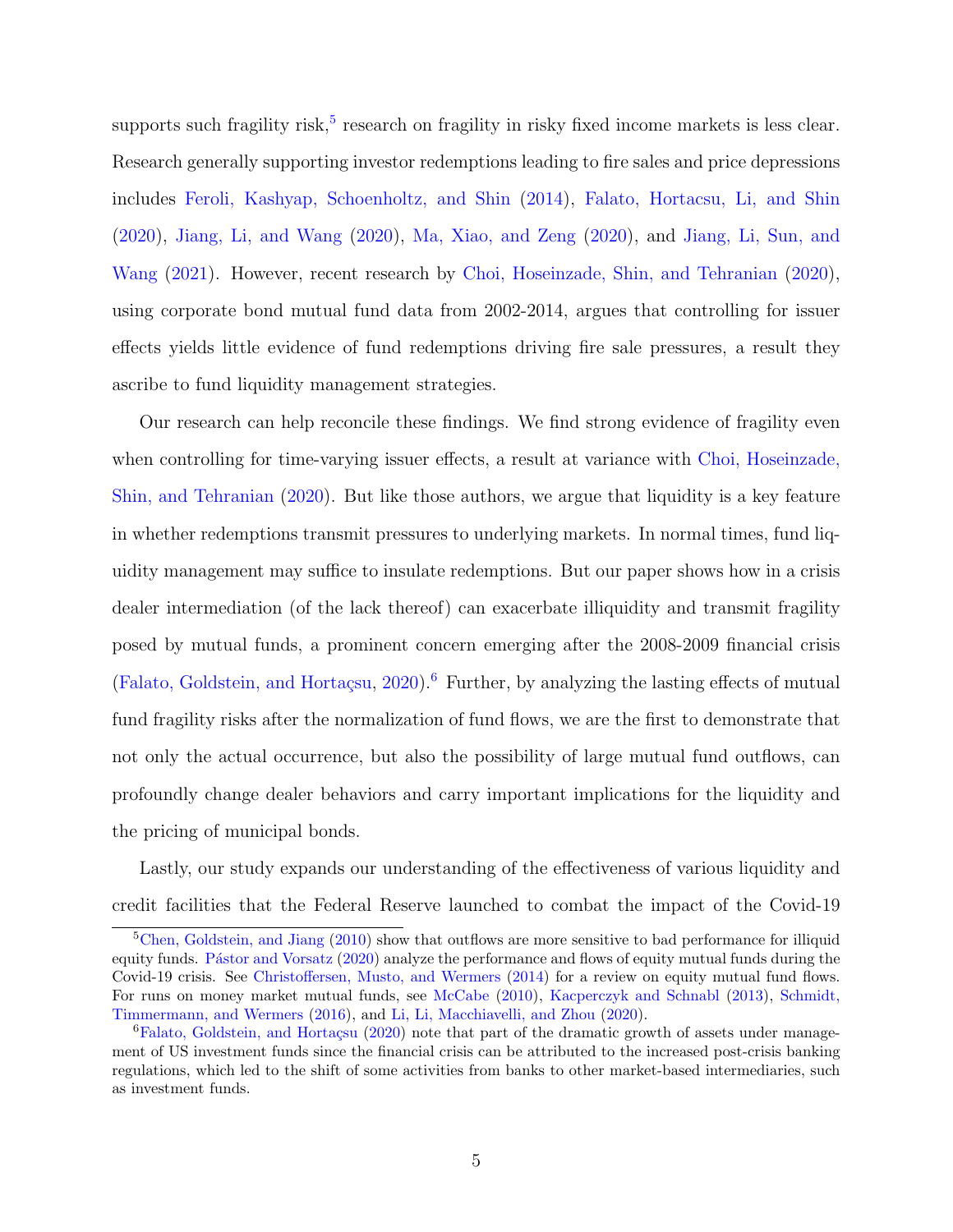pandemic on financial markets. Several recent papers examine liquidity movements in the corporate bond markets [\(Boyarchenko, Kovner, and Shachar,](#page-31-11) [2020;](#page-31-11) [Haddad, Moreira, and](#page-32-11) [Muir,](#page-32-11) [2020;](#page-33-11) Kargar, Lester, Lindsay, Liu, Weill, and Zúñiga, 2020; and [O'Hara and Zhou,](#page-33-12) [2020a\)](#page-33-12).[7](#page-6-0) While it is believed that both the Primary Dealer Credit Facility (PDCF) and the Secondary Market Corporate Credit Facility (SMCCF) are instrumental in stabilizing liquidity conditions in the corporate bond markets, assessing their relative contributions is challenging, given that the SMCCF was announced right after the PDCF started operations. Our analysis of dealer behavior in the absence of a Fed's liquidity backstop in the municipal bond markets (i.e., without a facility similar to the SMCCF for corporate bonds), and its impact on liquidity and municipal bond pricing highlights the significance of the Fed's new role as market maker of last resort.

This paper is organized as follows. The next section gives a brief overview of municipal bond trading and its dynamics during the Covid-19 crisis. Section [3](#page-8-0) discusses the data in the paper. Section [4](#page-10-0) analyzes the crisis period, examining the impact of mutual fund redemptions on trading volume and yield spreads in the underlying bond market. Section [5](#page-17-0) studies dealers' behaviors during and after the crisis. Section [6](#page-23-0) examines whether fragility risks are priced in municipal bond yield spreads in the post-crisis period. We also explore sources of mutual fund fragility risk and conduct additional analyses to rule out alternative explanations for our findings. Section [7](#page-29-0) is a conclusion.

## 2 Institutional background

The U.S. municipal bond market plays an important role in financing states and municipalities. The market is highly segmented and characterized by a huge amount of outstanding bond issues (over 1 million by the end of 2019). Secondary market trading in munis is limited, as the market is dominated by investors who tend to buy and hold. When bonds do

<span id="page-6-0"></span><sup>&</sup>lt;sup>7</sup>For studies on recent disruptions in the Treasury markets, see [Duffie](#page-32-12) [\(2020\)](#page-32-12), and [He, Nagel, and Song](#page-32-8) [\(2020\)](#page-32-8).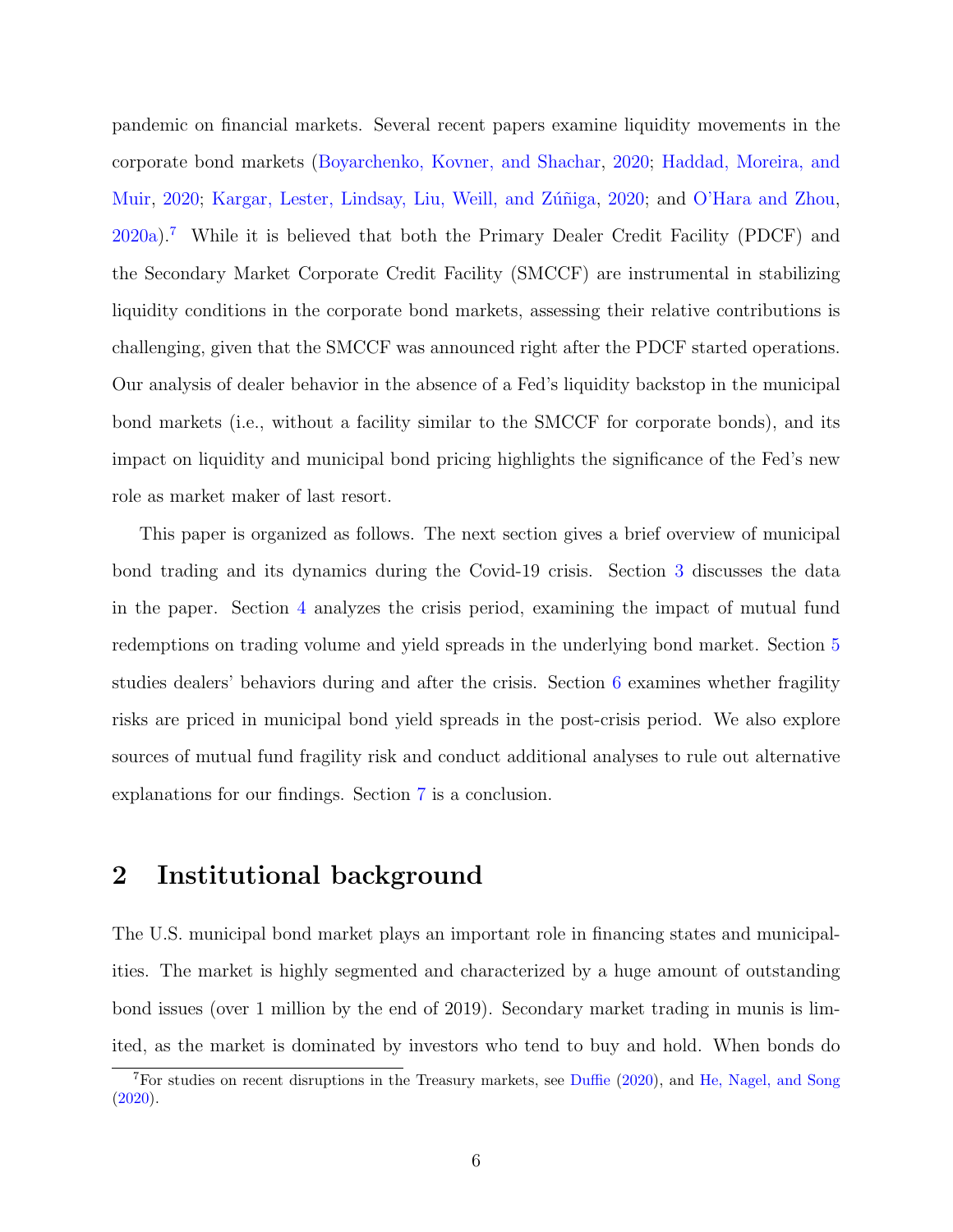trade, they rely heavily on dealers for intermediation, with a handful of dealers accounting for the majority of trading. There is growing concern that the increased cost of dealers' balance sheet space caused by post-financial crisis banking regulations could hurt dealer liquidity provision (see [Bao, O'Hara, and Zhou,](#page-31-6) [2018;](#page-31-6) [Bessembinder, Jacobsen, Maxwell, and](#page-31-5) [Venkataraman,](#page-31-5) [2018\)](#page-31-5). There is also the problem that unlike corporate bonds, municipal bonds are hard to hedge.<sup>[8](#page-7-0)</sup> Muni derivatives markets are small, making it difficult to hedge in any size, and large bid-ask spreads compound the problem. These market characteristics could render the municipal bond market fragile in times of stress, when dealers' ability to intermediate trades and absorb shocks is particularly valuable.

A recent trend in the ownership of municipal bonds adds to these fragility concerns. Unlike other fixed income markets, muni markets have traditionally been dominated by retail investors due to tax exemption benefits of municipal bonds. However, over the past decade, mutual fund ownership of municipal bonds has increased notably, with total holding amounts nearly doubled. According to Financial Accounts of the United States (Z.1), as of the first quarter of 2020, direct ownerships of retail investors make up about 46% of the municipal bond market, while investments from open-end mutual funds comprise 20% of the market.<sup>[9](#page-7-1)</sup> The distinct feature of these municipal mutual funds is that they offer daily redemptions to their investors while investing in generally illiquid municipal bonds. Such substantial liquidity transformation could make municipal mutual funds vulnerable to potential run risks and with it the risk of fire sales and subsequent market repercussions.

The muni market experienced severe strains in March 2020 due to the coronavirus pandemic. Runs on municipal bond mutual funds and the severely destabilized municipal market led the Federal Reserve to intervene with a series of facilities related to the muni market. Specifically, the Federal Reserve started the operation of Primary Dealer Credit Facility

<span id="page-7-0"></span><sup>&</sup>lt;sup>8</sup>The problem is how to short municipal credit. Futures markets have had a troubled history, and the CDS market is small and very limited. An added complication is that munis are typically tax-exempt and hedging vehicles are not. For discussion see ["Hedging Munis: It Ain't Easy"](https://www.financial-planning.com/news/hedging-munis-it-aint-easy) and [Wang](#page-34-9) [\(2018\)](#page-34-9).

<span id="page-7-1"></span><sup>9</sup>Other institutional investors in the municipal bond market include insurance companies and banks, each holding about 12% of outstanding municipal bonds.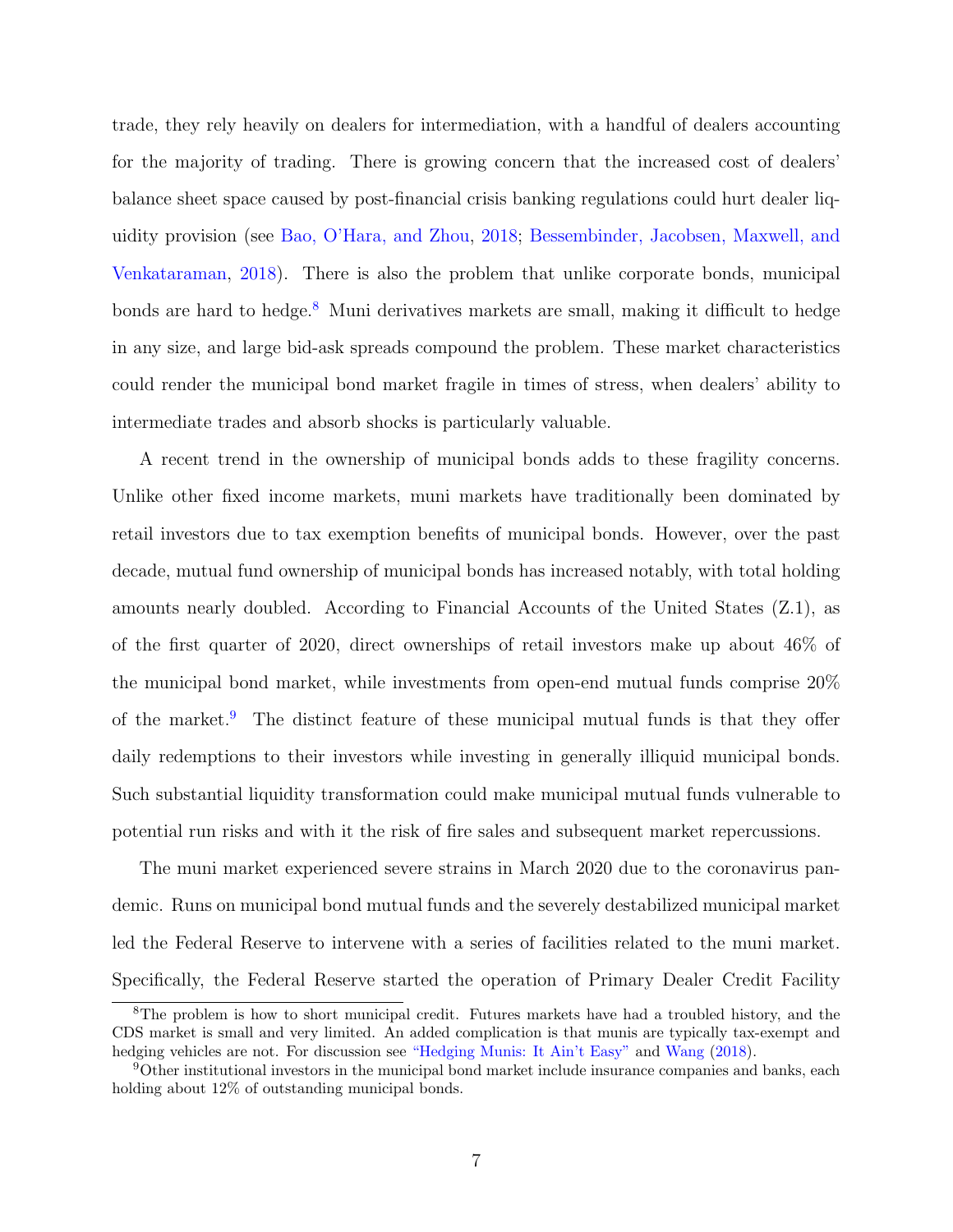(PDCF) on March 20, allowing primary dealers to pledge municipal bonds as collaterals to obtain loans with maturity up to 90 days. On March 23, the Federal Reserve extended asset eligibility for the Money Market Mutual Fund Liquidity Facility (MMLF) and for the Commercial Paper Funding Facility (CPFF) to include certain short-term municipal securities. On April 9, the Federal Reserve and the U.S. Treasury announced the establishment of the Municipal Liquidity Facility (MLF), which can purchase up to \$500 billion newlyissued short-term notes directly from nearly 400 eligible borrowers including states, large U.S. counties and cities, certain multi-state entities, and designated revenue bond issuers. Shortly following Fed interventions, muni market conditions start to improve. Muni yield spreads drop substantially (Figure [1\)](#page-35-0), muni mutual fund outflows cease (Figure [2\)](#page-36-0), and muni trade volume begin to return to its pre-pandemic levels (Figure [3\)](#page-37-0).

### <span id="page-8-0"></span>3 Data

Our paper combines data from multiple sources. For the period from January 3, 2020 to July 17, 2020, we obtain transaction-level data on secondary market trading between dealers and customers from Municipal Securities Rulemaking Board (MSRB), which reports all transactions made by registered broker-dealers in municipal securities. For each transaction, the MSRB data provide trading date and time, par value traded, price, yield, and the direction of trade.

We supplement the MSRB trading data with municipal bond characteristics information from Mergent Municipal Bond Securities Database, including bond rating, amount outstanding, coupon, issuer name, bond sector, bond type (general-obligation bonds, revenue bonds, etc.), whether exempted from federal or state tax, whether insured, etc. Based on information from Mergent, we group municipal bonds into the following sectors: general, education, health and nursing, housing and development, leisure, public service, transportation, and utility. After merging the MSRB data with municipal bond characteristics, we exclude the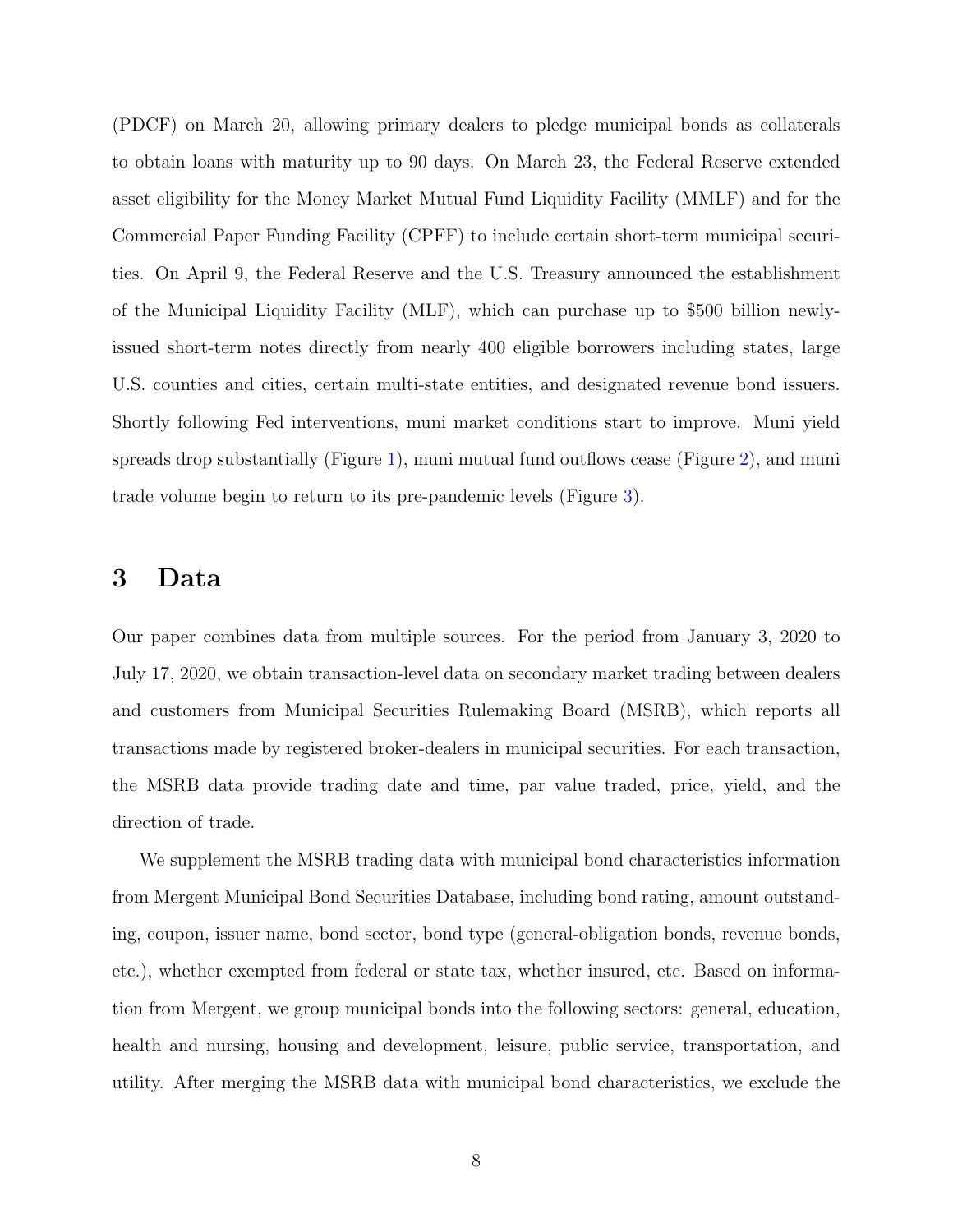following municipal bonds from our sample: those not exempt from federal tax, those issued within three months, those maturing within one year, those with insurance, those with floating coupon rates, and those issued by governments in U.S. insular areas.<sup>[10](#page-9-0)</sup>

Consistent with the illiquidity of the municipal bond markets, although over 1 million municipal bonds are outstanding in 2020, only 207,288 issues traded during our sample period and hence are included in our analysis. For each bond in our sample, we obtain data on its par amount held by each mutual fund at the most recent quarter-end from Thomson Reuters' eMAXX database, which provides security-level holding information of fixed-income mutual funds at a quarterly frequency. As of the end of 2019 (i.e., the last snapshot of fund holdings before the onset of the Covid-19 crisis), there are 893 municipal mutual funds reporting their holdings in eMAXX<sup>[11](#page-9-1)</sup> Given the large number of municipal bonds, the holdings of municipal bonds by mutual funds are highly segregated. On average, a municipal bond is held by 3 mutual funds, and on average a municipal issuer is financed by 24 mutual funds. Out of the 207,288 bonds trading during our sample period, 53,633 have some mutual fund holders, with the rest being held exclusively by other institutions and retail investors. We use these two segments (bonds held by at least one mutual fund and bonds not held by any mutual funds) in our analysis to differentiate the specific effects of mutual fund fragility.

We also obtain municipal mutual fund daily assets under management (AUMs) and investor flow data from Morningstar and link it to eMAXX data by manually matching fund names. We are able to collect daily flow data for 428 municipal bond funds and most of them are matched with security-level holding information from eMAXX. Finally, we collect federal tax rates and state tax rates for the tax year of 2020, and follow [Schwert](#page-34-2) [\(2017\)](#page-34-2) in calculating tax-adjusted municipal bond yields. $^{12}$  $^{12}$  $^{12}$ 

<span id="page-9-0"></span><sup>10</sup>An insular area is a U.S. territory that is neither one of the 50 states, nor a Federal district. Few bonds in the Mergent FISD database are issued in insular areas.

<span id="page-9-1"></span><sup>11</sup>We include both municipal bond mutual funds and balanced bond funds (that hold at least 25 municipal bonds as of the end of 2019), but exclude municipal money market funds.

<span id="page-9-2"></span><sup>12</sup>Source of state tax rates: [https://taxfoundation.org/state-individual-income-tax-rates-and-brackets-for-](https://taxfoundation.org/state-individual-income-tax-rates-and-brackets-for-2020/)[2020/.](https://taxfoundation.org/state-individual-income-tax-rates-and-brackets-for-2020/)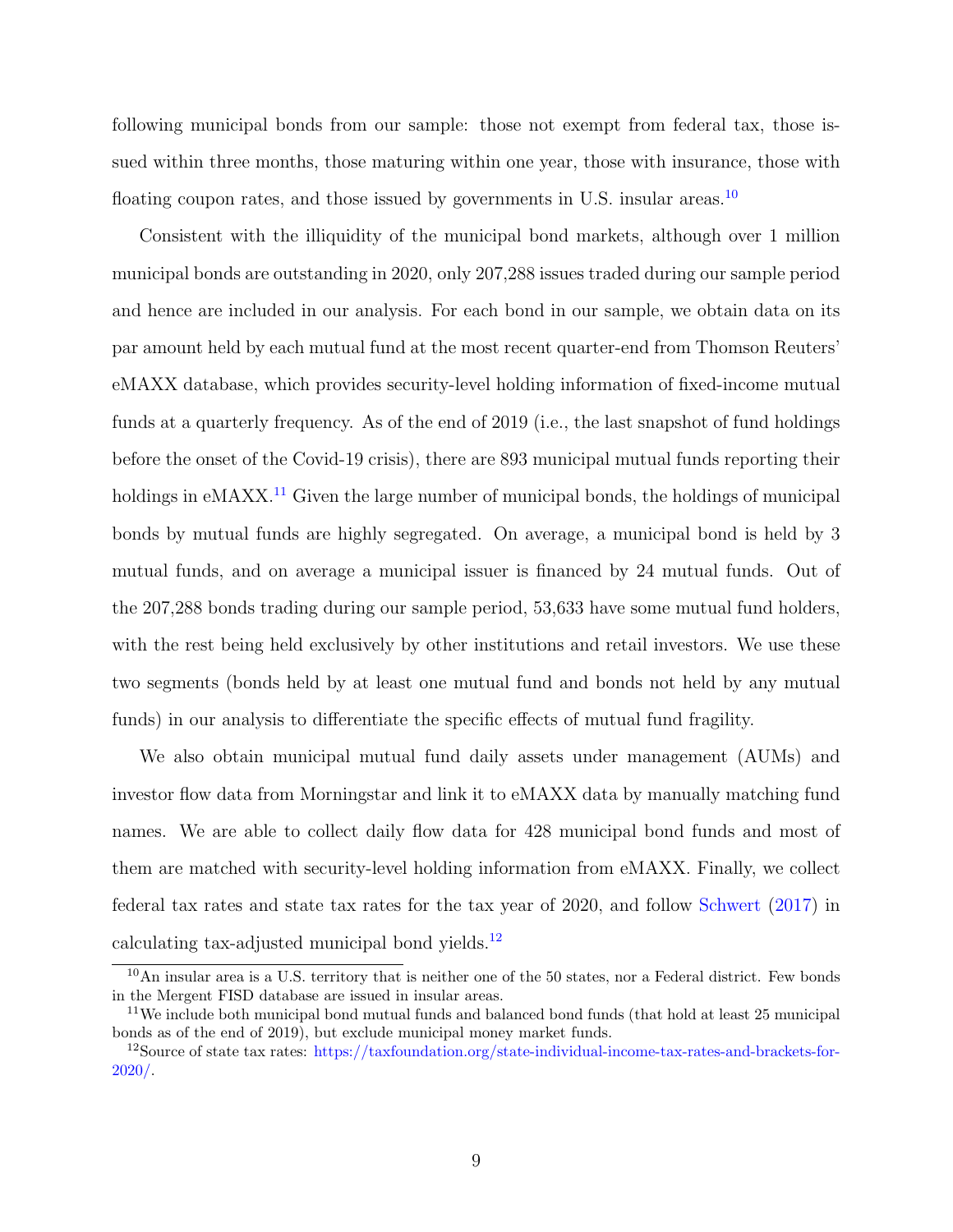## <span id="page-10-0"></span>4 Mutual fund runs and the muni markets during the Covid-19 crisis

We start by analyzing the impact of mutual fund runs on the underlying muni markets in the Covid-19 crisis. In particular, we examine trading activities across municipal bonds with different exposures to mutual fund runs at the height of the crisis. Using mutual fund daily flow information, we also provide direct evidence on mutual fund flow induced trading and its price impacts in the muni markets.

#### 4.1 Muni market conditions before and during the crisis

The muni market experienced severe strains in March 2020 due to the coronavirus pandemic. Large redemptions from municipal mutual funds possibly played a central role in triggering and exacerbating the unprecedented selling of municipal securities. Based on Morningstar data, municipal mutual funds suffered 16% investor outflows within the two weeks between March 9 and March 23 (Figure [2\)](#page-36-0).<sup>[13](#page-10-1)</sup> Such redemption pressures were accompanied by excessive selling of municipal bonds, with daily trading volume increasing six-fold within the two-week window, mostly driven by the surge in trading of bonds held by mutual funds (Figure [3\)](#page-37-0).

The spike in trade volume for munis held by mutual funds during the crisis period, however, could potentially be attributed to bond characteristics rather than mutual fund ownerships. For example, short-term bonds are likely to have taken a harder hit in March as rapid spread of the virus raised particular concerns on municipalities' abilities to deal with short-term liquidity pressures and meet their debt obligations in the near future. Also, municipal bonds in certain sectors like transportation and nursing homes are likely under more severe stress. Other bond characteristics, such as ratings and location of municipalities, can also affect trading. If muni investors' decisions to trade certain group of bonds are

<span id="page-10-1"></span><sup>&</sup>lt;sup>13</sup>Based on the 428 municipal mutual funds in Morningstar with daily flow information.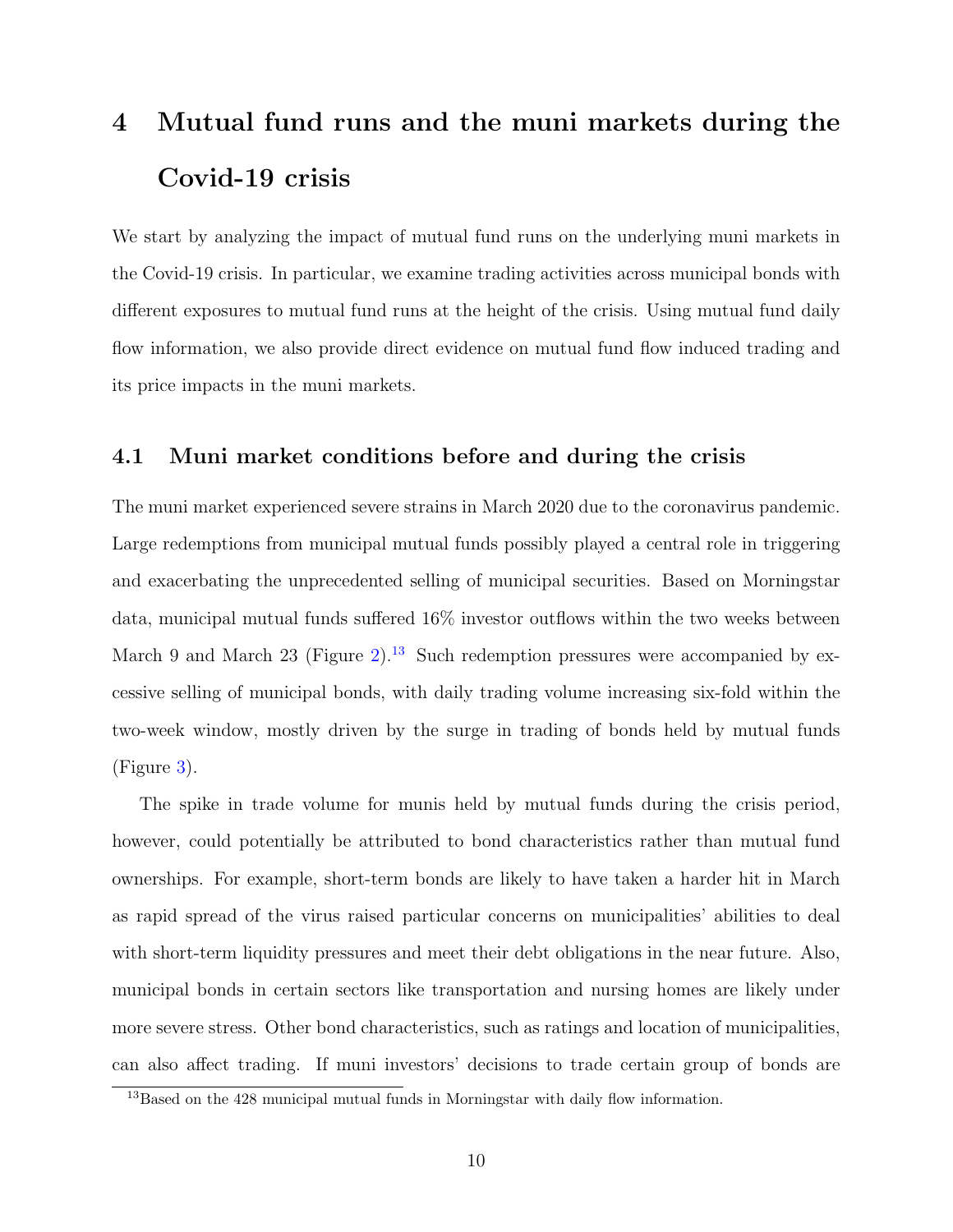correlated with the bonds' mutual fund ownerships, the drastic increase in trading activities of bonds held by mutual funds could be attributed to the overall selling pressures in certain types of bonds, rather than the sell-offs of mutual funds per se.

We start by comparing characteristics of municipal bonds held by mutual funds with those of other municipal bonds during normal times. Table [1](#page-40-0) provides summary information of these two groups of bonds traded during January and February of 2020 (i.e., prior to the start of the crisis), with bonds held by mutual funds accounting for about 30% of this normal-time bond sample. Some bond characteristics seem to be important considerations for mutual fund investment. For example, mutual funds tend to invest in larger bonds and bonds with higher daily trading volumes. The mean total par amount outstanding and the mean daily trading volume for bonds invested in by mutual funds are \$26 million and \$312 thousand respectively, substantially larger than those for other bonds, which are only \$4.2 million and \$141 thousand. In addition, compared to other bonds, those held by mutual funds are rated lower and carry a somewhat higher coupon rate.<sup>[14](#page-11-0)</sup> There is little difference in age between the two groups of municipal bonds, while the mean number of years to maturity is about 10.2 years for mutual fund invested bonds, higher than that for other bonds (8.3 years).

#### 4.2 Mutual fund ownership and bond trading activities

To test formally whether mutual fund ownership, rather than bond characteristics, drives the drastic surge in municipal bond trading volume during the Covid-19 crisis, we use muni trading data (excluding inter-dealer trades) and construct a bond-date sample that includes both the two-week crisis period (from March 9 to March 20) and a pre-crisis period of the

<span id="page-11-0"></span><sup>&</sup>lt;sup>14</sup>Since a bond can be rated by multiple rating agencies, we assign a composite rating to each bond on each day. If a bond is rated by only one of the three rating agencies, the rating it receives is set to be its composite rating. For a bond rated by two rating agencies, we take the lower of the two ratings as its composite rating. For those rated by all three rating agencies, their composite ratings are determined by the median of the three ratings.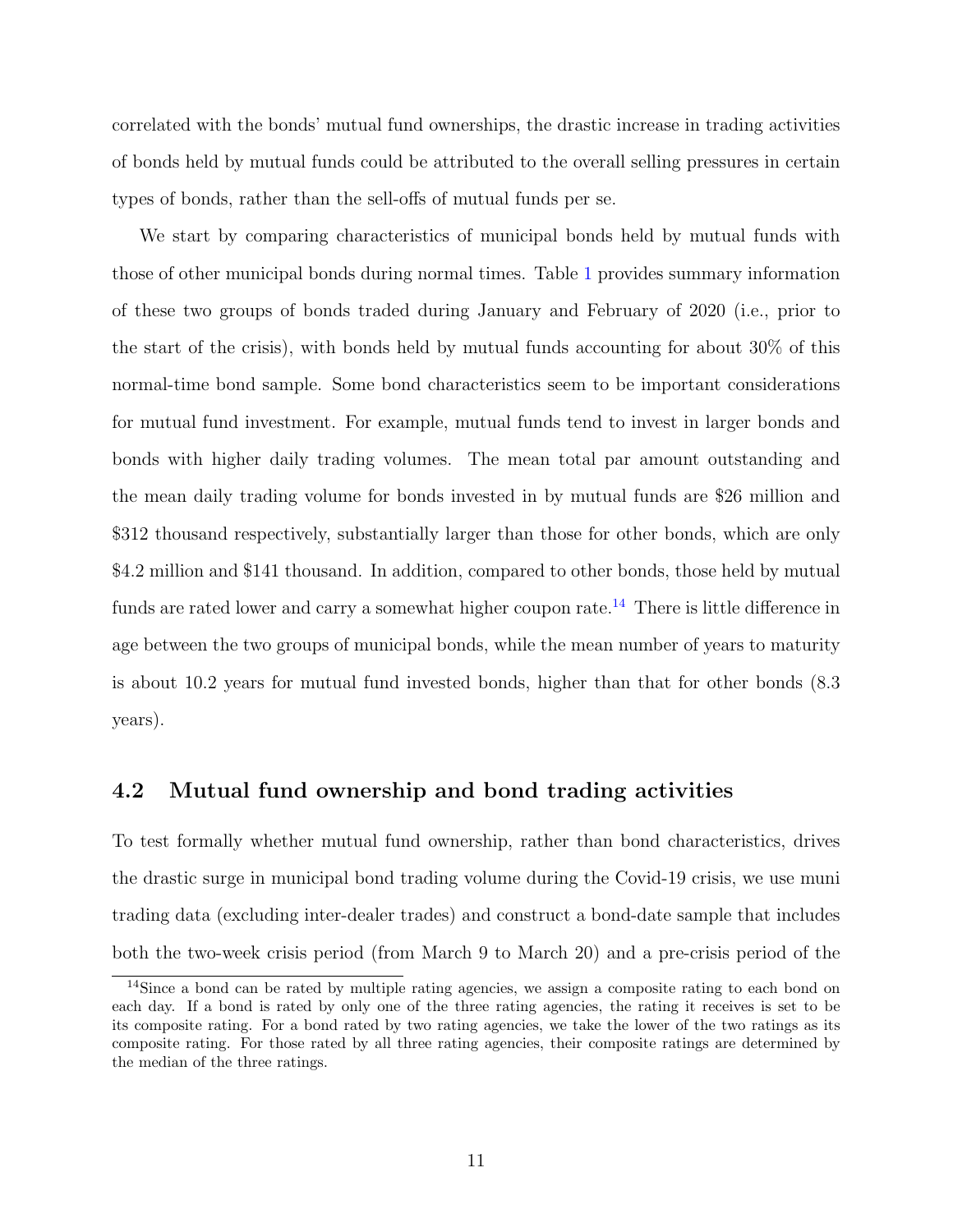same length (from February 24 to March  $6$ ).<sup>[15](#page-12-0)</sup> We estimate the following empirical model:

<span id="page-12-4"></span>
$$
log(Trading Volume_{i,t}) = \alpha + \beta_1 Held by MF_{i,t} + \beta_2 Crisis_t + \beta_3 Crisis_t \times Held by MF_{i,t}
$$

$$
+ \gamma X_{i,t} + \mu_{rating} + \mu_{type} + \mu_{sector} + \mu_{state} + \epsilon_{i,t}, \quad (4.1)
$$

where  $T^{rading}$  Volume<sub>i,t</sub> refers to total par amount traded in bond i on day t,  $Crisis_t$  is a dummy equal to one for the period from March 9 to March 20, and Held by  $MF_{i,t}$  is a dummy equal to one if the bond is held by mutual funds as of the end of 2019.  $X_{i,t}$  represents a set of bond characteristics, including number of years since issuance  $(Age)$ , number of years to maturity (Year to Maturity), coupon rate (Coupon), and the logarithm of total par amount outstanding (log(Amount Outstanding)). Bond credit ratings are controlled by rating fixed effects  $(\mu_{rating})$ .<sup>[16](#page-12-1)</sup> Standard errors are clustered at the bond and date levels.

We also take account of additional bond characteristics that could drive potential differential impacts of the pandemic on bond trading activities. Although the whole muni market suffered from the spread of the virus, the crisis likely affected municipal bonds differently along several dimensions. First, sources of repayments for municipal bonds could generate different investor concerns. For example, a revenue bond could be greatly affected if the pandemic causes serious disruptions to the dedicated revenue streams from the specific project or source used to secure the bond. For a general obligation (GO) bond that is backed by the taxing power of governments, the concerns mostly lie in the decline in revenue from taxes and the higher expenditures for healthcare and social services. Second, the impact of the pandemic could vary for bonds in different sectors.<sup>[17](#page-12-2)</sup> For example, essential service sectors such as public service and utilities were generally well insulated from the spread of the virus, whereas sectors like transportation and health care likely took a harder hit.[18](#page-12-3)

<span id="page-12-0"></span><sup>&</sup>lt;sup>15</sup>Our definition of the crisis period is generally consistent with the overall deterioration of the muni market (featured by substantial mutual fund outflows and surging bond yield spreads) and excludes days after the Federal Reserve's interventions related to the municipal market.

<span id="page-12-1"></span> $^{16}$ Bond ratings are categorized into AAA, AA, A, BBB, and high-yield. Note that high-yield bonds only make up about 0.6% of our sample.

<span id="page-12-2"></span><sup>&</sup>lt;sup>17</sup>We group municipal bonds into the following sectors: general, education, health  $\&$  nursing care, housing & development, leisure, public service, transportation, and utility.

<span id="page-12-3"></span><sup>&</sup>lt;sup>18</sup>Reduced commuter traffic as a result of extensive teleworking and slumped travel demand due to concerns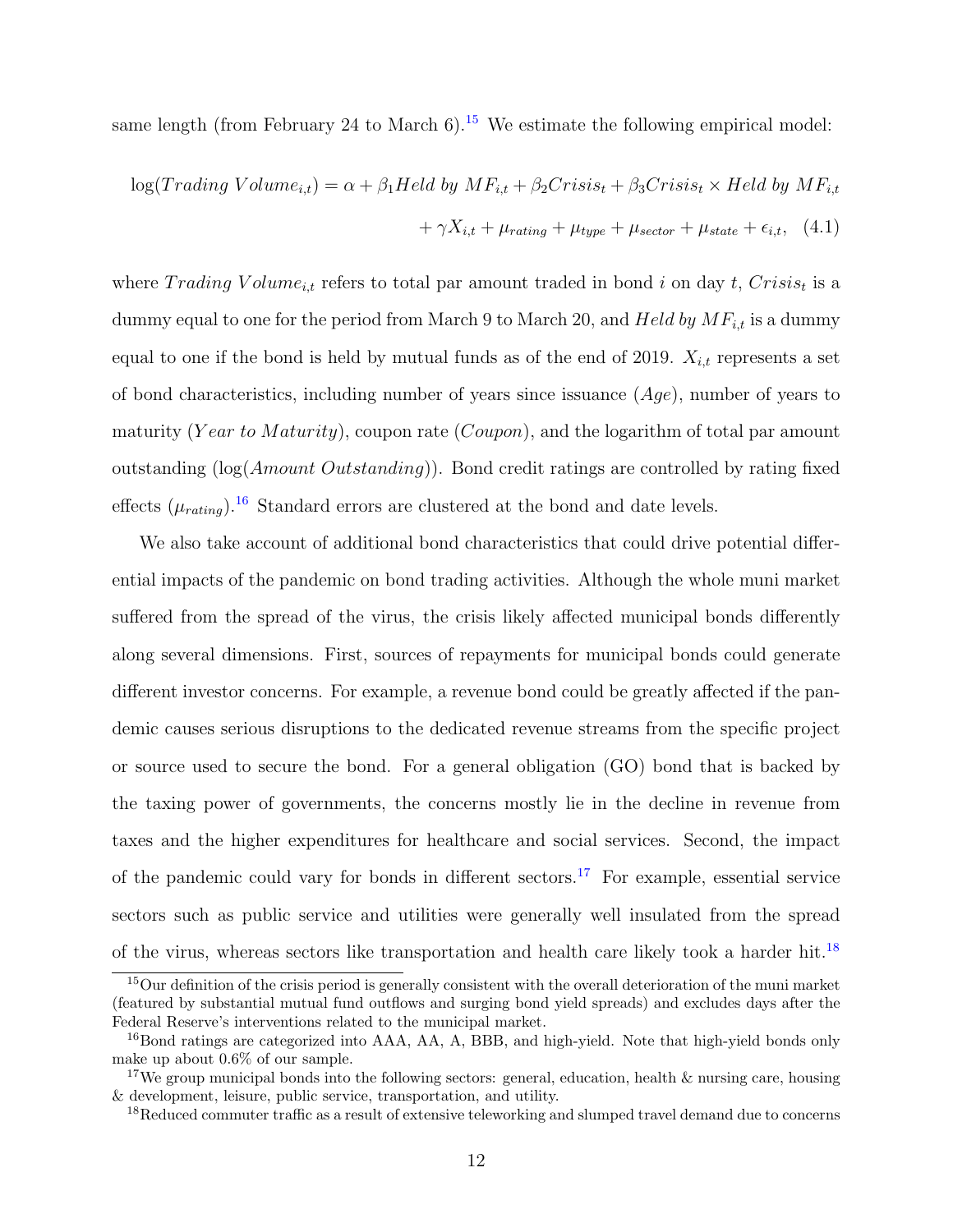Finally, municipal issuers in different geographic locations could also be affected differently during the pandemic. While the virus affected all 50 states, some states faced more dire situations.<sup>[19](#page-13-0)</sup> In addition, credit risk implications differ across states due to their different policies on financially distressed municipalities, as shown by [Gao, Lee, and Murphy](#page-32-13) [\(2019\)](#page-32-13).

To control for the potential differential impact of the pandemic on municipal bonds with the aforementioned characteristics, we further include bond type fixed effects  $(\mu_{type})$ , bond sector fixed effects  $(\mu_{sector})$ , and bond state fixed effects  $(\mu_{state})$ . For bond types, unlimited GO bonds and revenue bonds each account for about one third of our sample, respectively, with the rest belonging to other types of bonds. The largest five sectors in our sample are education  $(31\%)$ , general  $(30\%)$ , utility  $(16\%)$ , transportation  $(10\%)$ , and health care  $(7\%)$ . Our sample includes municipal bond issuers from all 50 states. The top three states with the most actively traded municipal bonds are California (14%), New York (12%), and Texas (10%), together accounting for 36% of bond-day observations in our sample.

If mutual fund ownership drives the drastic surge in municipal bond trading during the Covid-19 crisis, we should expect a positive coefficient of the interaction of Held by  $MF$  and Crisis. Indeed, Column (1) in Table [2](#page-41-0) shows that compared to other bonds, those held by mutual funds experience an additional 29% increase in trading activities during the crisis period. Interestingly, for bonds not held by mutual funds, trading activities actually decline by 6.6% during the crisis period after controlling for bond characteristics. This finding reinforces the role played by mutual funds in driving the surge in trading volume during the crisis (Figure [3\)](#page-37-0).

In addition, if the drastic increase in trading volume can indeed be attributed to mutual funds' trading activities, we would expect a bond's excessive trading during the crisis period to increase in the levels of its mutual fund ownership. To test this hypothesis, we calculate

about the coronavirus dramatically reduced revenues for municipal bonds in the transportation sector. For the health care sector, increased hospitalization of Covid-19 cases and social distancing likely forced care providers to cut back on elective procedures that usually bring in higher profits.

<span id="page-13-0"></span><sup>&</sup>lt;sup>19</sup>As of January 15, 2021, New York reports the highest number of deaths while California has the highest number of confirmed cases in the United States.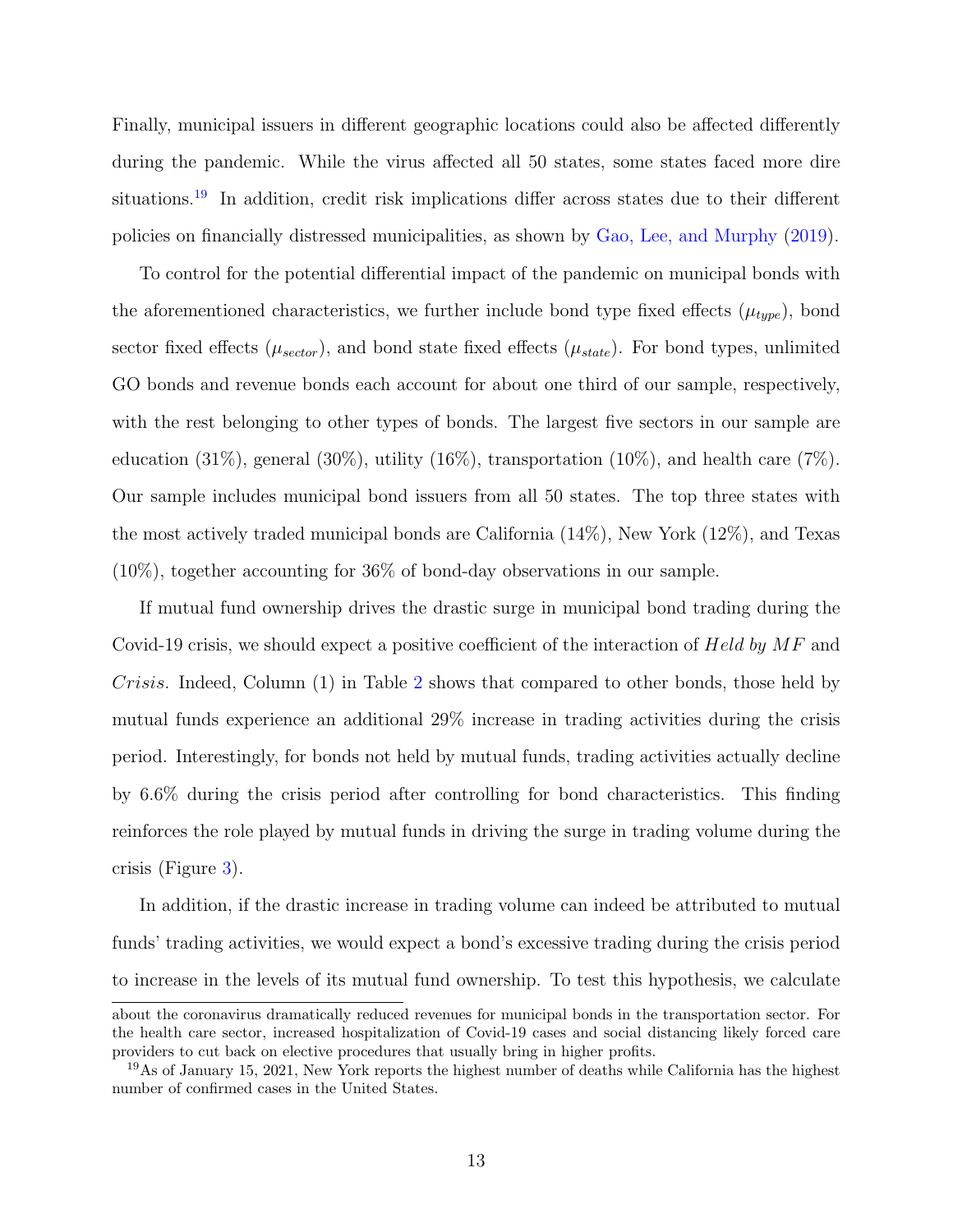MF Share, which is defined as the share of a bond's outstanding amount held by mutual funds at the most recent quarter end (i.e., the end of 2019) and equals zero if the bond is not held by mutual funds. We then replace the dummy Held by MF with MF Share and re-estimate Model [\(4.1\)](#page-12-4). Consistent with our hypothesis, Column (2) of Table [2](#page-41-0) shows that the coefficient of the interaction of  $MF$  Share and Crisis is positive and highly significant, implying that trading volume increases more in bonds held more by mutual funds during the crisis period. Controlling for general trends in muni market trading by including day fixed effects  $(\mu_t)$  does not change our results (Column (3)).

One could argue that our results are driven by some unobservable issuer characteristics. It could be that bonds issued by certain municipalities experience more intensive trading than other bonds issued within the same state and belonging to the same sector during the crisis and just happen to be held more by mutual funds. To address this concern, we re-estimate Model [\(4.1\)](#page-12-4) by controlling for both bond characteristics  $(X_{i,t})$  and issuer fixed effects  $(\mu_{issue})$ . Column (4) shows that our results change little.

Lastly, to control for potential time-varying impacts of both bond and issuer characteristics on trading activities, we interact bond characteristics  $X_{i,t}$  with the Crisis dummy and include them as additional controls. In addition, we include issuer-date fixed effects, which essentially allow us to compare trading activities for bonds issued by the same issuer and traded on the day and test whether those held more by mutual funds are traded more heavily in the crisis. Although controlling for issuer-date fixed effects notably reduces our sample size, Column (5) shows that our results continue to hold. Together, results in Table [2](#page-41-0) lend strong support to the hypothesis that the sharp increase in trading activities of municipal bonds during the crisis period can be attributed to bonds with mutual fund holders, likely stemming from mutual funds selling their holdings in response to extraordinary outflows.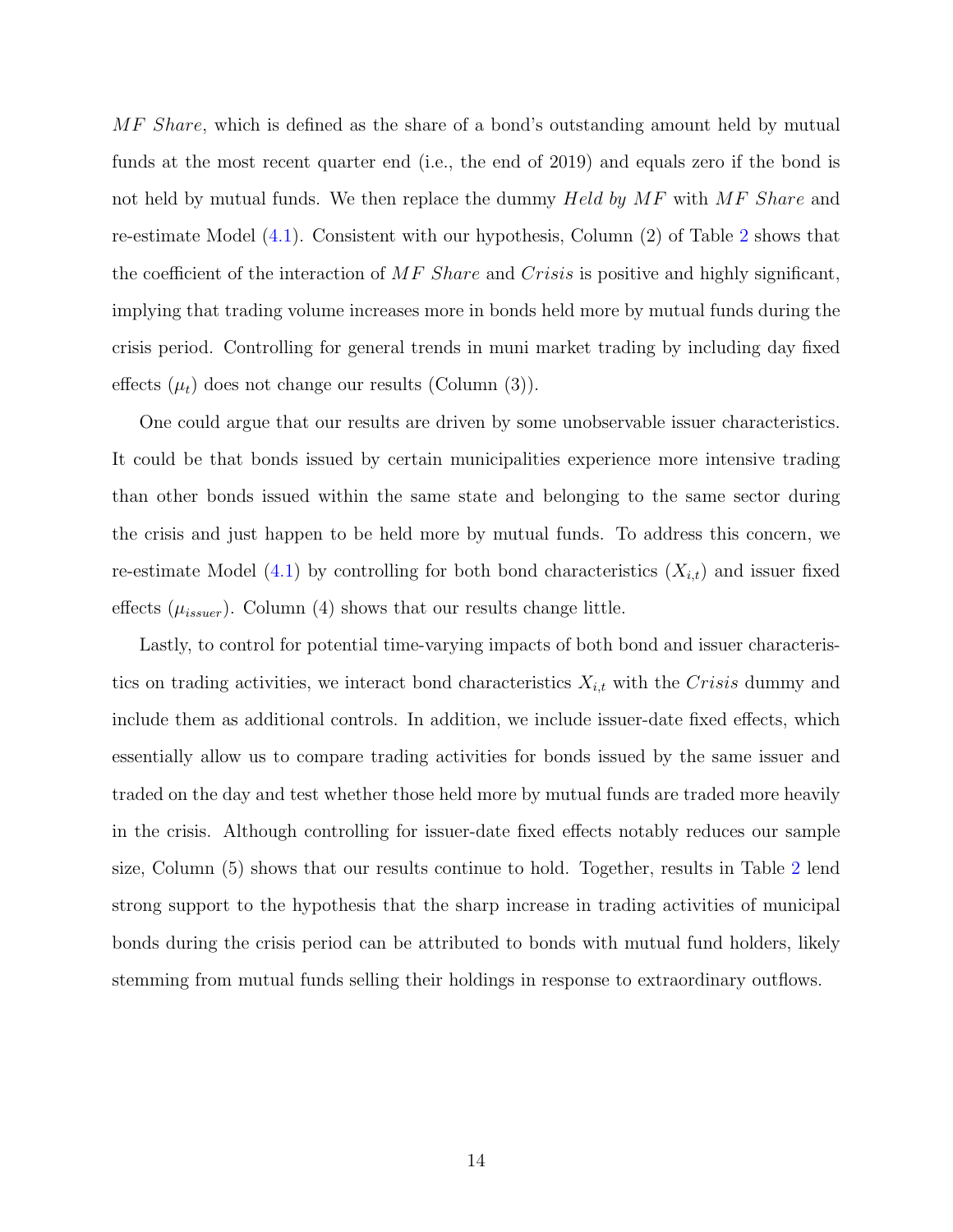#### 4.3 Mutual fund flow-induced trading and price impact

So far, we rely on mutual fund ownership to capture the potential fire sales risks that mutual funds can introduce to that bond. To understand better the potential sell-offs induced by mutual fund redemptions, we directly test the link between mutual fund outflows and muni trading using information on both CUSIP-level holdings and daily fund flows. We then test the price impact of flow induced trading by linking yield spread of munis to recent redemptions to their mutual fund holders.

Specifically, we include only municipal bonds that are held by mutual funds as of the end of 2019 and analyze the impact of mutual fund flows on their trading activities during the crisis period (i.e., from March 9 to March 20, 2020). To capture the impact of mutual fund flows on municipal bond trading, we construct a bond-level mutual fund flow measure,  $MF\ Outflow_{i,t}$ , which is defined as:

<span id="page-15-1"></span>
$$
MF\ Outflow_{i,t} = \frac{\sum_{k=1}^{K} Holding\ Amount_{i,k} \times Outflow_{k,t-1,t}}{\sum_{k=1}^{K} Holding\ Amount_{i,k}},\tag{4.2}
$$

where  $Outflow_{k,t-1,t}$  is fund k's cumulative percentage outflows (adjusted for fund returns) over the most recent two business days (i.e., day  $t-1$  and day t), and Holding Amount<sub>i,k</sub> is the dollar amount of municipal bond i held by fund k as of the end of  $2019<sup>20</sup>$  $2019<sup>20</sup>$  Therefore,  $MF\ Outflow_{i,t}$  represents on average how much outflow bond i's mutual fund holders have suffered recently, weighted by each investing fund's holding amount of that bond. We then estimate the following empirical model:

$$
log(Trading \ Volume_{i,t}) = \alpha + \beta MF \ Outputflow_{i,t} + \gamma X_{i,t} +
$$

$$
\mu_{rating} + \mu_{type} + \mu_{sector} + \mu_{state} + \mu_t + \epsilon_{i,t}, \quad (4.3)
$$

using the sample that covers only the crisis period. If some of the surge in trading during the crisis is directly attributed to mutual fund selling their bonds to meet redemptions, we should expect volume to increase when the holding funds experience larger outflows.

<span id="page-15-0"></span><sup>&</sup>lt;sup>20</sup>Our results are qualitatively similar when using outflows over the most recent one or three business days.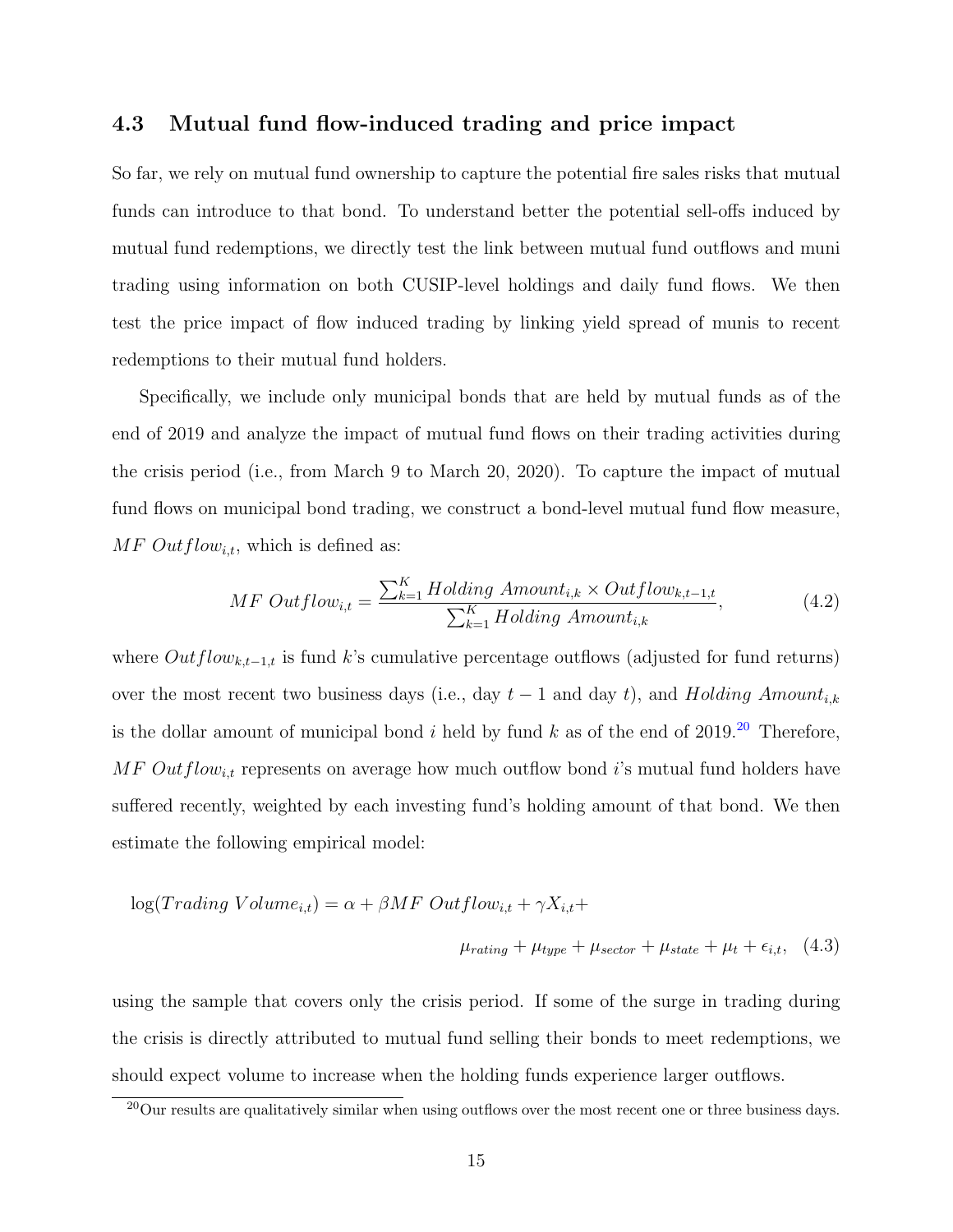Indeed, as Column  $(1)$  of Table [3](#page-42-0) shows, the coefficient of MF Outflow is positive and highly significant, suggesting that mutual fund redemptions drive excessive trading in the municipal market during the Covid-19 crisis. Specifically, a one-percentage-point increase in the outflow of a bond's holding funds is associated with a 26% increase in that bond's trading activities during the crisis. In addition, MF Share continues to have a strong positive impact on trading volume when included as an additional explanatory variable, indicating that in addition to redemption-induced liquidation, mutual funds may also engage in preemptive selling of their holdings with the fear for additional outflows during the crisis (Column (2)). Again, controlling for issuer fixed effects (Column (3)) does not change our results. Our conclusion holds even when we include issuer-date fixed effects (Column (4)), suggesting that for bonds issued by the same issuer and traded on the same day, those suffering more mutual fund outflows experience significantly more intensive trading during the crisis.

How does excessive trading in bonds held by mutual funds affect the underlying muni markets? Given the general illiquidity of the muni market, the surge in demand for liquidity from mutual funds facing large redemptions is likely to further exacerbate market conditions and depresses municipal bond prices. To analyze the potential price impact of flow induced trading, we continue to use bonds that are held by mutual funds and focus on the crisis period. We then re-estimate Model  $(4.3)$  by using Yield Spread<sub>it</sub> as the dependent variable. Yield Spread<sub>i,t</sub> is defined as the yield spread (adjusted for both federal and state taxes, relative to same-maturity treasury bond yield) for bond  $i$  on day  $t$ , calculated as in [Schwert](#page-34-2) [\(2017\)](#page-34-2). In additional to all controls used in Model [\(4.3\)](#page-15-1), we also control for the bond's trading activities.

Table [4](#page-43-0) shows that mutual fund flow-induced trading is likely to have pushed yield spreads higher during the crisis period. Column (1) shows that during the crisis, a bond's yield spread widens by 6 basis points for a one-percentage-point increase in the outflow of the bond's mutual fund holders. In addition, yield spreads tend to be higher in bonds held more by mutual funds, suggesting that not only the realized outflows, but also the concerns for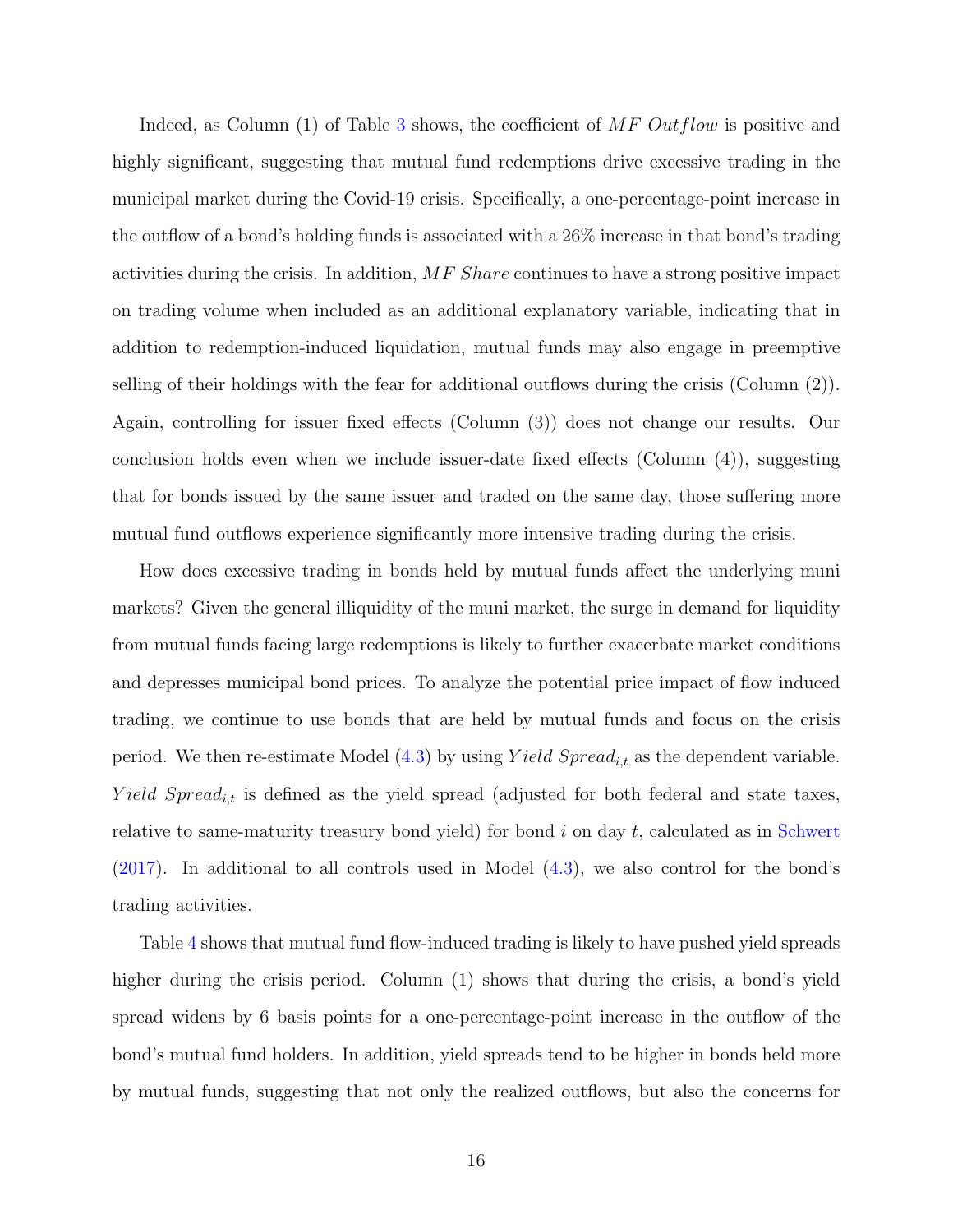future mutual fund outflows could have precipitated trading and thus exerting price impact in the muni markets (Column  $(2)$ ).<sup>[21](#page-17-1)</sup> Our results are robust to controlling for issuer fixed effects (Column 3)) and issuer-date fixed effect (Column (4)). Together, these findings point to the destabilizing effects of mutual funds flows on the muni market during the Covid-19 crisis.

### <span id="page-17-0"></span>5 Changes in dealer behavior around the crisis

Integral to the impact of heightened liquidity demand from mutual funds on the underlying muni market is the behavior of dealers. As discussed earlier, the muni market is highly illiquid and relies heavily on dealers for intermediation. Therefore, the degree of the threat posed by mutual fund selloffs to muni market stability largely depends on dealers' liquidity provision. The muni market could withstand large temporary selloffs by mutual funds if dealers step up to absorb these sales. Although a number of papers have studied dealers' overall liquidity provisions in fixed-income markets during a crisis,  $2^2$  little is known about how dealers respond to bonds facing potential mutual fund run risks.

#### 5.1 Dealer trading and mutual fund exposures during the crisis

To understand the role dealers play in transmitting mutual fund run risks, we first study dealer trading behavior around the crisis period. Figure [5](#page-39-0) shows dealers' aggregate cumulative inventory changes since the beginning of 2020, separately in bonds held by mutual funds and those not. Although dealers occasionally buy more bonds held by mutual funds than by others in January and early February of 2020, their cumulative inventories in these two groups of bonds are at similar levels in late February. Starting about two weeks prior

<span id="page-17-1"></span><sup>&</sup>lt;sup>21</sup>The pricing implications of the potential run risks posed by mutual funds will be further studied in our analysis on the aftermath of the crisis in Section [6.](#page-23-0)

<span id="page-17-2"></span> $22$ See, for examples in the context of corporate bonds, [Bao, O'Hara, and Zhou](#page-31-6) [\(2018\)](#page-31-6), [Bessembinder,](#page-31-5) [Jacobsen, Maxwell, and Venkataraman](#page-31-5) [\(2018\)](#page-31-5), [Dick-Nielsen and Rossi](#page-31-9) [\(2019\)](#page-31-9), [Schultz](#page-34-7) [\(2017\)](#page-34-7), and [O'Hara](#page-33-12) [and Zhou](#page-33-12) [\(2020a\)](#page-33-12).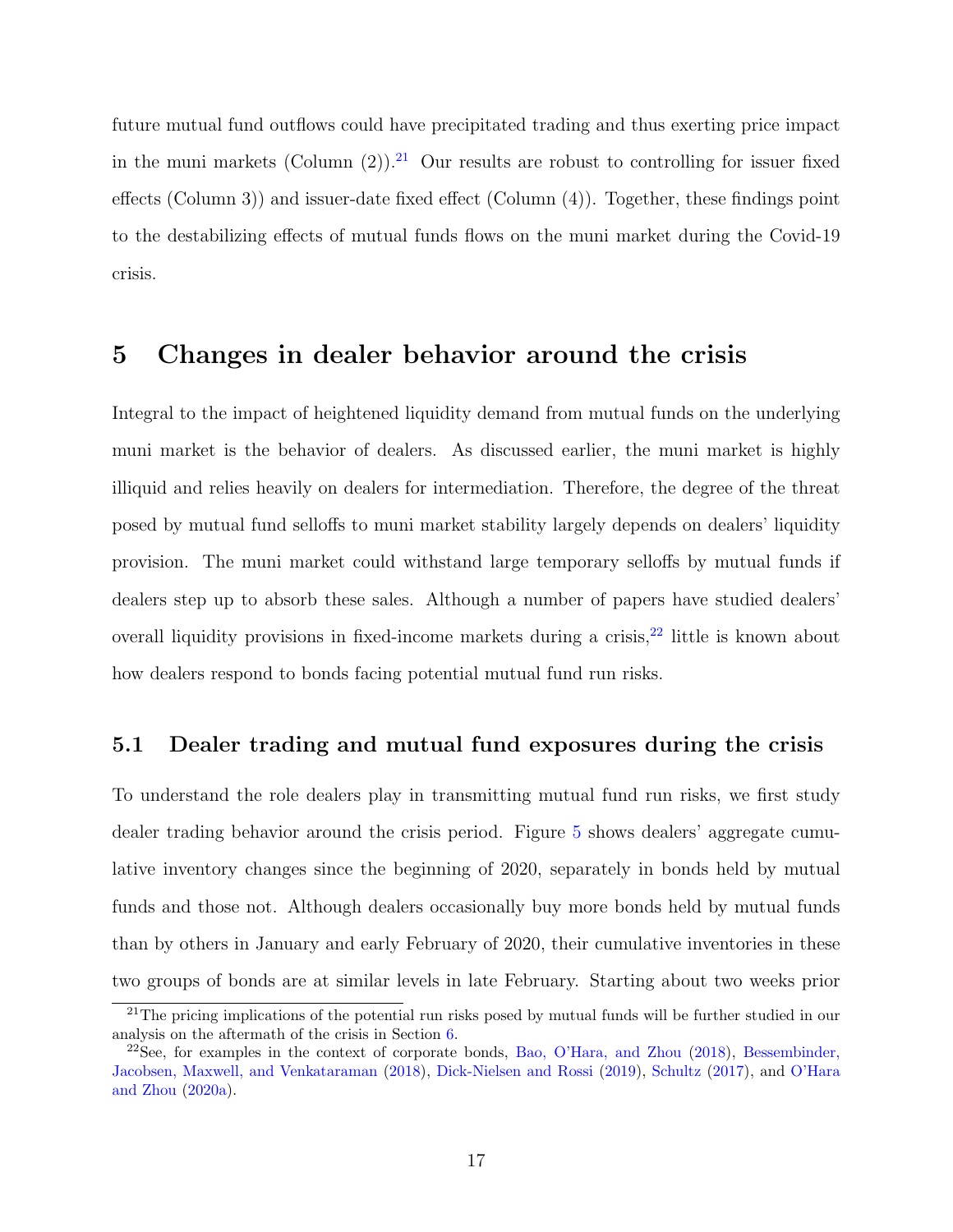to the beginning of massive mutual fund redemptions on March 9, dealers accumulate more inventories in bonds held by mutual funds than in other bonds, potentially reflecting some mutual funds' efforts to build up their cash reserves in anticipation of potential redemptions. Meanwhile, dealers seem to sell some of the bonds not held by mutual funds to free up their balance sheets to accommodate sales by mutual funds.

When large outflows from mutual funds start on March 9, however, dealers quickly shift to selling bonds which are likely to face usual high selling pressures from mutual funds. During the two-week crisis period, dealers' cumulative inventories in bonds held by mutual funds drop by over 50%. So while muni dealers purchased some bonds sold by mutual funds before the onset of the crisis, they stop absorbing such shocks when mutual funds suffer large redemptions during the crisis. Dealers' drastic reverse of positions when liquidity is needed the most seems likely to exacerbate the fragility risks posed by mutual fund runs when the muni market is under stress.

To empirically test these effects, we measure dealers' daily trading using *Dealer Net Purchase*<sub>it</sub>, defined as the difference between dealers' aggregate purchases from customers and their aggregate sales to customers in bond  $i$  on day  $t$ . We then use the sample that covers both the pre-crisis and the crisis periods (i.e., from February 24 to March 20), and estimate the following empirical model:

$$
Dealer Net Purchase_{i,t} = \alpha + \beta_1 Held by MF_{i,t} + \beta_2 Crisis_t + \beta_3 Held by MF_{i,t} \times Crisis_t
$$

$$
+ \gamma X_{i,t} + \mu_{rating} + \mu_{type} + \mu_{sector} + \mu_{state} + \epsilon_{i,t}, \quad (5.1)
$$

where the explanatory variables are defined as in Model  $(4.1)$ , and standard errors are clustered at the bond and date levels.

Consistent with the overall patterns observed in Figure [5,](#page-39-0) Column (1) of Table [5](#page-44-0) shows that the coefficient of Held by  $MF$  is positive and significant, in line with dealers accumulating greater inventories in bonds held by mutual funds during the pre-crisis period. More importantly, the interaction of Held by MF and Crisis is negative, highly significant, and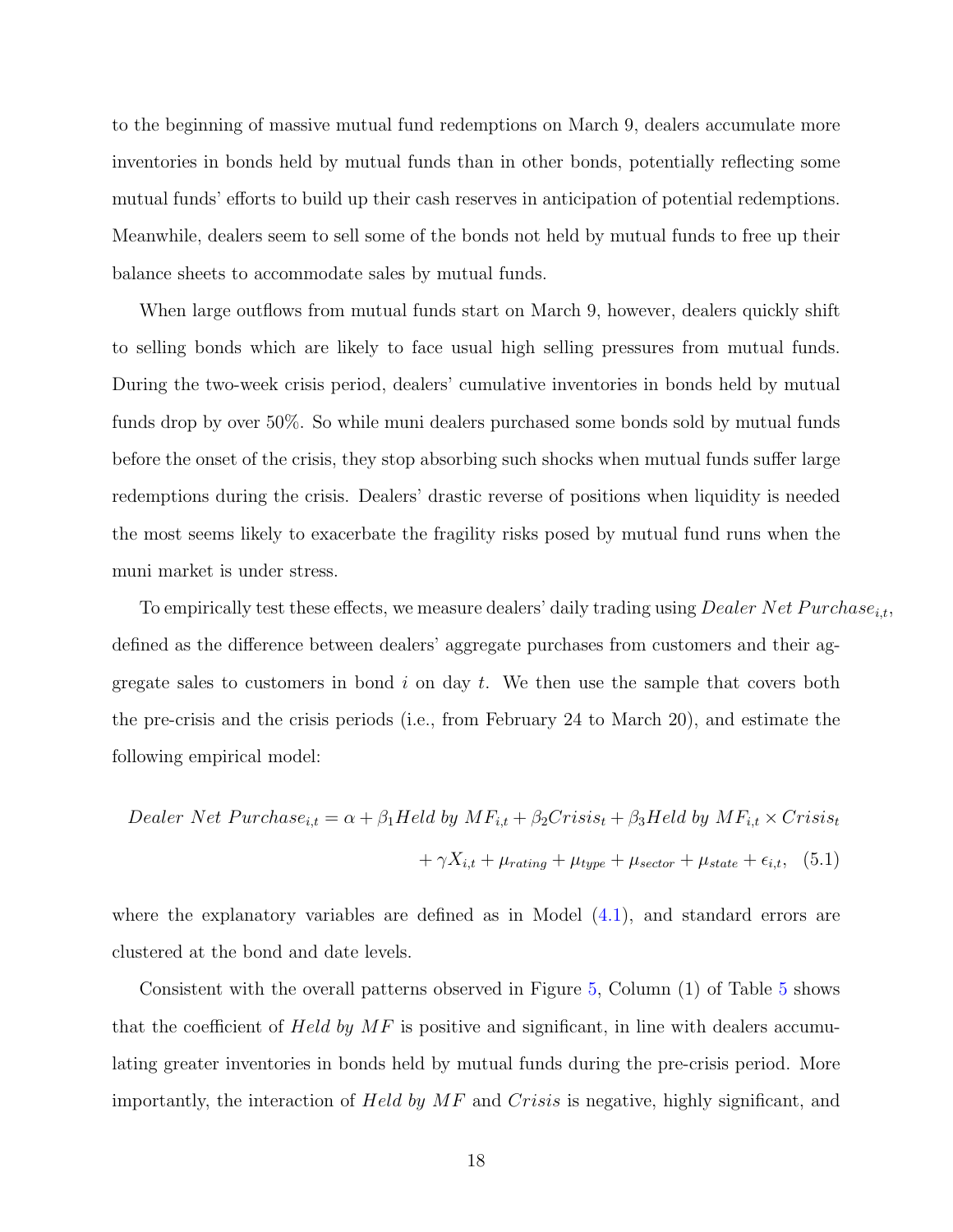is substantially larger compared with the coefficient of Held by MF. Specifically, dealers on average sell more bonds with mutual fund holders during the crisis time (by around \$20,000 per bond-day, on net), relative to bonds not held by mutual funds. This result implies that dealers' inventories decline in bonds that are likely facing selling pressures from mutual funds in the crisis period. We obtain consistent results when replacing  $Held$  by  $MF$ with  $MF$  Share (Column (2)). Our results are robust to controlling for general time trends (Columns (3)), unobservable issuer characteristics (Column (4)), and potential time-varying bond and issuer-specific impacts (Column (5)).

#### 5.2 Dealer behavior change in the aftermath of the crisis

Massive redemptions from muni funds subsided shortly after the Federal Reserve announced a series of measures intended to aid municipalities and ease market conditions. In April, muni fund flows largely normalize, and in May muni funds start to attract consecutive inflows (Figure [2\)](#page-36-0). Interestingly, dealers continue to lower their inventories in municipal bonds held by mutual funds after the stabilization of mutual fund flows (Figure [5\)](#page-39-0). Over our sample period from the start of 2020 to July 17, 2020, dealers' total cumulative inventories in mutual-funds-held bonds decline by over \$1 billion on net. This is particularly intriguing, as for bonds not held by mutual funds, dealers shift back to buying shortly after the Fed's interventions in late March, and their inventories in these bonds change little since the beginning of May, staying close to their levels seen at the beginning of 2020.

Post-crisis dealer behavior in the muni market contrasts sharply with that in the corporate bond market which also suffered extraordinary mutual fund outflows at the height of the crisis.[23](#page-19-0) [O'Hara and Zhou](#page-33-12) [\(2020a\)](#page-33-12) find that as in the muni markets, dealers are net sellers in the corporate bond market during the two weeks leading up to the Fed's interventions. However, corporate bond dealers start to increase their inventories immediately after March 23 and by mid-May, their inventories have risen to substantially higher levels than they were

<span id="page-19-0"></span> $^{23}$ For studies on corporate bond mutual fund outflows during the Covid-19 crisis, see [Falato, Goldstein,](#page-32-1) and Hortaçsu  $(2020)$ , and [Ma, Xiao, and Zeng](#page-33-5)  $(2020)$ .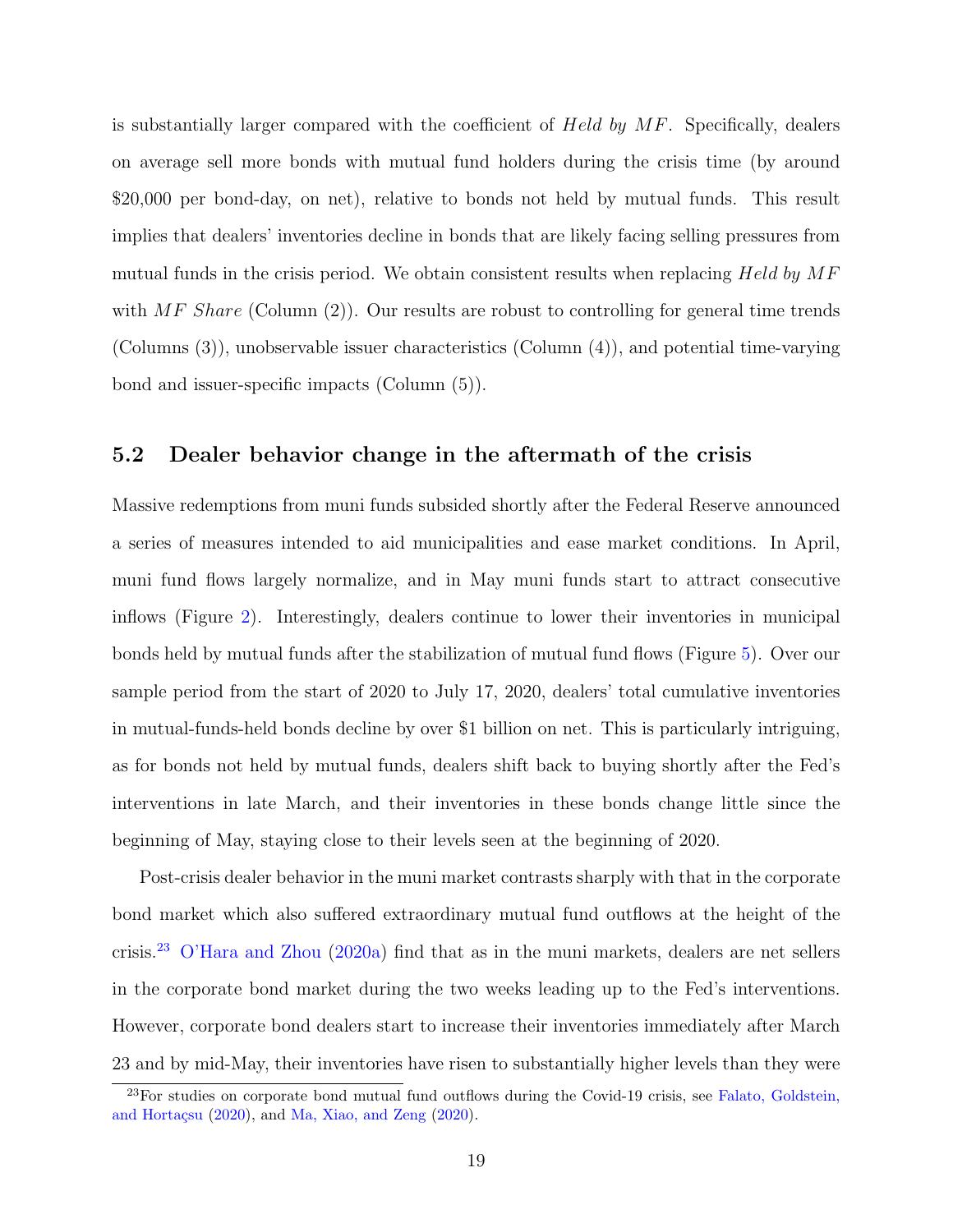at the beginning of February.

The stark contrast between dealers' behavior in the muni and corporate bond markets potentially reflects different Federal Reserve measures taken in the two markets. In the corporate bond market, the announcement of the SMCCF substantially reduced dealers' concerns on turning around their inventories, thereby increasing their willingness to provide liquidity [\(O'Hara and Zhou,](#page-33-12) [2020a\)](#page-33-12). However, there is no comparable facility directly targeting the muni secondary market. In fact, Federal Reserve facilities related to municipal bonds either target the primary market (MLF), or the short-term municipal bond markets (MMLF and CPFF), or a small subset of dealers (PDCF). Without the Federal Reserve essentially acting as market maker of last resort, and facing the perennial problem of limited ways to hedge risk in municipal bonds, it seems likely that dealers kept shrinking their inventory of municipal bonds that bear potential mutual fund fire sale risks.

To formally test this hypothesis, we use a bond-day sample spanning from January 2 to July 17, 2020 (excluding March and April) and estimate the following empirical model:

$$
Cumu\ Inventory\ Change_{i,t} = \alpha + \beta_1 PostCrisis_t + \beta_2 Held\ by\ MF_{i,t} +
$$

<span id="page-20-0"></span>
$$
\beta_3 PostCrisis_t \times Held
$$
 by  $MF_{i,t} + \gamma X_{i,t} + \mu_{rating} + \mu_{type} + \mu_{sector} + \mu_{state} + \epsilon_{i,t}$ , (5.2)

where  $Cumu\ Inventory\ Change_{i,t}$  refers to the cumulative dealer inventory changes in bond i since the beginning of 2020.  $PostCrisis_t$  is a dummy that takes the value one for the period from May 1 to July 17, 2020. Held by  $MF_{i,t}$  is a dummy variable that takes the value of one if bond  $i$  is held by mutual funds at the most recent quarter-end. The other variables are defined as in Model [\(4.1\)](#page-12-4), and standard errors are clustered at the bond and date levels.

We exclude March and April from this regression sample to minimize the direct and immediate impact of mutual fund runs and the following government interventions on the dynamics in the muni market during the post-crisis period. Given that municipal mutual funds experienced persistent inflows since the start of May (as they did in January and February), we see no reason to believe that mutual fund redemptions directly drive the post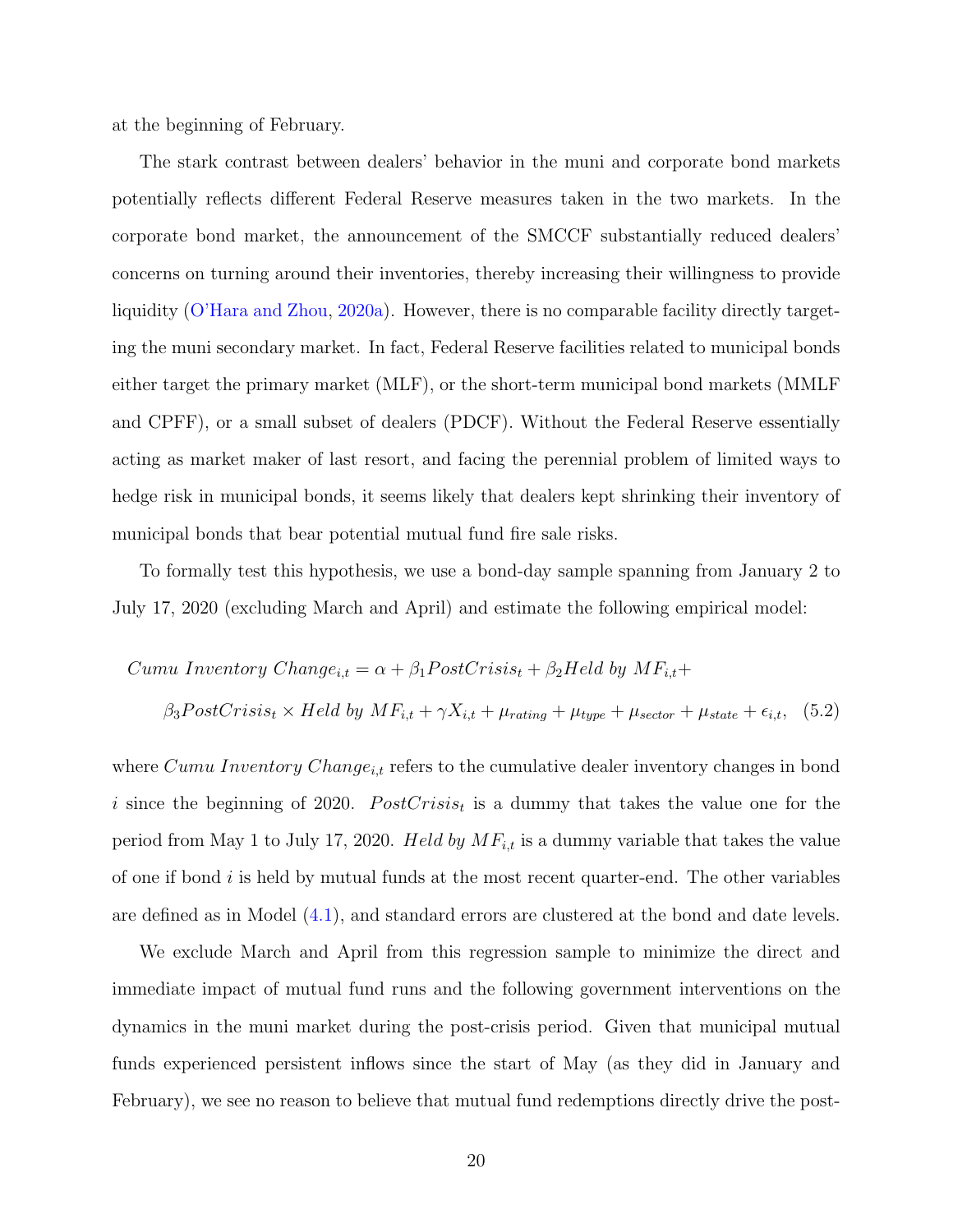crisis dynamics in the muni market. Rather, it is more likely that the salient destabilizing role played by mutual funds during the crisis and lingering credit concerns have reshaped dealers' perceptions of the potential fragility risks posed by municipal mutual funds.

Results in Table [6](#page-45-0) support our contention that fear for potential fire sales by mutual funds has greatly affected dealers' willingness to take inventories of bonds bearing such risks. Column (1) shows even after the stabilization of fund flows, dealers' cumulative inventories decline in bonds held by mutual funds, as suggested by the negative and highly significant coefficient of the interaction of Held by  $MF$  and PostCrisis. Specifically, compared to municipal bonds not held by mutual funds, those with mutual fund holders on average suffer an additional \$267,000 decrease in dealer inventory over the post-crisis period. We obtain consistent results when replacing the Held by  $MF$  dummy with  $MF$  Share, showing that the decline in dealer inventory during the post-crisis period is greater in bonds more heavily held by mutual funds (Column (2)). Our conclusion holds when controlling for the general time trends in dealer inventories (Column (3)), issuer fixed effects (Column (4)), as well as potential time-varying impacts of bond and issuer characteristics (Column (5)).

How does the change in dealer behavior towards mutual-fund-held bonds affect the postcrisis liquidity of the muni market? One key challenge in addressing this question lies in the estimation of reliable bond-level liquidity measures, especially at relatively high frequency (e.g., daily). Given the muni market is an OTC market, quotes are indicative and only provided by dealers when approached by investors. In addition, a significant portion of muni investors tend to buy and hold their investments to maturity. Therefore, secondary market trading activities in munis are usually very limited. Out of the 160,679 municipal bonds in our sample (from January 2 to July 17, 2020, excluding March and April), only 13,599 bonds trade on more than 10 days (i.e., on average one day every week), and 3,347 bonds trade on more than 20 days (i.e., on average two days every week).

To shed light on whether post-crisis liquidity deteriorates more for municipal bonds held by mutual funds, we estimate a size-matched realized bid-ask spread measure. Given the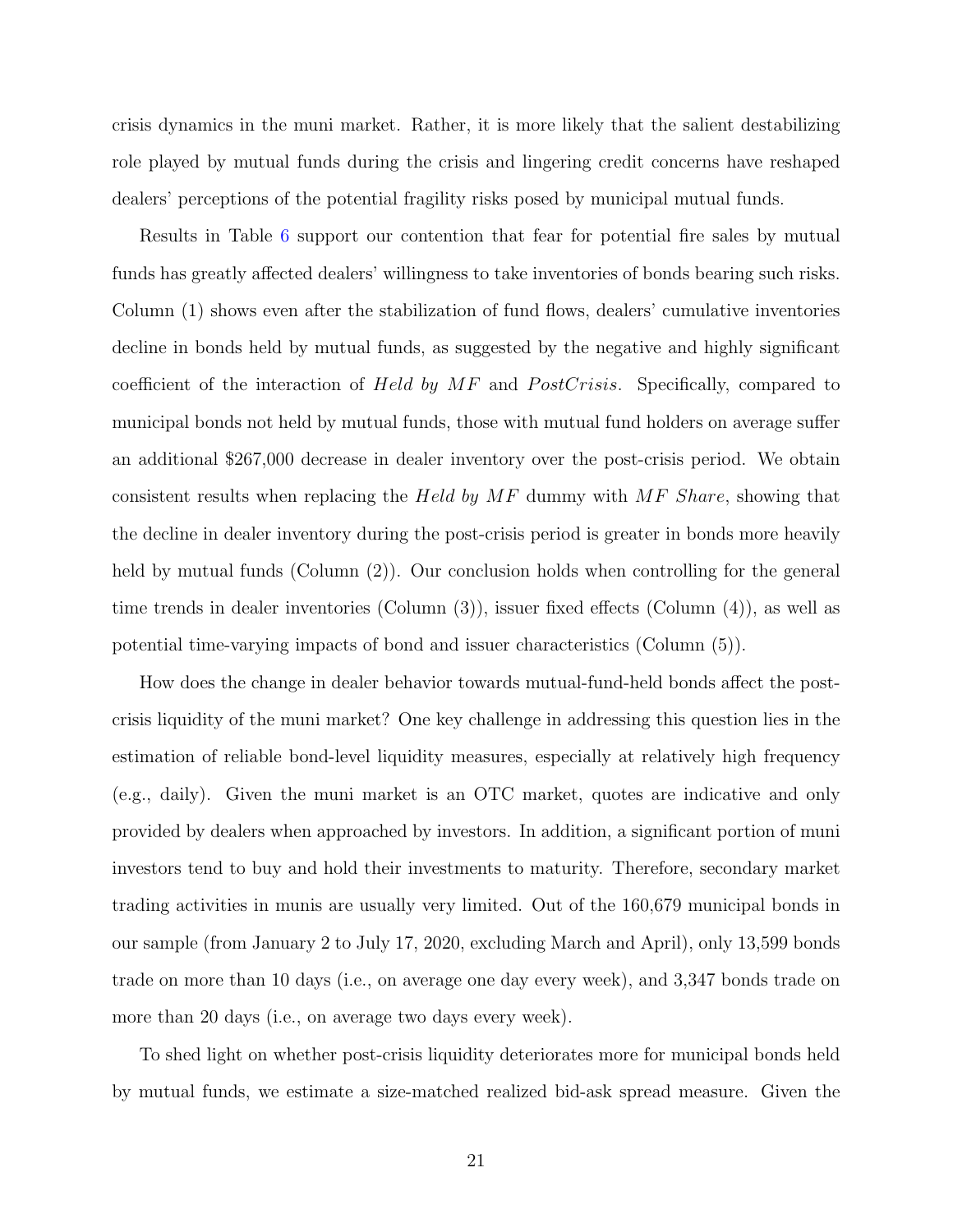importance of trade size in affect muni prices [\(Schultz,](#page-34-1) [2012\)](#page-34-1), we first calculate a bond's volume-weighted average customer buy prices  $(Ask_{i,s,t})$  and its volume-weighted average customer sell prices  $(Bid_{i,s,t})$  in a given trade size category and on a given day. We then calculate a bond-day-trade size level bid-ask spread by taking the difference between  $Ask_{i,s,t}$ and  $Bid_{i,s,t}$ . This calculation requires at least one buy and one sell in the same trade size category (i.e., within \$10,000 difference in par amount), in the same bond, and on the same day. Finally, we then calculate a bond-day level measure  $(Spread_{i,t})$  by taking the average spread across trade size categories, weighted by the trade volume in each size category:

$$
Spread_{i,t} = \frac{\sum_{s}(Ask_{i,s,t} - Bid_{i,s,t}) \times Volume_{i,s,t}}{\sum_{s}Volume_{i,s,t}}.
$$
\n(5.3)

We then re-estimate model [\(5.2\)](#page-20-0) by replacing Cumu Inventory Change<sub>i,t</sub> with  $Spred_{i,t}$ using the same sample. We report the regression results in Table [7.](#page-46-0) It is worth noting that our sample shrinks substantially as we are unable to obtain valid realized spread estimates for the majority of the bond-day pairs. Nevertheless, in this limited sample, we find some evidence that liquidity deteriorates more in bonds held by mutual funds. The coefficients of both *PostCrisis* and the interaction of *Held by MF* and *PostCrisis* are positive and highly significant, suggesting that bid-ask spread widens in the post-crisis period, more so for bonds held by mutual funds (Column (1)). We obtain consistent results when replacing the *Held by MF* dummy with  $MF$  *Share* (Column (2)), and our results are robust to controlling for general time trends and issuer specific effects (Column (3)), as well as time-varying effects of bond and issuer characteristics (Column (4)). We also re-estimate the empirical model on subsamples of more frequently traded bonds. We find that municipal bonds held more by mutual funds experience more severe deterioration in post-crisis liquidity when focusing on bonds that trade on more than 10 days (i.e., about one day per week, see Column (5)) or more than 20 days (i.e., about two days per week, see Column (6)).

Together, these findings suggest that potential fragility risks introduced by mutual funds might have changed dealer behaviors and liquidity conditions in the muni market after the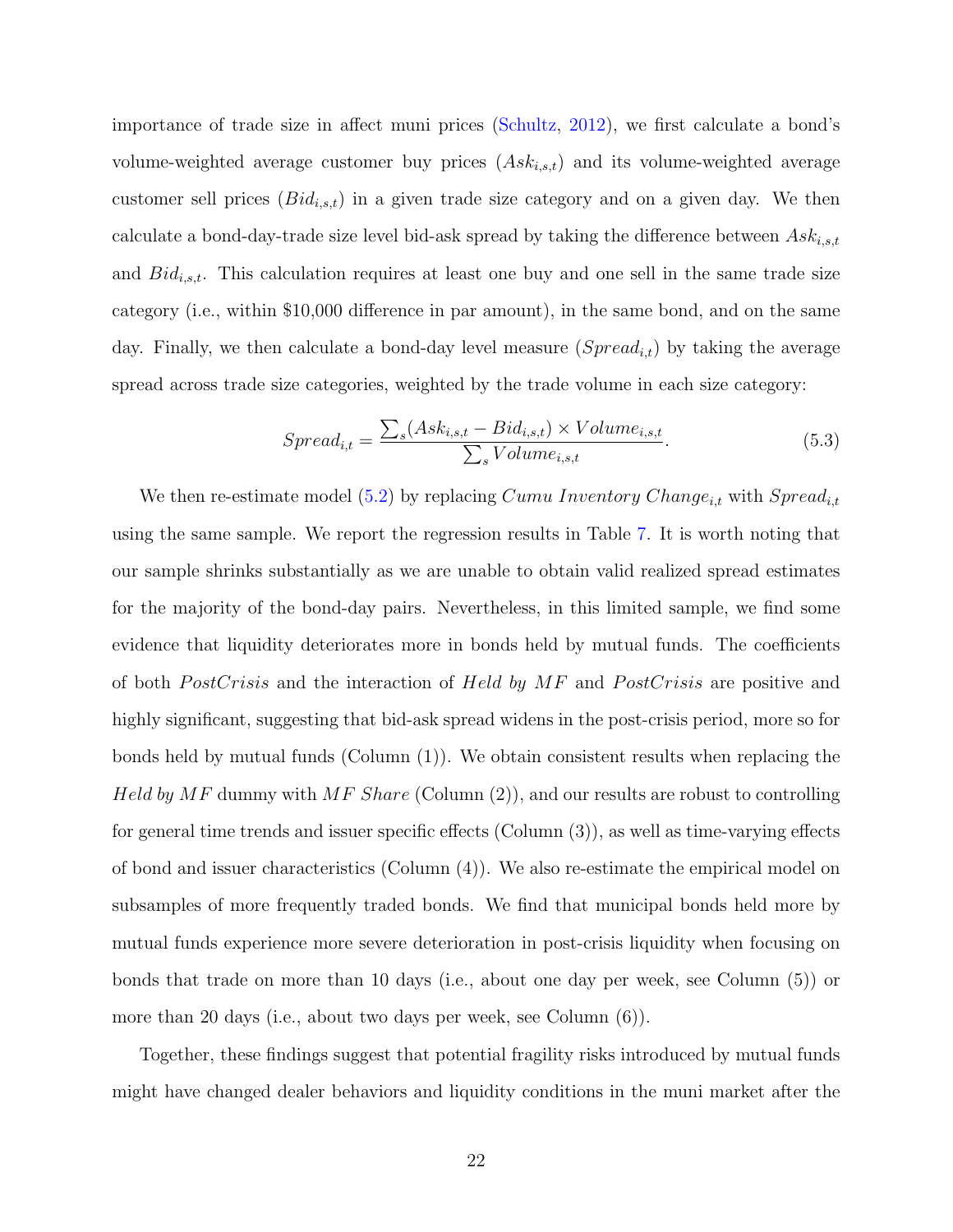Covid-19 crisis. Such remarkable change could, in turn, carry important pricing implications, which we explore in the next section.

# <span id="page-23-0"></span>6 Pricing of mutual fund fragility risks in the aftermath of the crisis

In this section, we analyze whether fragility risks posed by mutual funds are priced in muni yield spreads in the post-crisis period. We also investigate several sources of mutual fund fragility risks stemming from funds' portfolio exposures and examine how they affect muni prices. Finally, we study potential reaching for yield by mutual funds during the post crisis period and rule it out as an alternative explanation for our findings.

#### 6.1 Yield spreads and mutual fund fragility risks

All else being equal, bonds bearing greater potential risks of mutual fund fire sales are likely to be shunned by investors, especially when liquidity provision by dealers in these bonds may be scarce when needed the most. Indeed, Figure [4](#page-38-0) shows that a wedge persists between the yield spreads of bonds held by mutual funds and those that are not, even after the normalization of mutual fund flows. Specifically, during the post-crisis period from the beginning of May to mid-July, yield spreads for bonds held by mutual funds are on average 33 basis points higher than those for other bonds. In contrast, these bond with mutual fund ownership trade at 6 basis point discount compared to other bonds during the pre-crisis period (i.e., January and February).

To formally test the effects of mutual fund ownerships on post-crisis bond yield spreads, we use the sample that spans the period from January 2 to July 17, 2020, but excludes March and April, and estimate the following panel regression: $^{24}$  $^{24}$  $^{24}$ 

<span id="page-23-1"></span><sup>24</sup>Our results are even stronger when we use a longer pre-crisis period (i.e., from the beginning of 2019 to the end of February, 2020). These results are available upon request.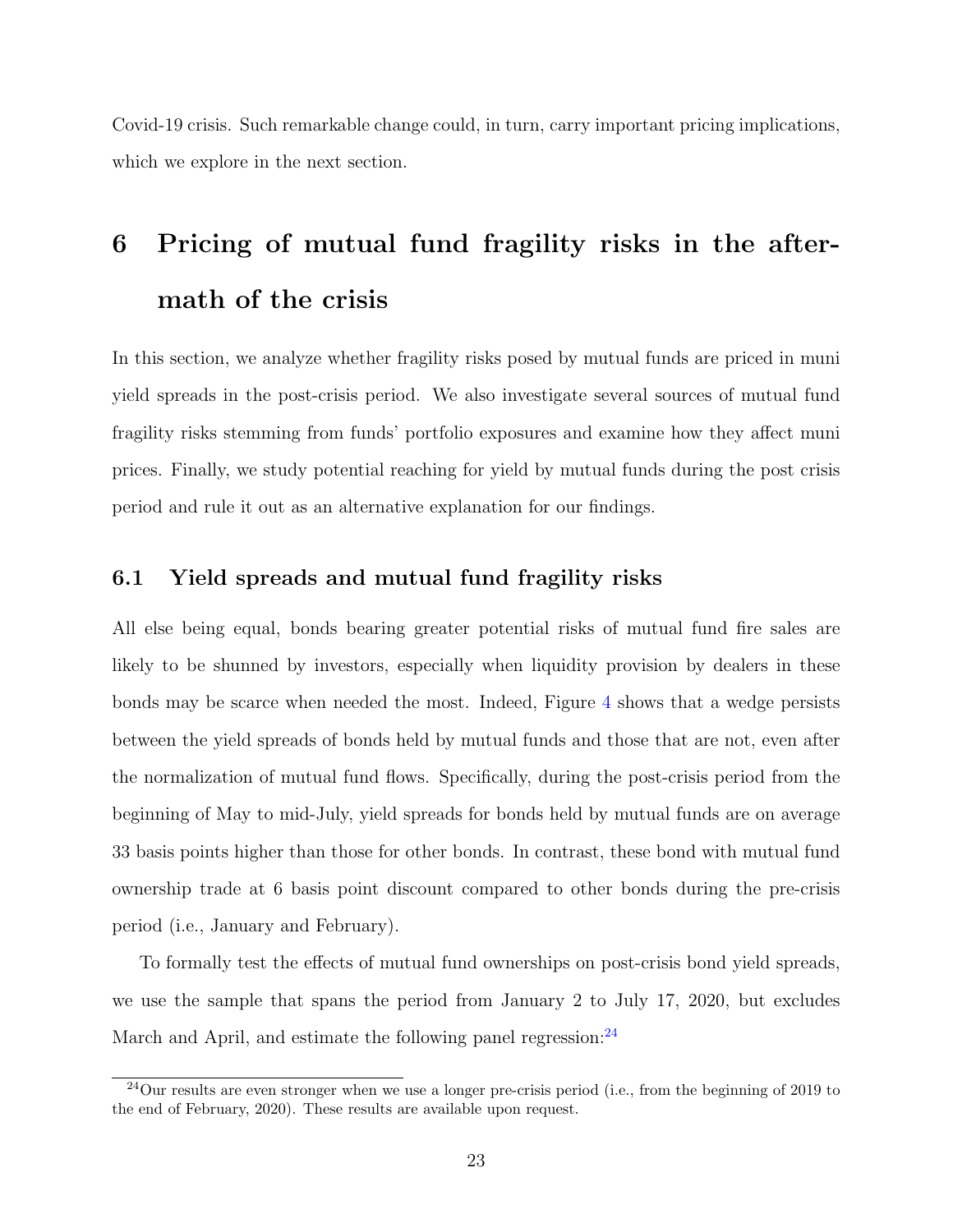Yield  $Spread_{i,t} = \alpha + \beta_1 PostCrisis_t + \beta_2Hello$  by  $MF_{i,t} +$ 

<span id="page-24-0"></span>
$$
\beta_3 PostCrisis_t \times Held by MF_{i,t} + \gamma X_{i,t} + \mu_{rating} + \mu_{type} + \mu_{sector} + \mu_{state} + \epsilon_{i,t}, \quad (6.1)
$$

where Yield Spread<sub>i,t</sub> refers to the tax-adjusted yield spread of bond i on day t. All other variables are defined as in Model [\(5.2\)](#page-20-0). Standard errors are clustered at the bond and date levels.

In line with Figure [4,](#page-38-0) Column (1) of Table [8](#page-47-0) shows that even after controlling for bond characteristics, bonds held by mutual funds experience an additional 34-basis-piont increase in yield spreads. Consistently, the widening in yield spreads during the post-crisis period increases in mutual fund ownership (Column (2)). Our results are robust to controlling for time trends, issuer specific effects, as well as time-varying effects of bond and issuer characteristics (Columns (3)-(5)).

Is the potential mutual fund fragility risk priced across a wide range of munis, or is it limited to certain types of bonds? Relatedly, how does the impact of mutual fund ownership on muni pricing differ across bonds with different characteristics? To address these questions, we sort observations into subsamples based on a bond's credit rating, whether a bond is a GO bond, or the sector of a bond. We then re-estimate the strictest specification in Table [8](#page-47-0) for each of the subsamples, with results presented in Table [9.](#page-48-0) We find that the post-crisis impact of MF Share on muni yield spread tends to be stronger in lower rated bonds (i.e., bonds rated A or lower), non-GO bonds, and in sectors hit harder by the Covid-19 pandemic (i.e., health & nursing care, leisure, and transportation). Nevertheless, the coefficient of the interaction of  $MF$  Share and PostCrisis is positive and highly significant across all subsamples. Thus, the pricing of potential mutual fund fragility risk is not restricted to a small subset of bonds, but is prevalent in the muni market.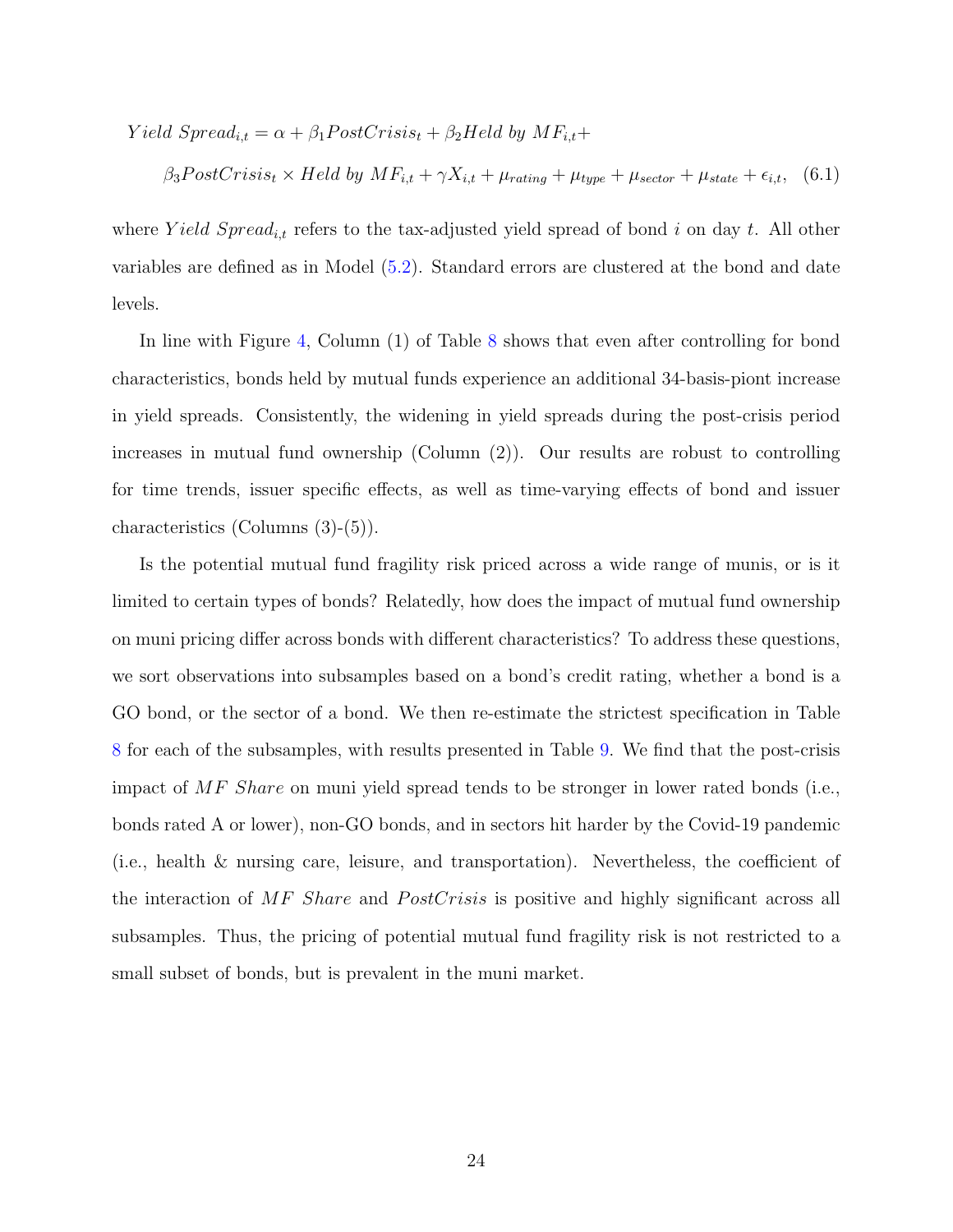## 6.2 What is the mechanism? Sources of mutual fund fragility and their pricing implications

Our results on the pricing of mutual fund fragility risks are obtained for the post-crisis period, during which muni funds have actually attracted persistent inflows. Yet the on-going nature of the pandemic is certainly consonant with the fear that investors could run again on mutual funds. To investigate the channel through which mutual fund fragility risks affect muni market pricing, we now explore fund-level factors that could drive investor outflows in times of stress and link those latent fragility sources to the pricing of individual bonds. Intuitively, if mutual fund ownership affects muni pricing through the channel of potential run risks in the post-crisis period, we should obtain much stronger results for bonds bearing higher mutual fund run risks.

To this end, we estimate three measures of mutual fund fragility risks identified by [Falato,](#page-32-1) Goldstein, and Hortaçsu [\(2020\)](#page-32-1) as factors driving fixed-income fund outflows during the Covid-19 crisis. These are fund exposure to sectors/industries most hit by the Covid-19 pandemic, a fund portfolio's average maturity, and the average illiquidity levels of a fund portfolio. We group munis held by mutual funds into subsamples based on their holding funds' aforementioned fragility sources, and test whether the effects of mutual fund holding shares on muni yield spreads during the post-crisis period intensify when a bond's holding funds are more susceptible to investor runs. In this subsample analysis, which essentially uses triple differences, we exclude bonds not held by mutual funds (which, by definition, bear no latent run risks from mutual funds).

To calculate the bond-level fragility risks associated with the bond's investing mutual funds, the first step is to estimate a fund-level latent risk measure based on the fund's holding portfolio. Specifically, for each muni fund  $j$ , we calculate the following run risk measure based on its security-level holdings as of the most recent quarter-end:

<span id="page-25-0"></span>
$$
Fund\ Run\ Risk_{j,t}^{Type} = \frac{\sum_{i} Bond\ Risk_{i,t}^{Type} \times Holding\ Amount_{i,j,t}}{\sum_{i} Holding\ Amount_{i,j,t}},
$$
\n(6.2)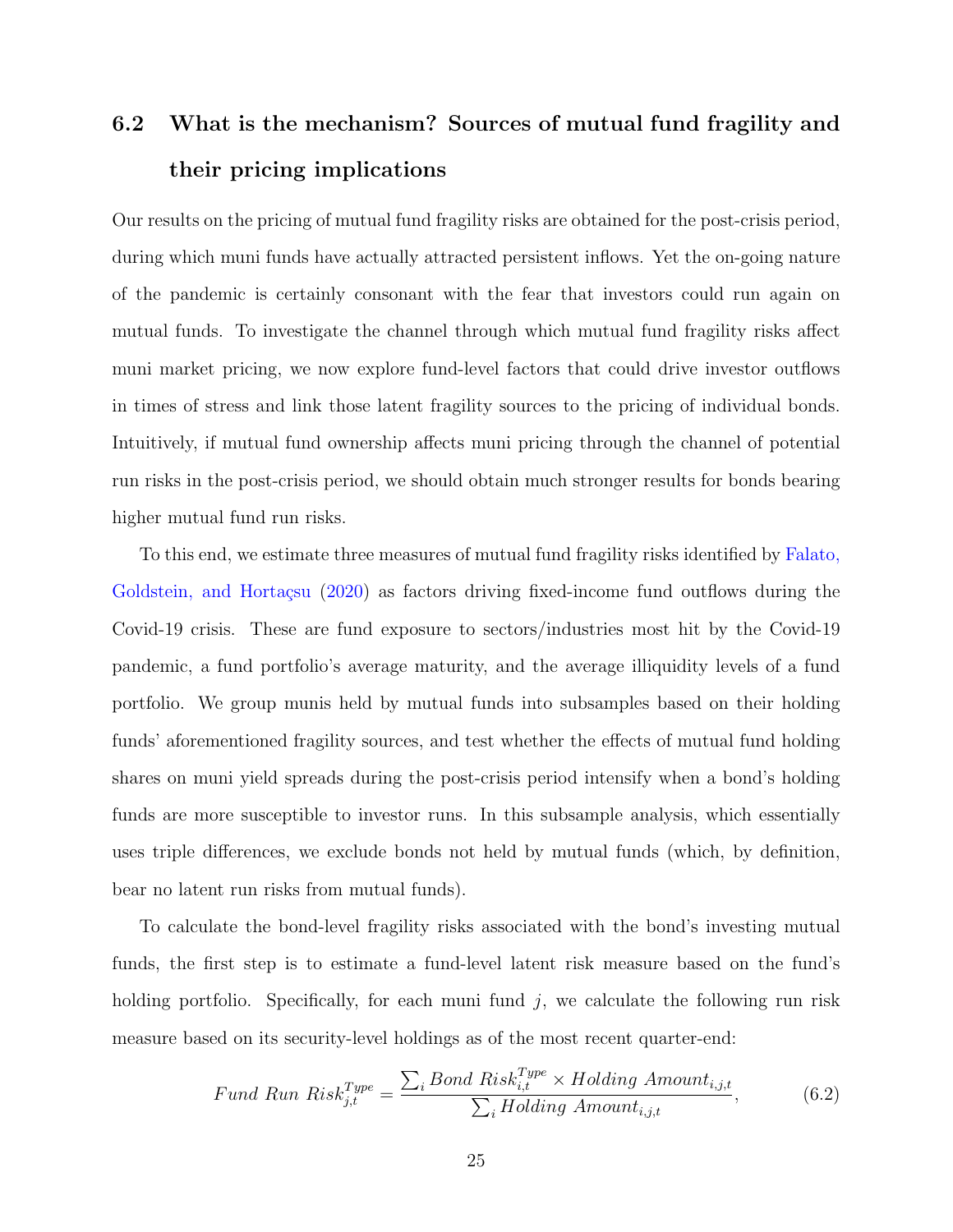where *Bond Risk*<sup>Type</sup> indicates one of the followings: a dummy indicating whether bond i is in the sectors hit hardest by the pandemic (defined as transportation, health & nursing care, and leisure), the remaining time to maturity of bond  $i$ , or the illiquidity level of bond i. Holding  $Amount_{i,j,t}$  represents the par amount of bond i held by fund j. Therefore, Fund Run Risk $I_{j,t}^{Type}$  represents fund j's sector exposure to the Covid-19 crisis, average portfolio maturity, or the overall illiquidity level of its holdings.<sup>[25](#page-26-0)</sup> The second step is to calculate the bond-level fragility measure stemming from the bond's investing mutual funds:

$$
Bond \; Fragility_{i,t}^{Type} = \frac{\sum_{j} Fund \; Run \; Risk_{j,t}^{Type} \times Holding \; Amount_{i,j,t}}{\sum_{j} Holding \; Amount_{i,j,t}}, \tag{6.3}
$$

where Fund Run Risk $j_{j,t}^{Type}$  and Holding Amount<sub>i,jt</sub> are defined in Equation [\(6.2\)](#page-25-0). Intuitively, *Bond Fragility*<sup>Type</sup> represents on average how much run risks bond *i*'s investing mutual funds entail, weighted by each mutual fund's holding amount of bond i. We then use the median of three types of *Bond Fragility<sub>i,t</sub>* to split our bond-day sample into subgroups.

First, we expect the impact of MF Share on the yield spread of a municipal bond will be stronger when its investing funds' portfolios are more exposed to the pandemic. To test this, we estimate the following model for subsamples sorted by *Bond Fragility*<sup>Type</sup> (with Type defined as sector exposures to the Covid-19 crisis):

<span id="page-26-1"></span>
$$
Yield\ Spread_{i,t} = \alpha + \beta_1 PostCrisis_t + \beta_2 MF\ Shar{e_{i,t}} + \beta_3 PostCrisis_t \times MF\ Shar{e_{i,t}} + \gamma_1 X_{i,t} + \gamma_2 PostCrisis_t \times X_{i,t} + \mu_{issuer \times date} + \epsilon_{i,t}.
$$
 (6.4)

Results in Columns (1) and (2) in Table [10](#page-49-0) support our hypothesis that the post-crisis effect of  $MF$  Share on yield spreads gets stronger when a bond's holding funds are more vulnerable. While the coefficient of the interaction of  $MF$  share and  $PostCrisis$  is highly significant in both subsamples, it is significantly larger in the subsample with large Covid-19

<span id="page-26-0"></span> $^{25}$ Following Falato, Goldstein, and Hortaçsu [\(2020\)](#page-32-1), we estimate a fund's asset liquidity using the average credit rating of bonds that a fund hold as of the most recent quarter-end. Falato, Goldstein, and Hortaçsu [\(2020\)](#page-32-1) also use the [Roll](#page-33-13) [\(1984\)](#page-33-13) measure and the bid-ask spread as two alternative measures to estimate asset liquidity at fund level. However, given the illiquidity of the muni market, we are unable to estimate these measures for the majority of municipal bonds.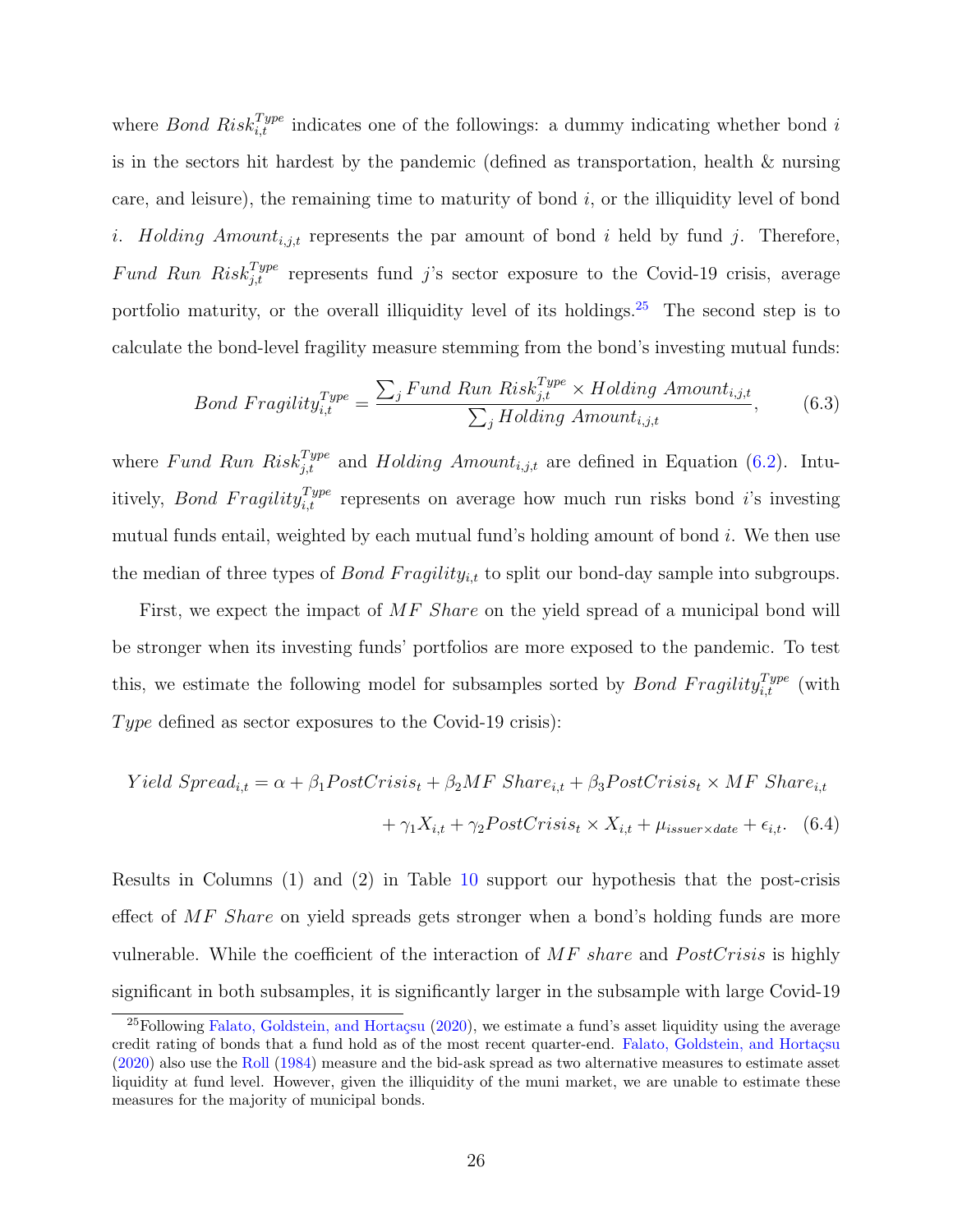exposure, both economically and statistically.

Second, we expect funds holding longer maturity bonds to be more affected by market fluctuations given their higher interest rate risks, and hence more susceptible to greater outflow pressures. To test this conjecture, we re-estimate Model [\(6.4\)](#page-26-1) for subsamples sorted by *Bond Fragility*<sup>Type</sup> (with Type defined as maturity risk). Columns (3) and (4) show that the coefficient of the interaction of  $MF$  share and  $PostCrisis$  is substantially larger when bonds' mutual fund holders' portfolio maturities are longer, with the difference significant at the 1% level.

Lastly, the illiquidity of a fund's asset holdings can drive strategic complementarities among its investors when deciding to redeem their shares, as emphasized by [Chen, Goldstein,](#page-31-1) [and Jiang](#page-31-1) [\(2010\)](#page-31-1) and [Goldstein, Jiang, and Ng](#page-32-0) [\(2017\)](#page-32-0). The less liquid a fund's assets, the greater liquidity mismatch a fund exhibits, and the larger the incentives for investors to redeem ahead of others. If fund illiquidity exacerbates the tendency of investors to run and amplify fragility, the effects of mutual fund holding shares on muni yield spreads should be stronger when its investing funds hold less liquid assets. We test this hypothesis by re-estimating Model [\(6.4\)](#page-26-1) for subsamples sorted by *Bond Fragility*<sup>Type</sup> (with Type defined as illiquidity risk). We again find stronger pricing effects in the subsample with higher mutual fund liquidity risks (proxied by lower portfolio ratings of the bond's mutual fund holders). The coefficient of the interaction of  $MF$  share and  $PostCrisis$  for bonds whose mutual fund investors hold lower rated portfolios is over 4 times larger than that for other bonds, with the difference significant at the 1% level.

Together, these results show that the riskiness of mutual fund holdings carry important implications for municipal bond pricing in the post-crisis period. These results not only reveal the underlying mutual fund fragility sources that drive individual bond pricing, but also point to the sophistication of the muni market in identifying and pricing in these latent fragility factors.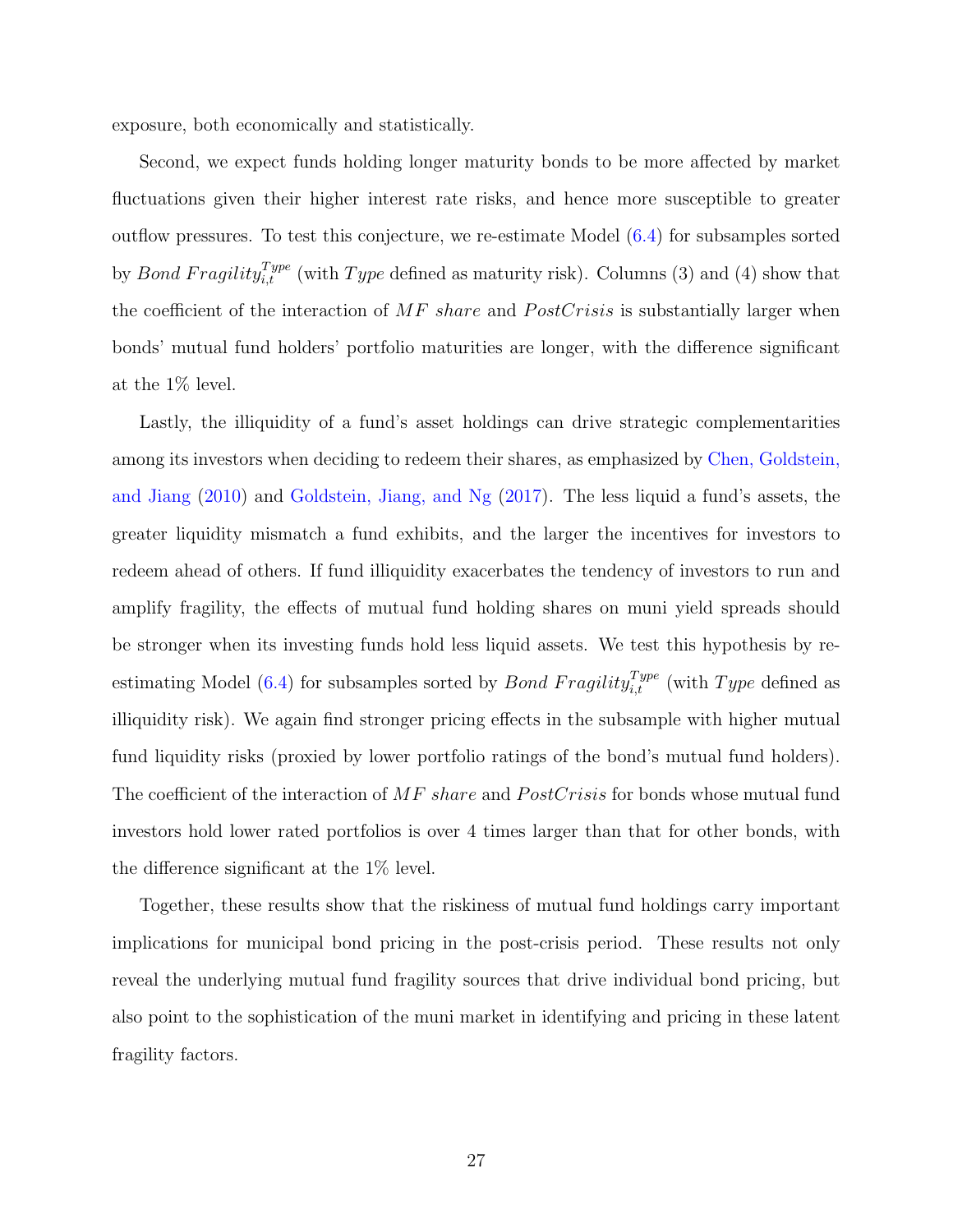#### 6.3 Is it reaching for yield?

An alternative explanation for our finding that yield spreads are positively associated with MF Share in the post-crisis period is that mutual funds have a stronger incentive to reach for yield during the post-crisis period when interest rates moved to near zero levels.<sup>[26](#page-28-0)</sup> In other words, it might be that mutual funds actively initiate or increase their holdings in municipal bonds with higher yields in the post-crisis period, in the face of near zero policy rates. [Choi and Kronlund](#page-31-12) [\(2018\)](#page-31-12) find that corporate bond mutual funds generate higher returns and attract more inflows when they reach for yield in periods of low interest rates.<sup>[27](#page-28-1)</sup> To address this concern, we focus on a subsample of bonds whose mutual fund holding remains unchanged over the second quarter of 2020, and hence are unlikely to be traded by mutual funds in pursing higher yields. $^{28}$  $^{28}$  $^{28}$  If our results are driven by mutual funds reaching for yield in the post-crisis period, we should not expect mutual fund holding shares to affect muni yield spreads in this sample.

Specifically, we use a sample that spans January 2 to June 30, 2020 (again without March and April) and include only bonds whose total par amount held by mutual funds do not change from the first quarter-end to the second quarter-end in 2020. We then re-estimate Model [\(6.1\)](#page-24-0) with both time-varying effects of bond controls and issuer-date fixed effects. Results are presented in Table [11.](#page-50-0) Column (1) shows that the coefficient of the interaction of  $MF$  Share and PostCrisis remains positive and highly significant. Its economic magnitude remains qualitatively the same compared to that reported in Column (5) of Table [8.](#page-47-0) In Column (2) we further restrict the sample by excluding bonds not held by mutual funds in any of the first two quarters of 2020 and obtain consistent results. In sum, we find no support for the argument that our results are driven by mutual funds reaching for yields in

<span id="page-28-0"></span><sup>26</sup>To combat the negative impacts of the Covid-19 crisis on the economy, the Federal Reserve reduced the target federal funds rate by 50 basis points on March 3, 2020, and by additional 100 basis points on March 16, 2020. The target range for federal funds rates has remained at 0-0.25% since March 16, 2020.

<span id="page-28-1"></span><sup>&</sup>lt;sup>27</sup>In addition to mutual funds, other institutional investors such as insurance firms could also reach for yield in choosing their investments in corporate bonds (see [Becker and Ivashina,](#page-31-13) [2015\)](#page-31-13).

<span id="page-28-2"></span><sup>28</sup>Intuitively, to reach for yields, mutual funds would increase their holdings of higher-yield bonds and/or decrease their holdings of lower-yield bonds.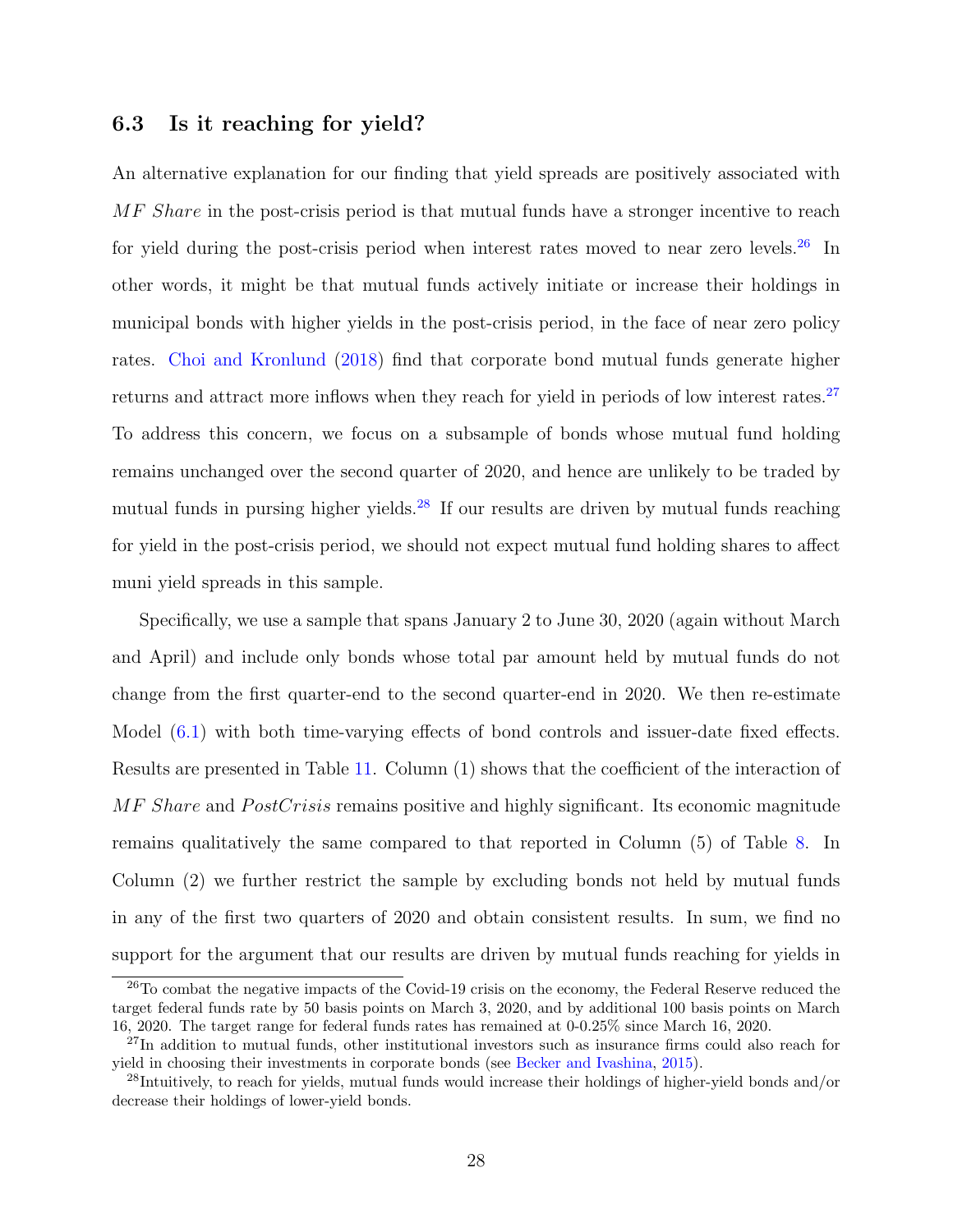the post-crisis period.

### <span id="page-29-0"></span>7 Conclusion

The Covid-19 crisis provides an opportunity to examine the potential fragility risks posed by mutual funds to the muni markets, and the role played by dealers in transmitting such fragility risks. During the two weeks leading to various government interventions, municipal bond mutual funds suffer unprecedented outflows. We find strong evidence that investor redemptions destabilize the underlying muni markets. Compared to other bonds with similar characteristics, bonds held by mutual funds trade substantially more, and their yield spreads widen significantly more, especially when their holding funds suffer stronger outflows.

Such destabilizing effects of mutual fund outflows seem to have been amplified by dealers' pulling back from liquidity provision. We demonstrate how dealers shift from buying to selling in bonds that are likely facing flow-induced selling pressures at the height of the crisis. Importantly, the fragility risks posed by mutual funds seem to have changed dealer behaviors in the aftermath of the crisis. Following the stabilization of mutual fund flows, muni dealer inventories in bonds held by mutual funds continue to drift downward, whereas inventories in other bonds quickly revert to their pre-pandemic levels. As a result, liquidity deteriorates in bonds subject to greater mutual fund fragility risks. We find that the muni market seems to price in such potential fire sale risk, with bonds held more by mutual funds exhibiting wider yield spreads. The pricing effects are stronger when a bond's mutual fund holders are more exposed to the Covid-19 crisis, or have less liquid bond portfolios.

Our study underscores the need to understand and address the threats posed by mutual funds to financial stability, especially in an illiquid market dominated by retail investors. The materialization of mutual fund redemption risks at the height of the Covid-19 crisis, as well as their lasting effects on the municipal bond markets, suggest that the effect of mutual fund flows goes beyond the fund itself, and can have a broader impact on asset markets. Our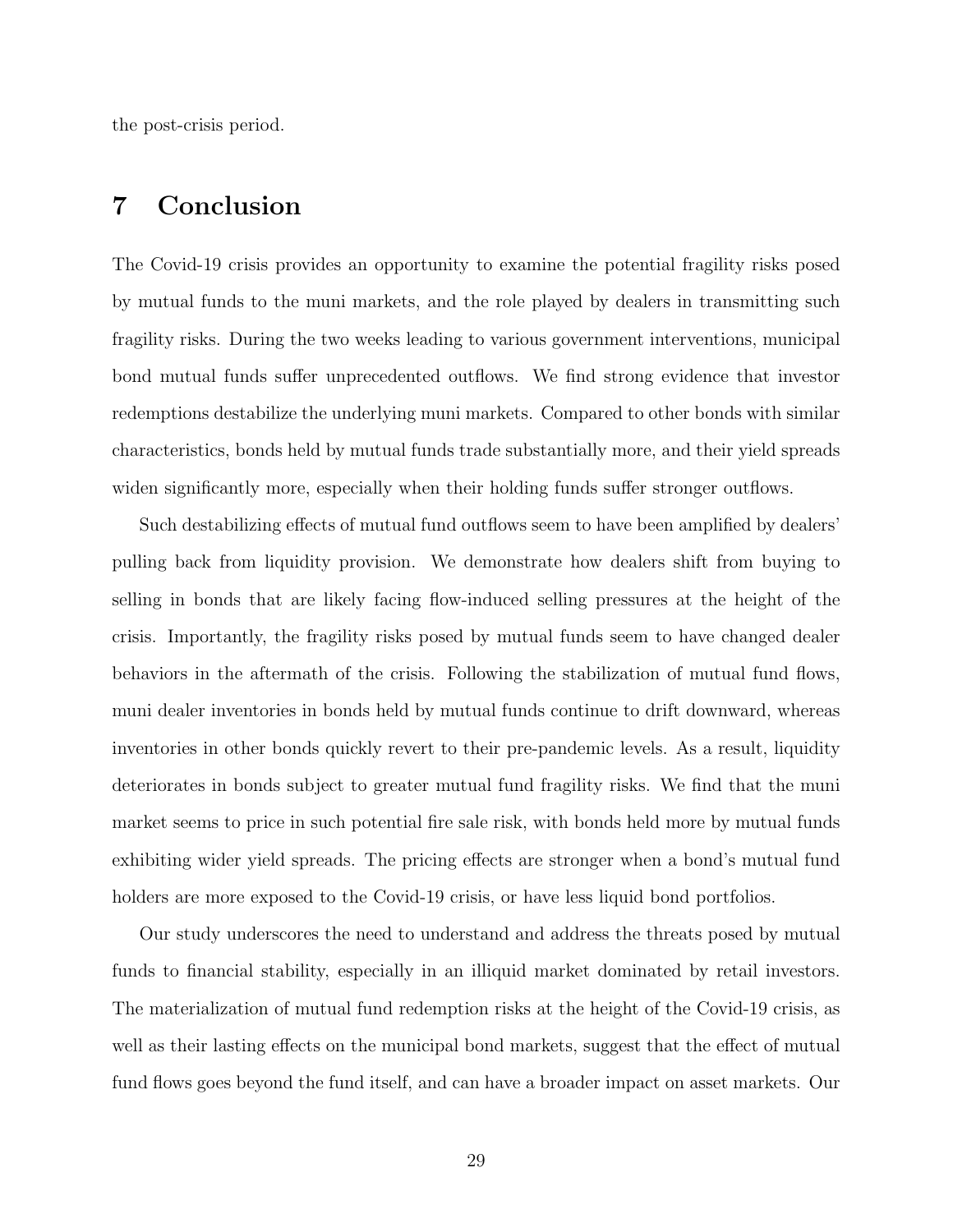results also highlight the role played by dealers in transmitting the fragility risks posed by mutual funds. The ultimate impact of bond fund outflows on the muni markets largely relies on dealers' capability of absorbing flow induced sales. Absent a Fed facility that provides a liquidity backstop as in the corporate bond markets, muni dealers are likely to curtail their liquidity provisions in bonds subject to greater fire sale risks. As a result, they amplify, rather than mitigate financial fragility posed by mutual funds.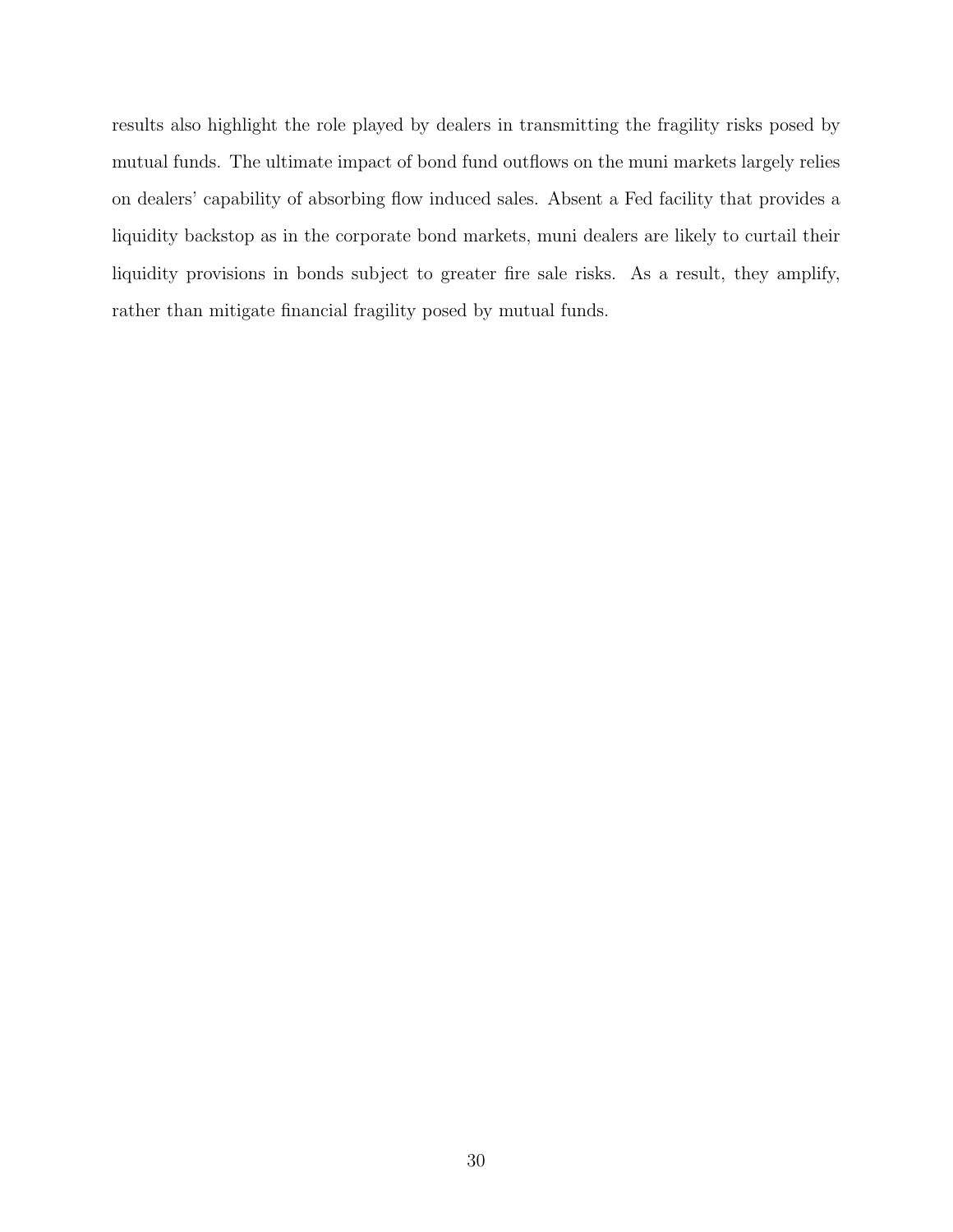## References

- <span id="page-31-4"></span>Adrian, T., N. Boyarchenko, and O. Shachar. 2017. Dealer balance sheets and bond liquidity provision. Journal of Monetary Economics 89:92–109.
- <span id="page-31-3"></span>Andersen, L., D. Duffie, and Y. Song. 2019. Funding value adjustments. The Journal of Finance 74:145–192.
- <span id="page-31-6"></span>Bao, J., M. O'Hara, and X. A. Zhou. 2018. The Volcker Rule and corporate bond market making in times of stress. *Journal of Financial Economics* 130:95–113.
- <span id="page-31-13"></span>Becker, B., and V. Ivashina. 2015. Reaching for yield in the bond market. The Journal of Finance 70:1863–1902.
- <span id="page-31-5"></span>Bessembinder, H., S. Jacobsen, W. Maxwell, and K. Venkataraman. 2018. Capital commitment and illiquidity in corporate bonds. The Journal of Finance 73:1615–1661.
- <span id="page-31-11"></span>Boyarchenko, N., A. Kovner, and O. Shachar. 2020. It's what you say and what you buy: A holistic evaluation of the corporate credit facilities. FRB of New York Staff Report.
- <span id="page-31-7"></span>Chen, J., H. Liu, A. Sarkar, and Z. Song. 2020. Cash-Forward Arbitrage and Dealer Capital in MBS Markets: COVID-19 and Beyond. FRB of New York Staff Report .
- <span id="page-31-1"></span>Chen, Q., I. Goldstein, and W. Jiang. 2010. Payoff complementarities and financial fragility: Evidence from mutual fund outflows. Journal of Financial Economics 97:239–262.
- <span id="page-31-2"></span>Choi, J., S. Hoseinzade, S. S. Shin, and H. Tehranian. 2020. Corporate bond mutual funds and asset fire sales. Journal of Financial Economics .
- <span id="page-31-12"></span>Choi, J., and M. Kronlund. 2018. Reaching for yield in corporate bond mutual funds. The Review of Financial Studies 31:1930–1965.
- <span id="page-31-10"></span>Christoffersen, S. E., D. K. Musto, and R. Wermers. 2014. Investor flows to asset managers: Causes and consequences. Annual Review of Financial Economics 6:289–310.
- <span id="page-31-8"></span>Di Maggio, M., A. Kermani, and Z. Song. 2017. The value of trading relations in turbulent times. Journal of Financial Economics 124:266–284.
- <span id="page-31-0"></span>Diamond, D. W., and P. H. Dybvig. 1983. Bank runs, deposit insurance, and liquidity. Journal of Political Economy 91:401–419.
- <span id="page-31-9"></span>Dick-Nielsen, J., and M. Rossi. 2019. The cost of immediacy for corporate bonds. The Review of Financial Studies 32:1–41.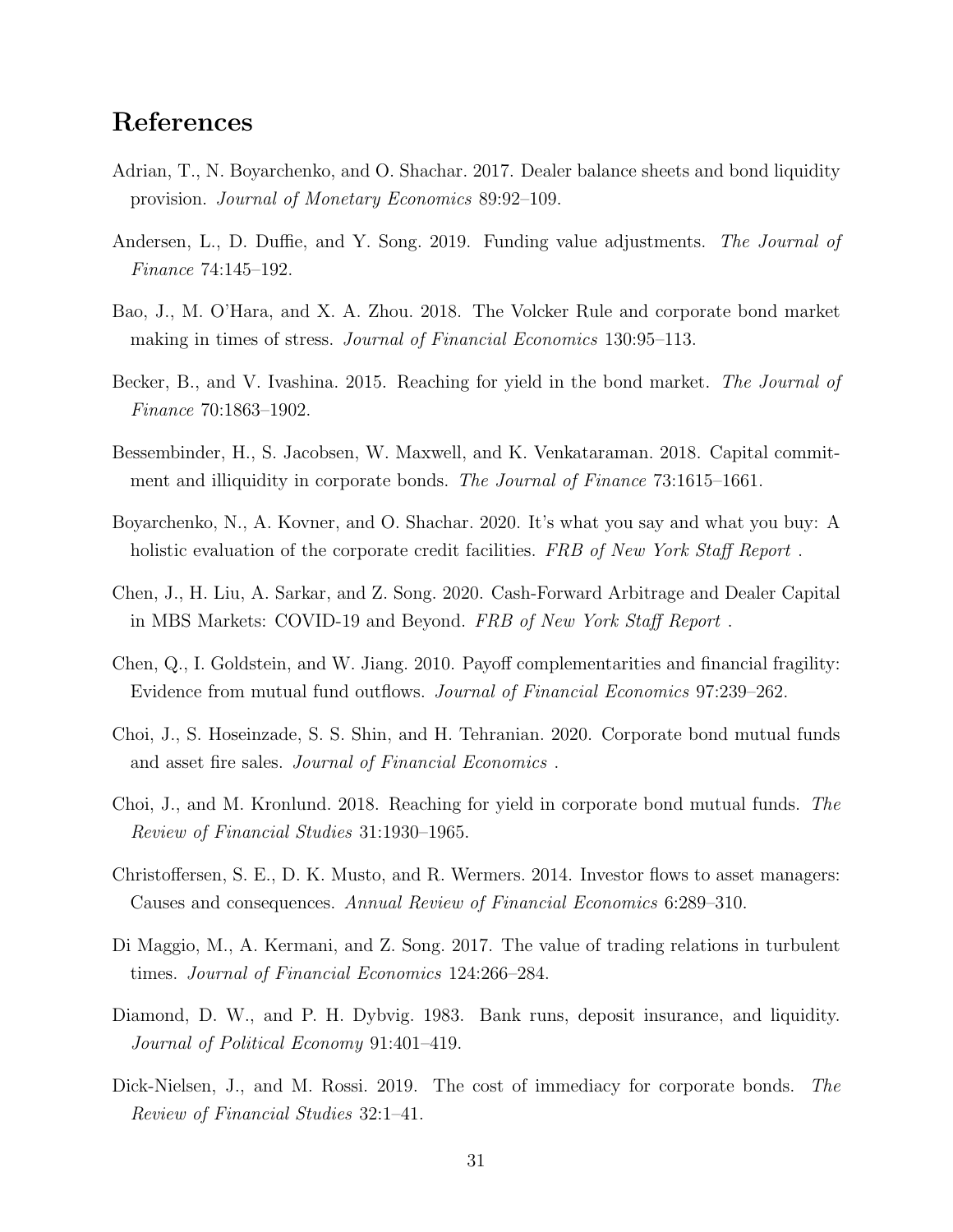- <span id="page-32-12"></span>Duffie, D. 2020. Still the World's Safe Haven? Redesigning the US Treasury Market After the COVID-19 Crisis. Hutchins Center Working Paper .
- <span id="page-32-6"></span>Duffie, D., N. Gârleanu, and L. H. Pedersen. 2005. Over-the-counter markets. *Econometrica* 73:1815–1847.
- <span id="page-32-1"></span>Falato, A., I. Goldstein, and A. Hortaçsu. 2020. Financial fragility in the COVID-19 crisis: The case of investment funds in corporate bond markets. Working Paper, National Bureau of Economic Research.
- <span id="page-32-10"></span>Falato, A., A. Hortacsu, D. Li, and C. Shin. 2020. Fire-sale spillovers in debt markets. The Journal of Finance, forthcoming .
- <span id="page-32-9"></span>Feroli, M., A. K. Kashyap, K. L. Schoenholtz, and H. S. Shin. 2014. Market tantrums and monetary policy. *Chicago Booth Research Paper*.
- <span id="page-32-13"></span>Gao, P., C. Lee, and D. Murphy. 2019. Municipal borrowing costs and state policies for distressed municipalities. Journal of Financial Economics 132:404–426.
- <span id="page-32-0"></span>Goldstein, I., H. Jiang, and D. T. Ng. 2017. Investor flows and fragility in corporate bond funds. Journal of Financial Economics 126:592–613.
- <span id="page-32-7"></span>Goldstein, M. A., and E. S. Hotchkiss. 2020. Providing liquidity in an illiquid market: Dealer behavior in US corporate bonds. Journal of Financial Economics 135:16–40.
- <span id="page-32-3"></span>Green, R. C., B. Hollifield, and N. Schürhoff. 2007a. Dealer intermediation and price behavior in the aftermarket for new bond issues. Journal of Financial Economics 86:643–682.
- <span id="page-32-4"></span>Green, R. C., B. Hollifield, and N. Schürhoff. 2007b. Financial intermediation and the costs of trading in an opaque market. The Review of Financial Studies 20:275–314.
- <span id="page-32-5"></span>Green, R. C., D. Li, and N. Schürhoff. 2010. Price discovery in illiquid markets: Do financial asset prices rise faster than they fall? The Journal of Finance 65:1669–1702.
- <span id="page-32-11"></span>Haddad, V., A. Moreira, and T. Muir. 2020. When selling becomes viral: disruptions in debt markets in the Covid-19 crisis and the Fed's response. Working Paper.
- <span id="page-32-2"></span>Harris, L. E., and M. S. Piwowar. 2006. Secondary trading costs in the municipal bond market. The Journal of Finance 61:1361–1397.
- <span id="page-32-8"></span>He, Z., S. Nagel, and Z. Song. 2020. Treasury inconvenience yields during the covid-19 crisis. NBER Working Paper.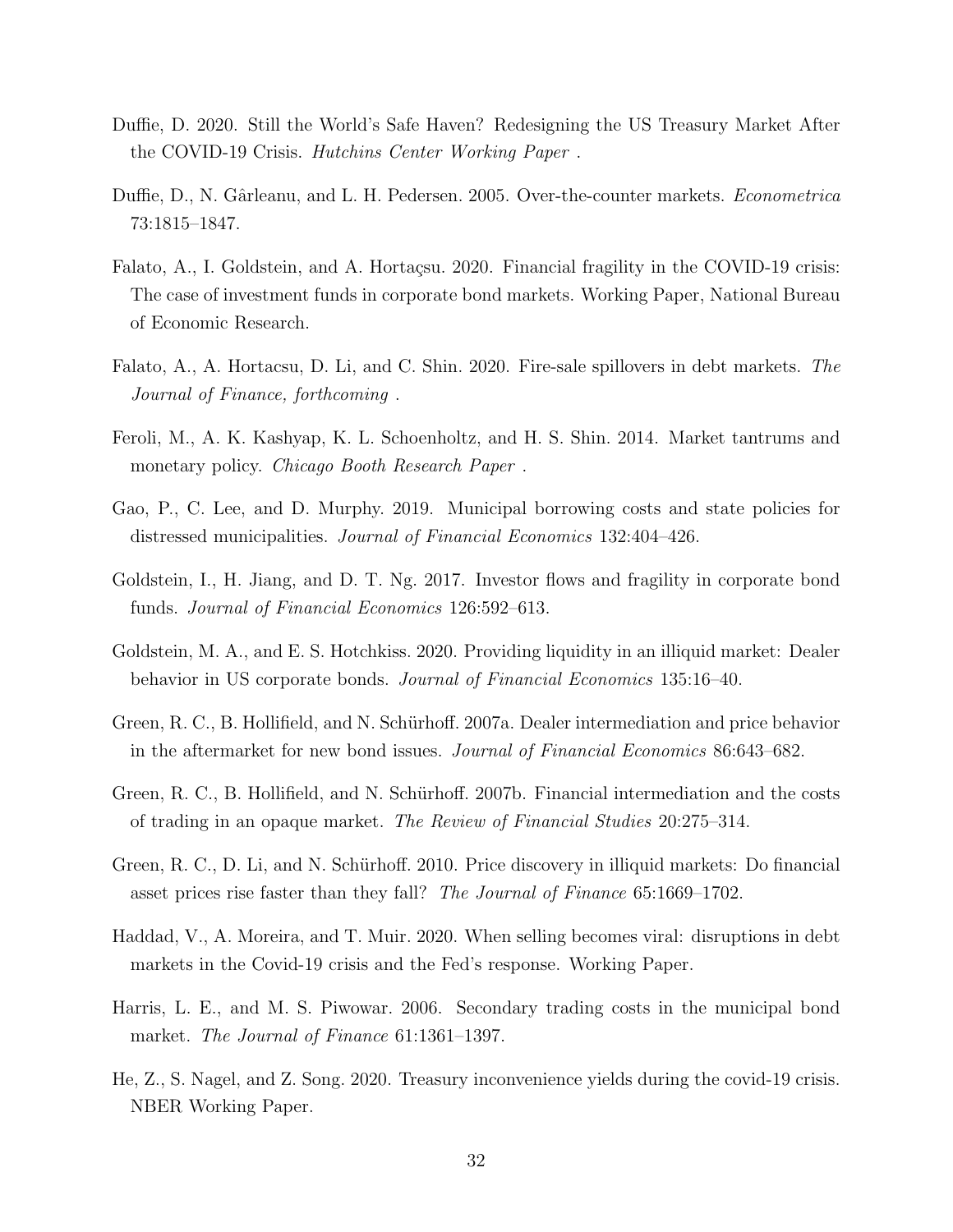- <span id="page-33-1"></span>Hendershott, T., D. Li, D. Livdan, and N. Schürhoff. 2020. Relationship Trading in Overthe-Counter Markets. The Journal of Finance 75:683–734.
- <span id="page-33-4"></span>Jiang, H., D. Li, and A. Wang. 2020. Dynamic Liquidity Management by Corporate Bond Mutual Funds. Journal of Financial and Quantitative Analysis pp. 1–31.
- <span id="page-33-6"></span>Jiang, H., Y. Li, Z. Sun, and A. Wang. 2021. Does Mutual Fund Illiquidity Introduce Fragility into Asset Prices? Evidence from the Corporate Bond Market. Journal of Financial Economics, forthcoming .
- <span id="page-33-9"></span>Kacperczyk, M., and P. Schnabl. 2013. How safe are money market funds? The Quarterly Journal of Economics 128:1073–1122.
- <span id="page-33-11"></span>Kargar, M., B. Lester, D. Lindsay, S. Liu, P.-O. Weill, and D. Zuniga. 2020. Corporate bond liquidity during the COVID-19 crisis. Working Paper, National Bureau of Economic Research.
- <span id="page-33-0"></span>Li, D., and N. Schürhoff. 2019. Dealer networks. The Journal of Finance 74:91–144.
- <span id="page-33-10"></span>Li, L., Y. Li, M. Macchiavelli, and X. A. Zhou. 2020. Runs and Interventions in the Time of COVID-19: Evidence from Money Funds. Working Paper.
- <span id="page-33-5"></span>Ma, Y., K. Xiao, and Y. Zeng. 2020. Mutual Fund Liquidity Transformation and Reverse Flight to Liquidity. Working Paper.
- <span id="page-33-2"></span>Macchiavelli, M., and X. A. Zhou. 2020. Funding liquidity and market liquidity: the brokerdealer perspective. Working Paper.
- <span id="page-33-8"></span>McCabe, P. E. 2010. Cross Section of Money Market Fund Risks and Financial Crises. DIANE Publishing.
- <span id="page-33-12"></span>O'Hara, M., and X. A. Zhou. 2020a. Anatomy of a Liquidity Crisis: Corporate Bonds in the COVID-19 Crisis. Journal of Financial Economics (forthcoming) .
- <span id="page-33-3"></span>O'Hara, M., and X. A. Zhou. 2020b. The Electronic Evolution of Corporate Bond Dealers. Journal of Financial Economics, Forthcoming .
- <span id="page-33-7"></span>Pástor, L., and M. B. Vorsatz. 2020. Mutual fund performance and flows during the COVID-19 crisis. The Review of Asset Pricing Studies 10:791–833.
- <span id="page-33-13"></span>Roll, R. 1984. A simple implicit measure of the effective bid-ask spread in an efficient market. The Journal of finance 39:1127–1139.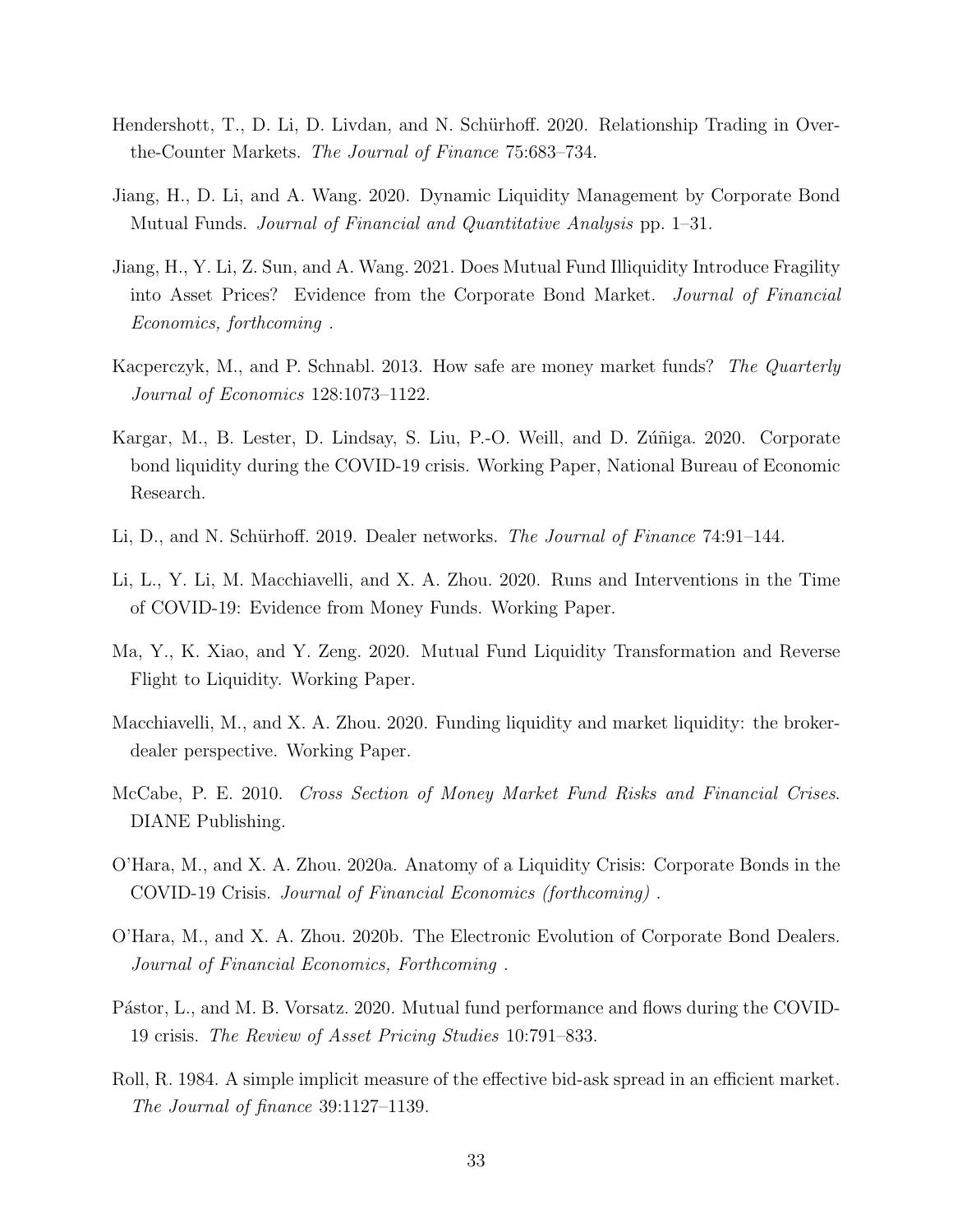- <span id="page-34-8"></span>Schmidt, L., A. Timmermann, and R. Wermers. 2016. Runs on money market mutual funds. American Economic Review 106:2625–57.
- <span id="page-34-1"></span>Schultz, P. 2012. The market for new issues of municipal bonds: The roles of transparency and limited access to retail investors. Journal of Financial Economics 106:492–512.
- <span id="page-34-7"></span>Schultz, P. 2017. Inventory management by corporate bond dealers. Working Paper.
- <span id="page-34-2"></span>Schwert, M. 2017. Municipal bond liquidity and default risk. The Journal of Finance 72:1683–1722.
- <span id="page-34-3"></span>Uslü, S. 2019. Pricing and liquidity in decentralized asset markets. *Econometrica* 87:2079– 2140.
- <span id="page-34-9"></span>Wang, M.-J. 2018. Credit Default Swaps on Municipal Bonds: A Double-Edged Sword. Yale Journal on Regulation 35:301.
- <span id="page-34-6"></span>Weill, P.-O. 2020. The Search Theory of Over-the-Counter Markets. Annual Review of Economics 12.
- <span id="page-34-4"></span>Yang, M., and Y. Zeng. 2020. Coordination and Fragility in Liquidity Provision. Working Paper.
- <span id="page-34-0"></span>Zeng, Y. 2017. A dynamic theory of mutual fund runs and liquidity management. Working Paper.
- <span id="page-34-5"></span>Zhu, H. 2012. Finding a good price in opaque over-the-counter markets. The Review of Financial Studies 25:1255–1285.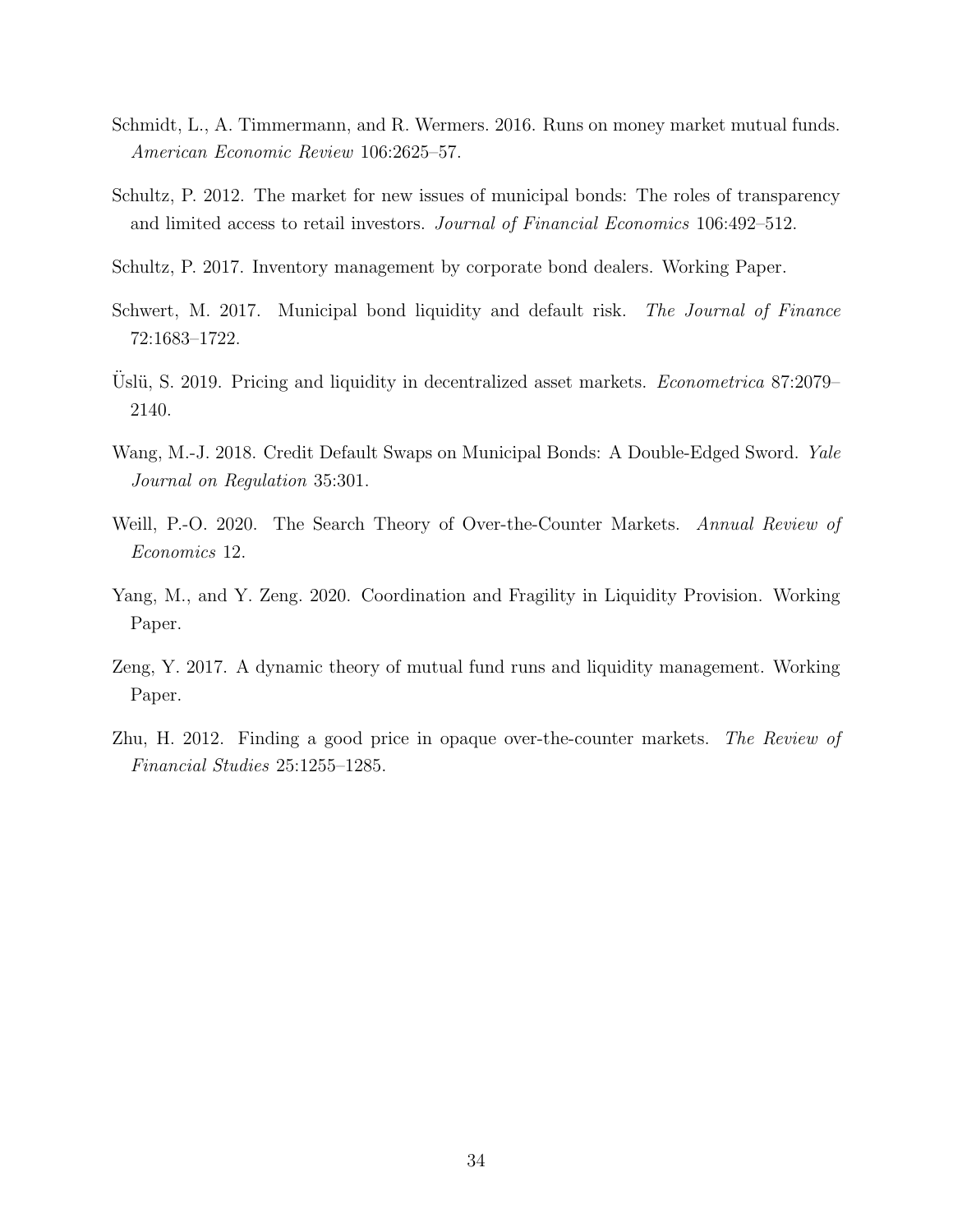#### Figure 1: Municipal bond yield spreads in 2020

<span id="page-35-0"></span>This figure shows the daily time series of average municipal bond yield spreads (relative to the same-maturity Treasury bond yields, adjusted for federal and state tax), in percent and based on the trading data of municipal bonds from MSRB, excluding inter-dealer trades. We exclude the following municipal bonds: those not exempt from federal tax, those issued within three months, those maturing within one year, those issued by U.S. insular areas, and those with insurance. The sample period is from January 2, 2020, to July 17, 2020.

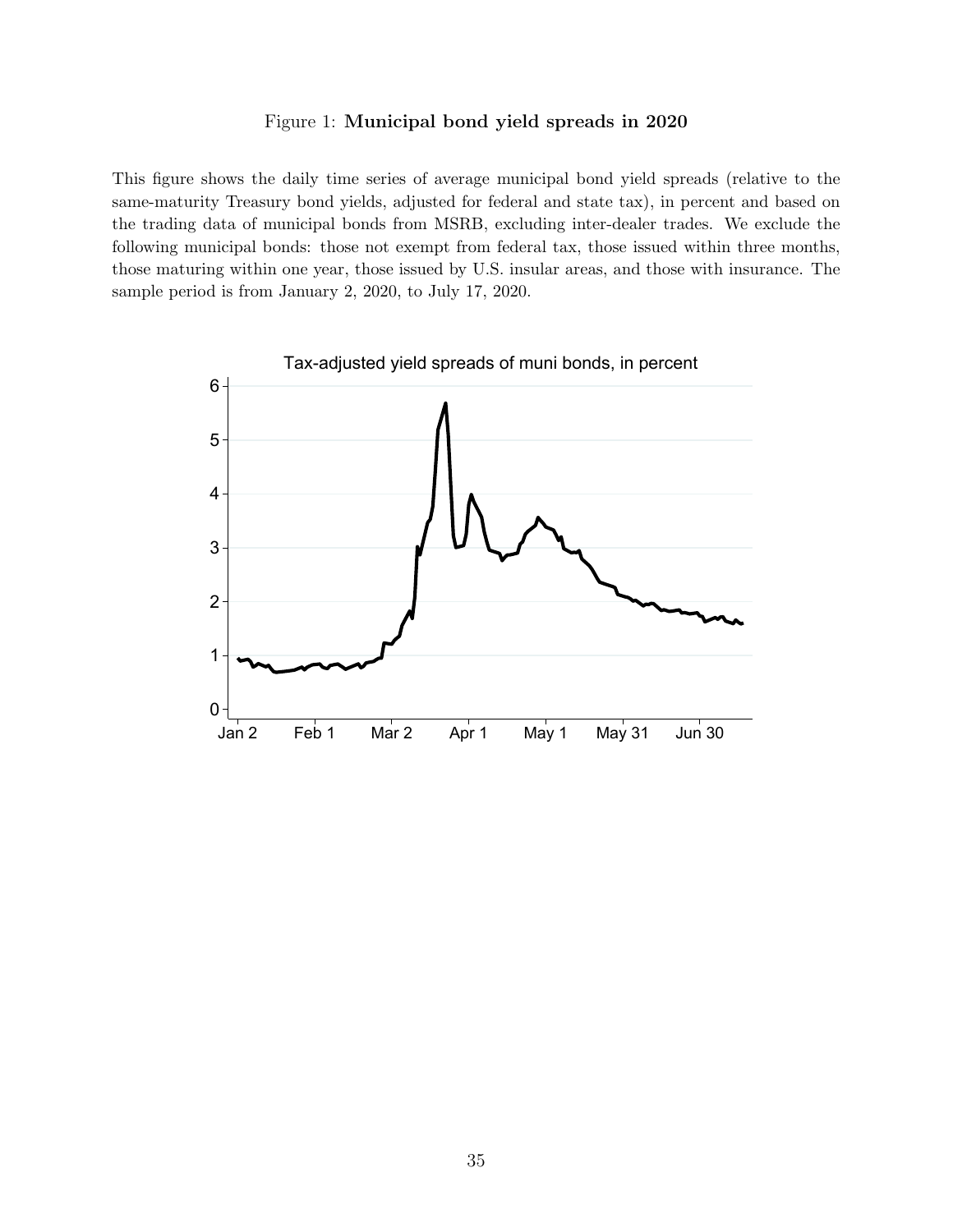#### Figure 2: AUMs and flows in municipal bond mutual funds

<span id="page-36-0"></span>The top panel of this figure shows the daily time series of total assets under management for municipal bond mutual funds, in billion dollars. The bottom panel of the figure shows the daily time series of total net flows for municipal bond mutual funds, adjusted for fund returns and in billion dollars. Both panels are based on the daily fund AUMs and returns obtained from Morningstar (428 funds in total), excluding funds without such daily information. The sample period is from January 2, 2020, to June 30, 2020.

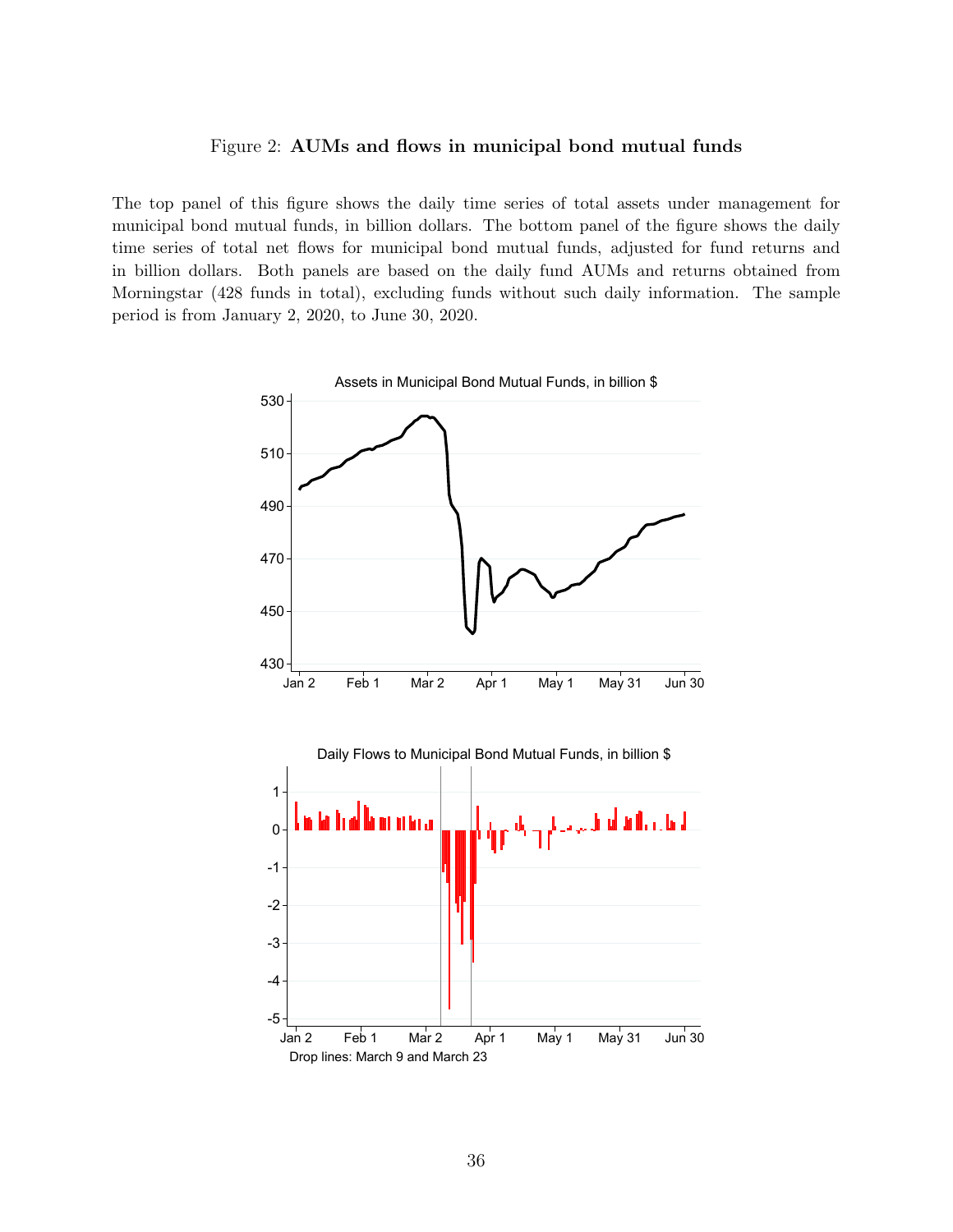#### Figure 3: Municipal bond trading volume in 2020

<span id="page-37-0"></span>The top panel shows the daily time series of total trading volume of municipal bonds, in trillion dollars. The bottom panel shows trading volumes of municipal bonds by their mutual fund ownership. The CUSIP-level mutual fund holding information is obtained from eMAXX, as of each quarter-end. Both panels are based on the trading data of municipal bonds from MSRB, excluding inter-dealer trades. We exclude the following municipal bonds: those not exempt from federal tax, those issued within three months, those maturing within one year, those issued by U.S. insular areas, and those with insurance. The sample period is from January 2, 2020, to July 17, 2020.



Drop lines: March 9 and March 23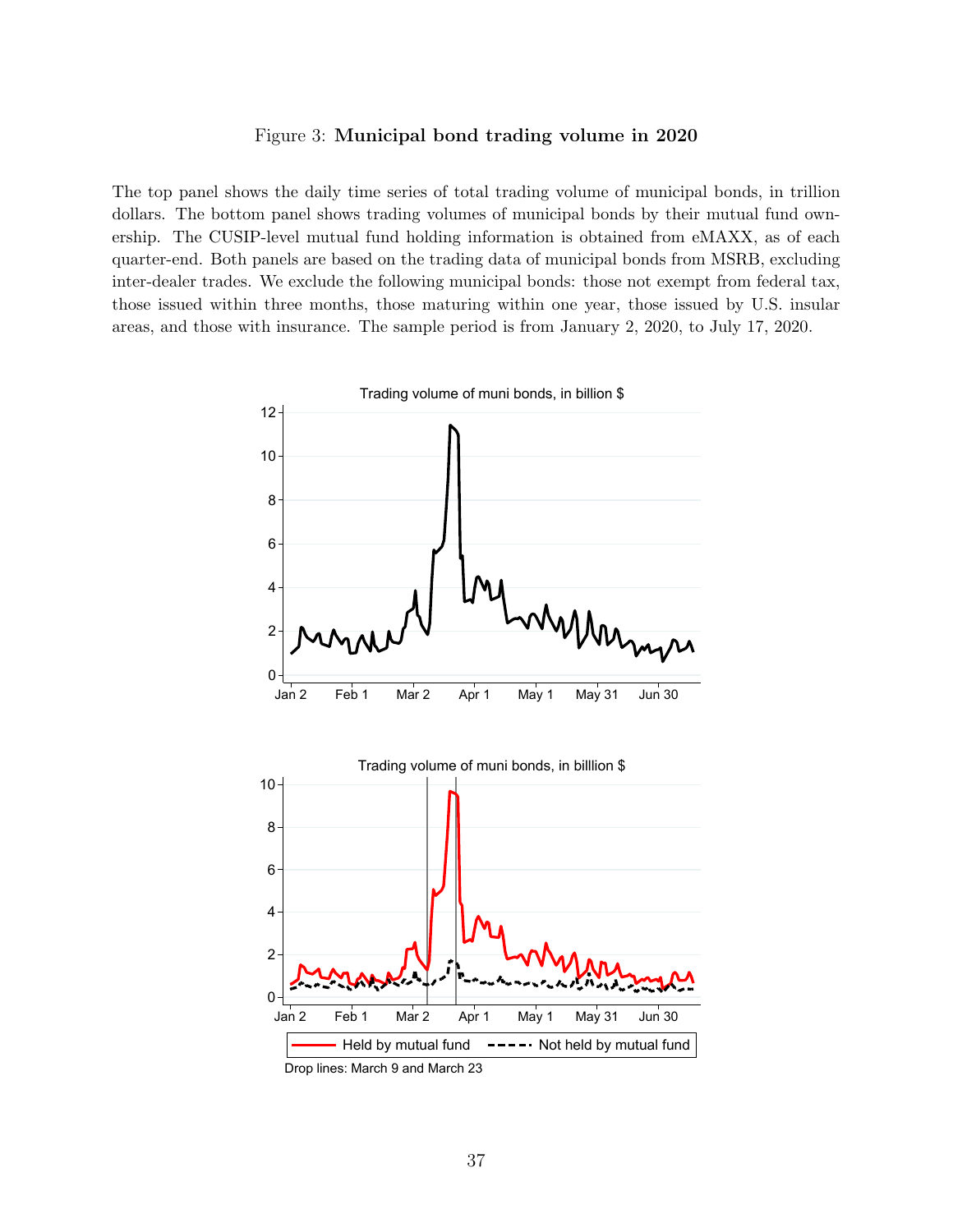#### <span id="page-38-0"></span>Figure 4: Municipal bond yield spreads in 2020: by mutual fund ownership

This figure shows the daily time series of average municipal bond yield spreads (relative to the same-maturity Treasury bond yields, adjusted for federal and state tax), in percent and based on the trading data of municipal bonds from MSRB, excluding inter-dealer trades. Tax-adjusted yield spreads are calculated separately based on bonds' mutual fund ownership. CUSIP-level mutual fund holding information is obtained from eMAXX, as of each quarter-end. We exclude the following municipal bonds: those not exempt from federal tax, those issued within three months, those maturing within one year, those issued by U.S. insular areas, and those with insurance. The sample period is from January 2, 2020, to July 17, 2020.

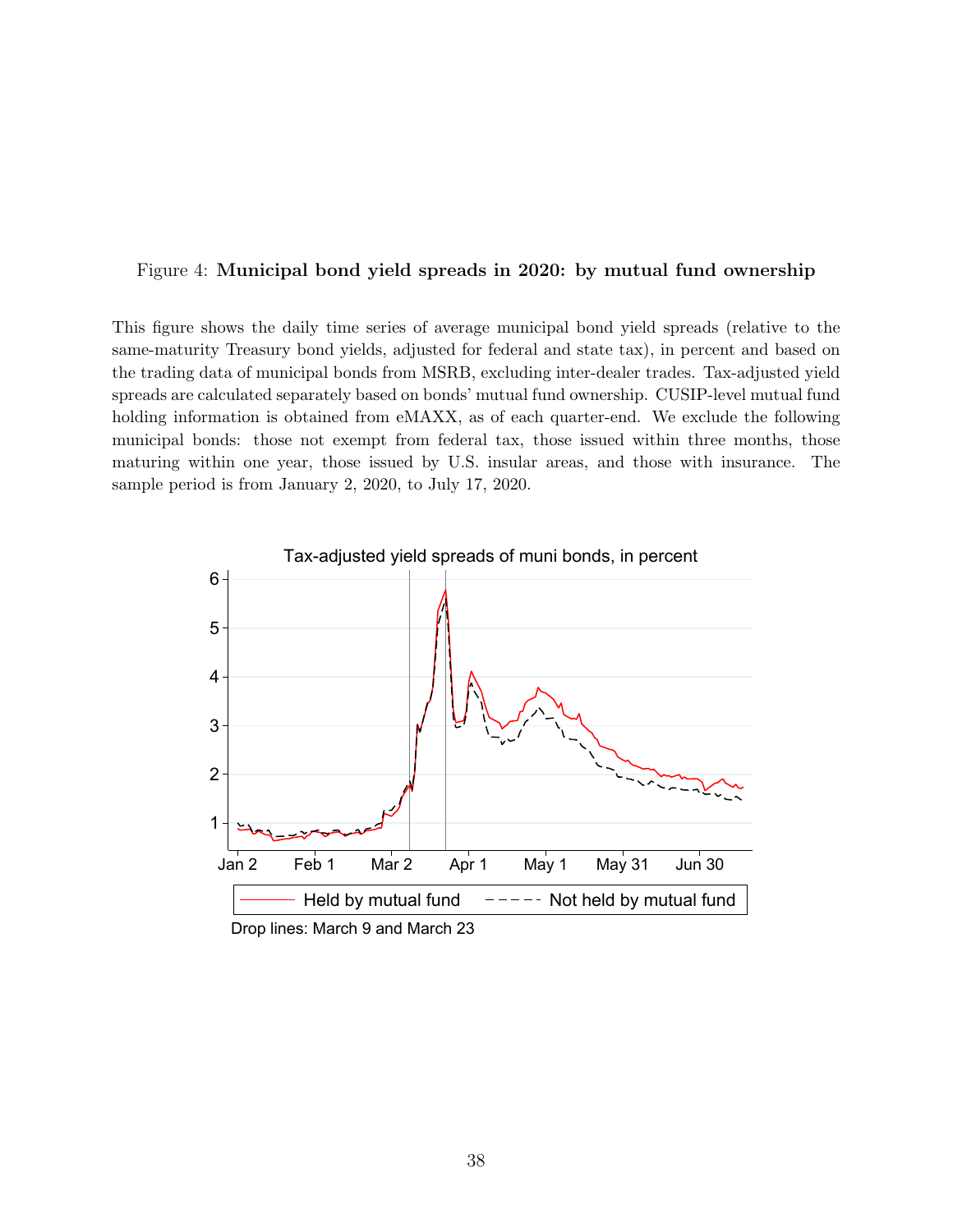#### <span id="page-39-0"></span>Figure 5: Municipal bond dealer inventory in 2020: by mutual fund ownership

This figure shows the daily time series of total dealer inventory of municipal bonds by their mutual fund ownership, cumulative from zero since January 1, 2020 and in million dollars. The CUSIPlevel mutual fund holding information is obtained from eMAXX, as of each quarter-end. Dealers' cumulative inventory is calculated from the trading data of municipal bonds from MSRB, excluding inter-dealer trades. We exclude the following municipal bonds: those not exempt from federal tax, those issued within three months, those maturing within one year, those issued by U.S. insular areas, and those with insurance. The sample period is from January 2, 2020, to July 17, 2020.

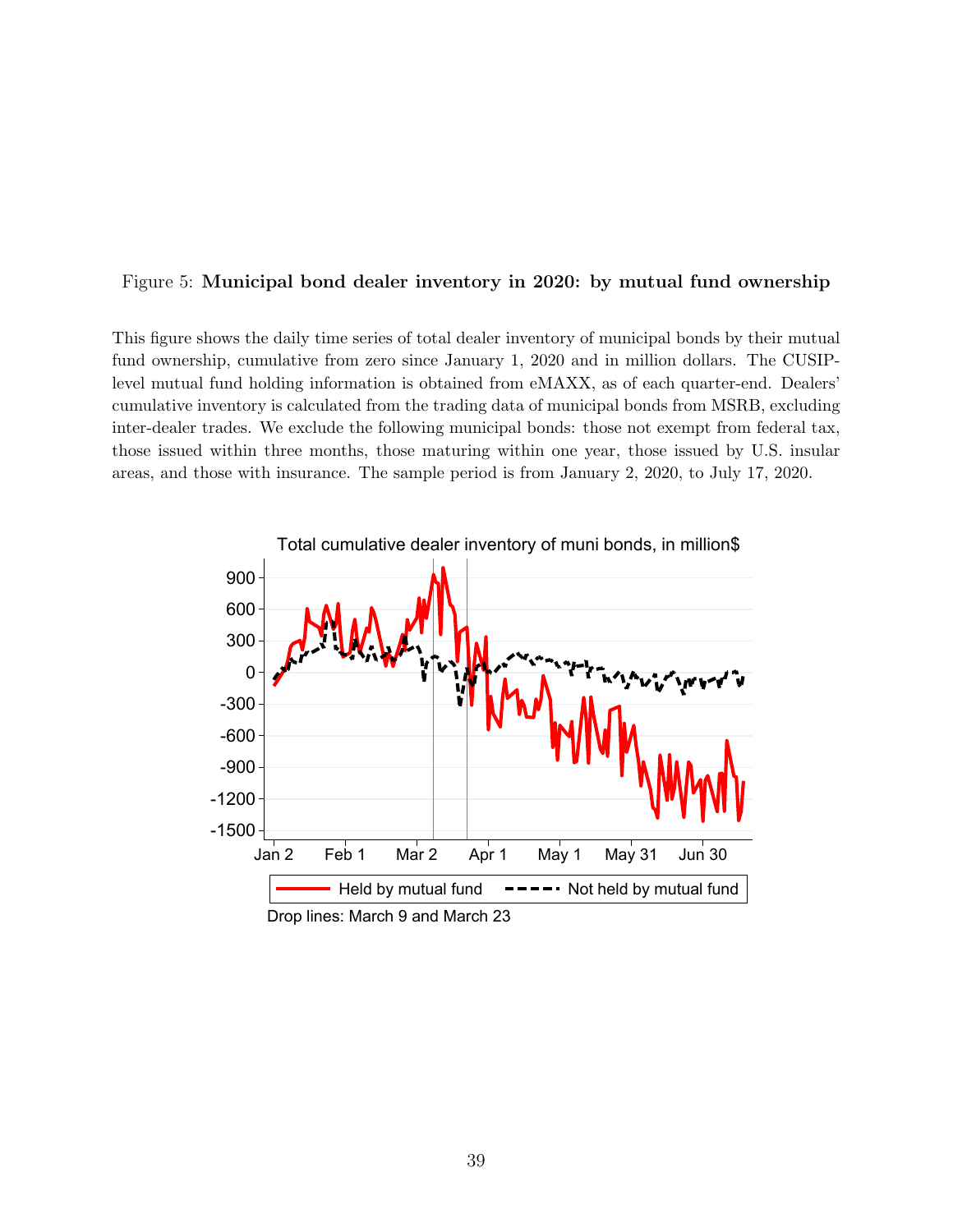#### <span id="page-40-0"></span>Table 1: Summary statistics for pre-crisis municipal bonds

This table provides summary statistics for municipal bonds traded in the first two months of 2020, divided into two groups based whether they are held by any mutual funds as of the end of 2019. Yield spread is adjusted for both federal tax and state tax. Trading volume is aggregated at datelevel for each bond.  $MF share$  stands for mutual fund share and is defined as total mutual fund holding amount as a share (in percent) of the bond's outstanding amount. We exclude the following municipal bonds: those not exempt from federal tax, those issued within three months, those maturingwithin one year, those issued by U.S. insular areas, and those with insurance.

|                         | Muni bonds with mutual fund holders |            |            |            |          |           | Muni bonds without mutual fund holders |           |
|-------------------------|-------------------------------------|------------|------------|------------|----------|-----------|----------------------------------------|-----------|
| Variable                | Bond $#$                            | Mean       | Median     | S.D.       | Bond $#$ | Mean      | Median                                 | S.D.      |
| Yield spread $(\%)$     | 29,080                              | 0.76       | 0.51       | 0.85       | 70.569   | 0.80      | 0.58                                   | 0.78      |
| Rating                  | 29,080                              | 3.85       | 3          | 2.31       | 70.569   | 3.03      | 3                                      | 1.68      |
| Coupon                  | 29,080                              | 4.80       | 5          | 0.55       | 70.569   | 4.12      | 4                                      | 0.96      |
| Age (in years)          | 29,080                              | 4.45       | 3.91       | 2.96       | 70.569   | 4.41      | 3.99                                   | 2.65      |
| Year to maturity        | 29,080                              | 10.21      | 8.50       | 7.27       | 70.569   | 8.26      | 7.04                                   | 5.77      |
| Trading volume $(\$)$   | 29,080                              | 312,402    | 50,000     | 1,582,251  | 70.569   | 141,271   | 33,333                                 | 1,162,851 |
| Amount outstanding (\$) | 29,080                              | 26,000,000 | 13,900,000 | 41,900,000 | 70.569   | 4,185,832 | 2,225,000                              | 6,329,137 |
| MF share                | 29,080                              | 0.31       | 0.26       | 0.25       | 70.569   |           |                                        |           |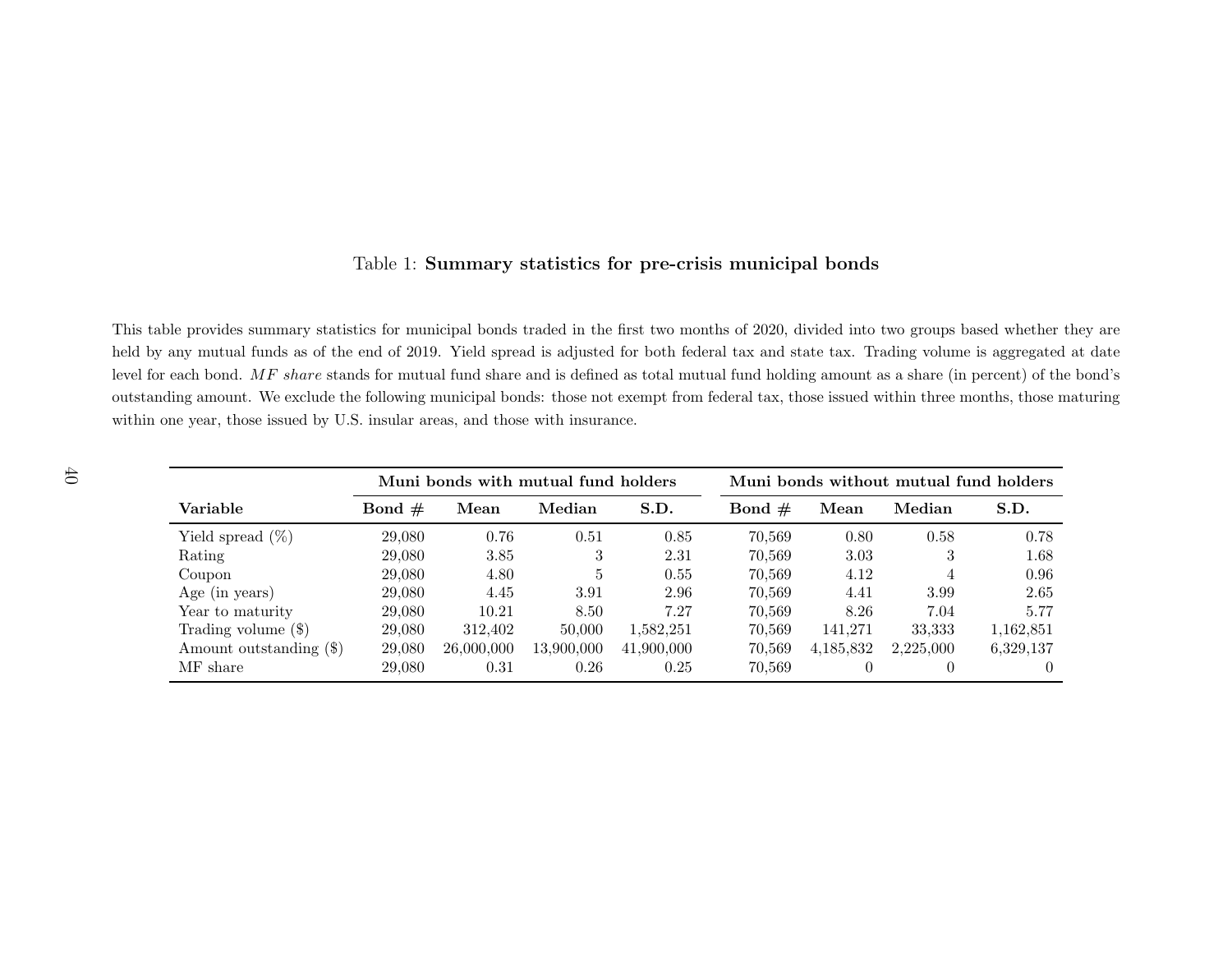#### <span id="page-41-0"></span>Table 2: Mutual fund ownership and trading volume during crisis

The dependent variable is the logarithm of trading volume in individual municipal bond. The sample is at the bond-date levels and constructed from municipal bond trading data (excluding inter-dealer trades), spanning from February 24 to March 20, 2020. Crisis is a dummy variable that equals to one for the period of March 9 to March 20, 2020. Held by  $MF$  is a dummy that equals to one if the bond is held by mutual funds as of the end of 2019, and MF share is calculated as the share of mutual fund holdings of a municipal bond (as of the end of 2019) relative to its outstanding amount. Bond controls include: coupon rate, age, time to maturity, and logarithm of amount outstanding. Bond controls  $\times$  Crisis indicates the interaction terms between the Crisis dummy and bond controls. Bond ratings include: AAA, AA, A, BBB, and high-yield. Bond types include: general obligation, revenue, and other. Bond sectors include: general, education, health & nursing, housing & development, leisure, public service, transportation, and utility. Bond state indicates which U.S. state the issuer is located at. Bond issuer is identified by the first 6 characters/digits of its CUSIP. Standard errors are clustered at the bond and date levels, with corresponding t-values in parentheses. \*\*\*, \*\*, and \* indicate statistical significance at the 1%, 5%, and 10% level, respectively.

| Dependent variable: log(Trading volume)  |             |             |            |            |            |  |
|------------------------------------------|-------------|-------------|------------|------------|------------|--|
|                                          | (1)         | (2)         | (3)        | (4)        | (5)        |  |
| Held by $MF \times$ Crisis               | $0.293***$  |             |            |            |            |  |
|                                          | (7.10)      |             |            |            |            |  |
| $\text{MF}$ share $\times \text{Crisis}$ |             | $0.924***$  | $0.926***$ | $0.907***$ | $0.810***$ |  |
|                                          |             | (8.02)      | (8.03)     | (8.23)     | (7.71)     |  |
| Held by MF                               | $0.059*$    |             |            |            |            |  |
| MF share                                 | (2.06)      | $0.549***$  | $0.548***$ | $0.456***$ | $0.456***$ |  |
|                                          |             | (8.95)      | (8.92)     | (7.87)     | (6.39)     |  |
| Crisis                                   | $-0.066***$ | $-0.058***$ |            |            |            |  |
|                                          | $(-3.03)$   | $(-2.96)$   |            |            |            |  |
| Bond controls                            | Yes         | Yes         | Yes        | Yes        | Yes        |  |
| Rating FE                                | Yes         | Yes         | Yes        |            |            |  |
| Type FE                                  | Yes         | Yes         | Yes        |            |            |  |
| Sector FE                                | Yes         | Yes         | Yes        |            |            |  |
| State FE                                 | Yes         | Yes         | Yes        |            |            |  |
| Date FE                                  |             |             | Yes        | Yes        |            |  |
| Issuer FE                                |             |             |            | Yes        |            |  |
| Bond controls $\times$ Crisis            |             |             |            |            | Yes        |  |
| $Issuer \times Date FE$                  |             |             |            |            | Yes        |  |
| Adj. $R^2$                               | 0.062       | 0.078       | 0.078      | 0.117      | 0.101      |  |
| N of obs.                                | 197016      | 197016      | 197016     | 195372     | 157038     |  |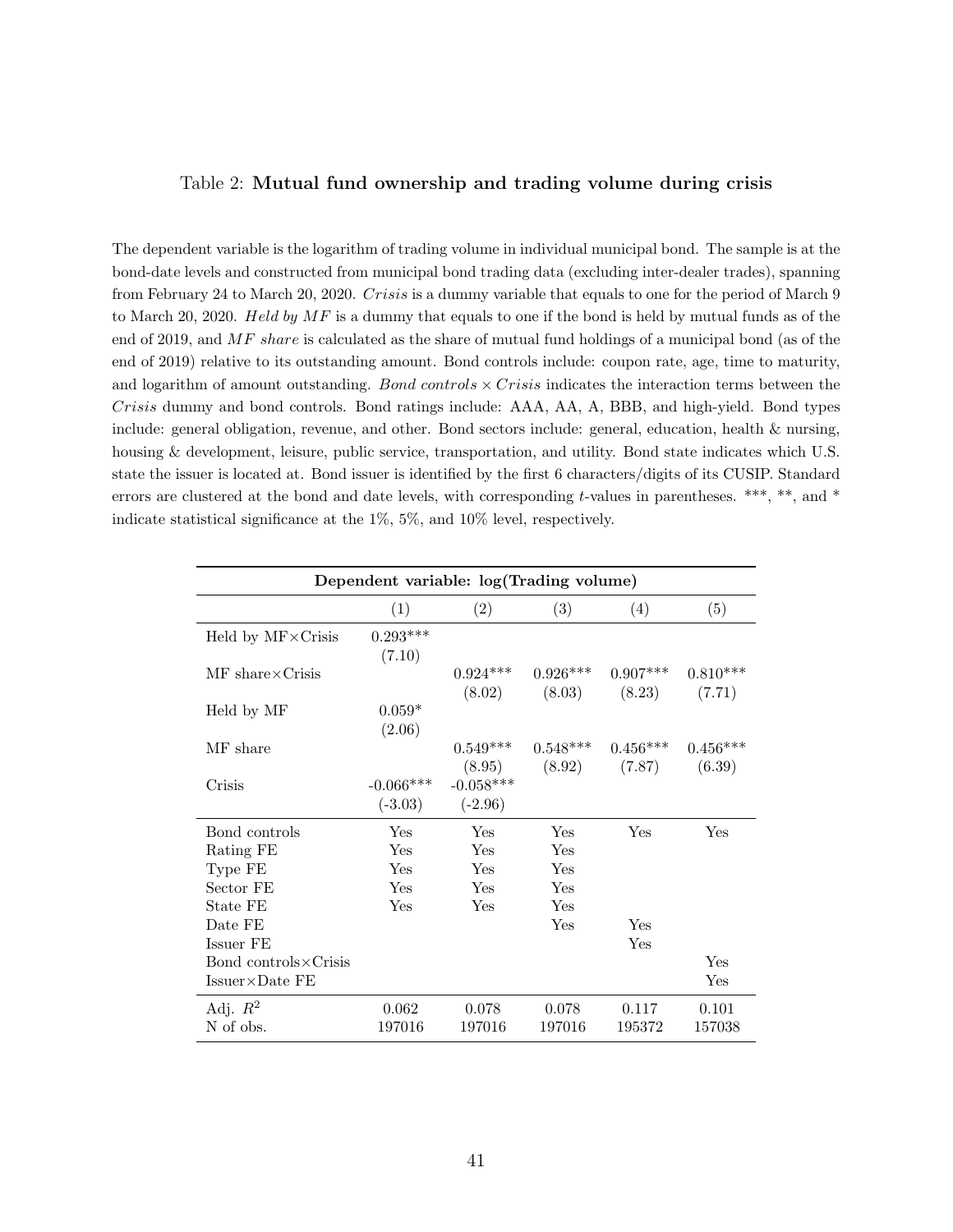#### Table 3: Mutual fund flow-induced trading during crisis

<span id="page-42-0"></span>The dependent variable is the logarithm of trading volume in individual municipal bond. The bond-date sample only includes municipal bonds that are held by municipal mutual funds as of the end of 2019 and matched with fund daily flow information. The sample spans from March 9 to March 20, 2020 (i.e., the crisis period). MF share is calculated as the share of mutual fund holdings of a municipal bond (as of the end of 2019) relative to its outstanding amount. MF outflow is a bond-level flow measure, calculated as the average of the bond's mutual fund holders' cumulative percentage outflows over the most recent two business days, weighted by each fund's holding amount of that bond. Bond controls include: coupon rate, age, time to maturity, logarithm of amount outstanding. Bond ratings include: AAA, AA, A, BBB, and high-yield. Bond types include: general obligation, revenue, and other. Bond sectors include: general, education, health & nursing, housing & development, leisure, public service, transportation, and utility. Bond state indicates which U.S. state the issuer is located at. Bond issuer is identified by the first 6 characters/digits of its CUSIP. Standard errors are clustered at the bond and date levels, with corresponding t-values in parentheses. \*\*\*, \*\*, and \* indicate statistical significance at the 1%, 5%, and 10% level, respectively.

| Dependent variable: log(Trading volume) |            |                                 |                                 |                                 |  |  |  |
|-----------------------------------------|------------|---------------------------------|---------------------------------|---------------------------------|--|--|--|
|                                         | (1)        | (2)                             | (3)                             | (4)                             |  |  |  |
| MF outflow                              | $0.264***$ | $0.221***$                      | $0.210***$                      | $0.201***$                      |  |  |  |
| MF share                                | (9.24)     | (7.34)<br>$1.450***$<br>(13.92) | (8.82)<br>$1.254***$<br>(11.69) | (7.24)<br>$1.202***$<br>(11.17) |  |  |  |
| Controls                                | Yes        | Yes                             | Yes                             | Yes                             |  |  |  |
| Rating FE                               | Yes        | Yes                             |                                 |                                 |  |  |  |
| Type FE                                 | Yes        | Yes                             |                                 |                                 |  |  |  |
| Sector FE                               | Yes        | Yes                             |                                 |                                 |  |  |  |
| State FE                                | Yes        | Yes                             |                                 |                                 |  |  |  |
| Date FE                                 | Yes        | Yes                             | Yes                             |                                 |  |  |  |
| Issuer FE                               |            |                                 | Yes                             |                                 |  |  |  |
| $Issuer \times Date FE$                 |            |                                 |                                 | Yes                             |  |  |  |
| Adj. $R^2$                              | 0.075      | 0.101                           | 0.157                           | 0.147                           |  |  |  |
| N of obs.                               | 27117      | 27117                           | 26511                           | 21362                           |  |  |  |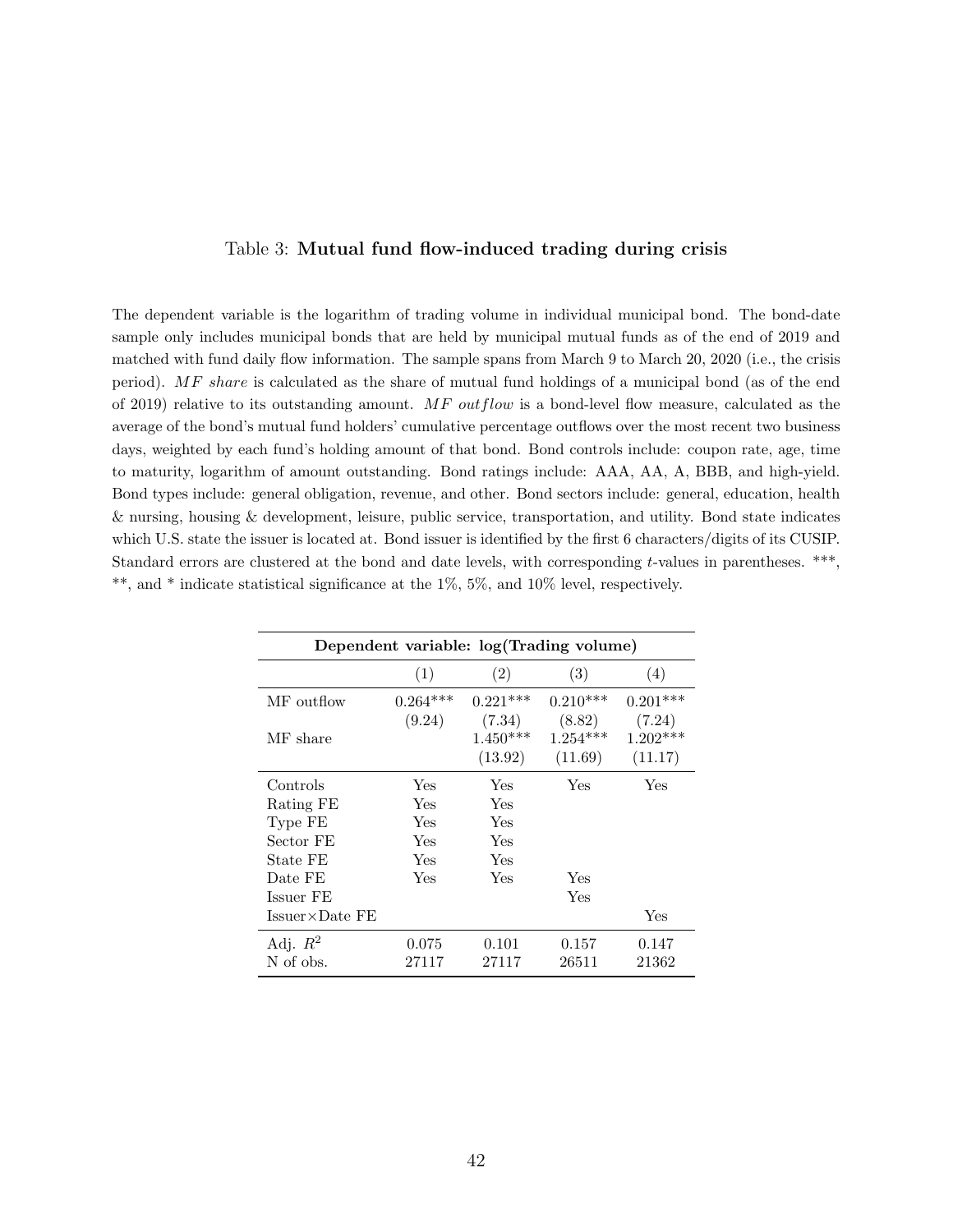#### Table 4: Mutual fund flow-induced price impact during crisis

<span id="page-43-0"></span>The dependent variable is tax-adjusted yield spread of individual municipal bond, in percent. The bond-date sample only includes municipal bonds that are held by municipal mutual funds as of the end of 2019 and matched with fund daily flow information. The sample spans from March 9 to March 20, 2020 (i.e., the crisis period). MF share is calculated as the share of mutual fund holdings of a municipal bond (as of the end of 2019) relative to its outstanding amount.  $MF\ outflow$  is a bond-level flow measure, calculated as the average of the bond's mutual fund holders' cumulative percentage outflows over the most recent two business days, weighted by each fund's holding amount of that bond. Bond controls include: coupon rate, age, time to maturity, logarithm of amount outstanding, and logarithm of trading volume. Bond controls include: coupon rate, age, time to maturity, logarithm of amount outstanding, and logarithm of trading volume. Bond ratings include: AAA, AA, A, BBB, and high-yield. Bond types include: general obligation, revenue, and other. Bond sectors include: general, education, health & nursing, housing & development, leisure, public service, transportation, and utility. Bond state indicates which U.S. state the issuer is located at. Bond issuer is identified by the first 6 characters/digits of its CUSIP. Standard errors are clustered at the bond and date levels, with corresponding t-values in parentheses. \*\*\*, \*\*, and \* indicate statistical significance at the 1%, 5%, and 10% level, respectively.

| Dependent variable: bond yield spreads (tax-adjusted) |           |                                |                                |                                |  |  |
|-------------------------------------------------------|-----------|--------------------------------|--------------------------------|--------------------------------|--|--|
|                                                       | (1)       | (2)                            | (3)                            | (4)                            |  |  |
| MF outflow                                            | $0.055**$ | $0.049**$                      | $0.061***$                     | $0.074***$                     |  |  |
| MF share                                              | (2.80)    | (2.54)<br>$0.224***$<br>(5.86) | (3.74)<br>$0.285***$<br>(5.58) | (3.84)<br>$0.298***$<br>(4.31) |  |  |
| Controls                                              | Yes       | Yes                            | Yes                            | Yes                            |  |  |
| Rating FE                                             | Yes       | Yes                            |                                |                                |  |  |
| Type FE                                               | Yes       | Yes                            |                                |                                |  |  |
| Sector FE                                             | Yes       | Yes                            |                                |                                |  |  |
| State FE                                              | Yes       | Yes                            |                                |                                |  |  |
| Date FE                                               | Yes       | Yes                            | Yes                            |                                |  |  |
| Issuer FE                                             |           |                                | Yes                            |                                |  |  |
| $Issuer \times Date FE$                               |           |                                |                                | Yes                            |  |  |
| Adj. $R^2$                                            | 0.552     | 0.553                          | 0.595                          | 0.619                          |  |  |
| N of obs.                                             | 27117     | 27117                          | 26511                          | 21362                          |  |  |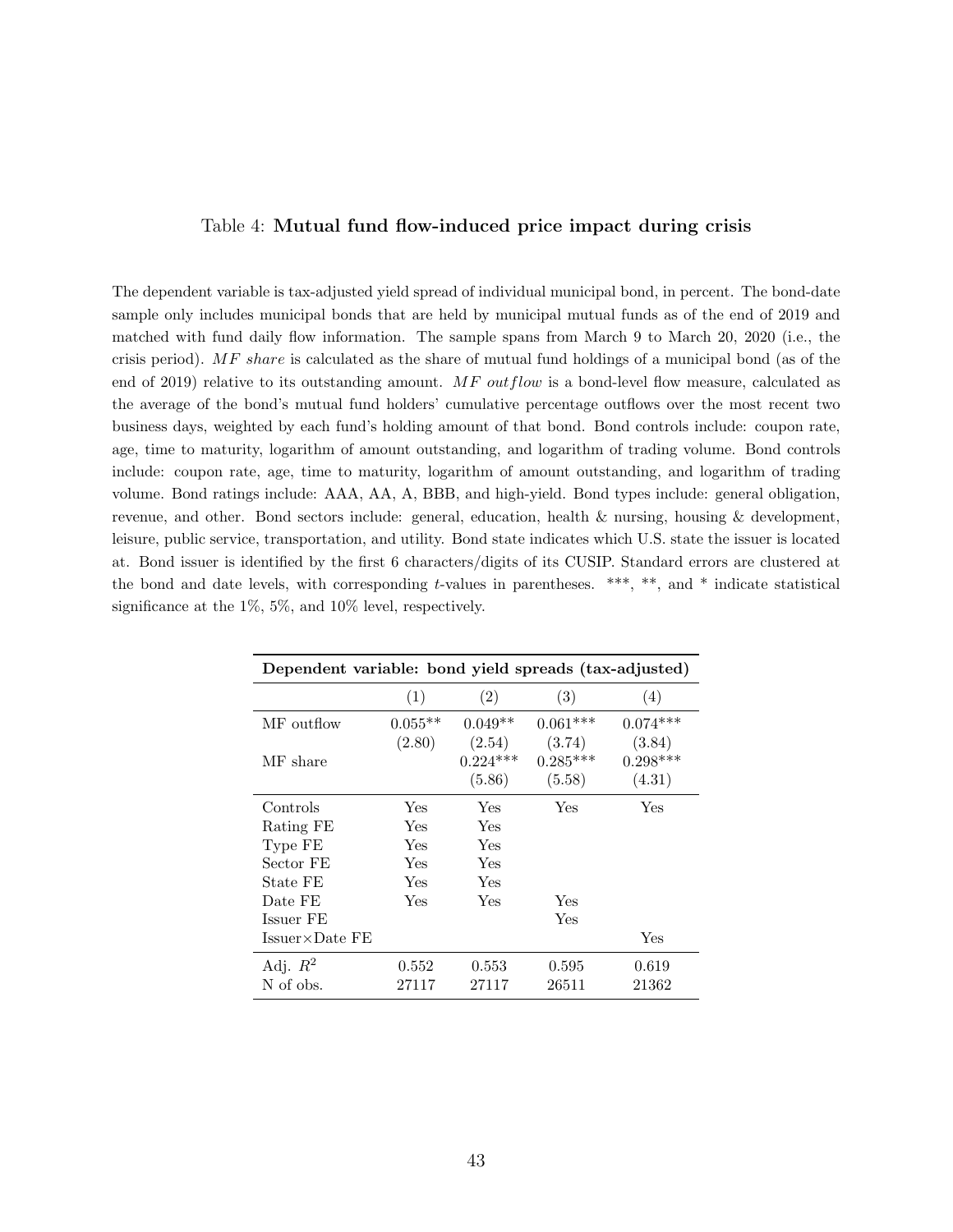#### <span id="page-44-0"></span>Table 5: Mutual fund ownership and dealer intermediation during crisis

The dependent variable is daily dealer net purchase (i.e., net change in dealer inventory) of individual municipal bond, in million dollars. The sample is at the bond-date levels and constructed from municipal bond trading data (excluding inter-dealer trades), spanning from February 24 to March 20, 2020. Crisis is a dummy variable that equals to one for the period of March 9 to March 20, 2020. Held by  $MF$  is a dummy that equals to one if the bond is held by mutual funds as of the end of 2019. MF share is calculated as the share of mutual fund holdings of a municipal bond (as of the end of 2019) relative to its outstanding amount. Bond controls include: coupon rate, age, time to maturity, logarithm of amount outstanding, and logarithm of trading volume. Bond controls  $\times$  Crisis indicates the interaction terms between the Crisis dummy and bond controls. Bond ratings include: AAA, AA, A, BBB, and high-yield. Bond types include: general obligation, revenue, and other. Bond sectors include: general, education, health & nursing, housing & development, leisure, public service, transportation, and utility. Bond state indicates which U.S. state the issuer is located at. Bond issuer is identified by the first 6 characters/digits of its CUSIP. Standard errors are clustered at the bond and date levels, with corresponding t-values in parentheses. \*\*\*, \*\*, and \* indicate statistical significance at the 1%, 5%, and 10% level, respectively.

| Dependent variable: Dealer net purchase         |                          |                       |                                              |                      |                         |  |
|-------------------------------------------------|--------------------------|-----------------------|----------------------------------------------|----------------------|-------------------------|--|
|                                                 | (1)                      | (2)                   | (3)                                          | (4)                  | (5)                     |  |
| Held by $MF \times Crisis$                      | $-0.019***$<br>$(-3.73)$ |                       |                                              |                      |                         |  |
| $MF \; share \times Crisis$                     |                          | $-0.062***$           | $-0.062***$<br>$(-3.46)$ $(-3.39)$ $(-3.09)$ | $-0.058***$          | $-0.038**$<br>$(-2.64)$ |  |
| Held by MF                                      | $0.009**$<br>(2.49)      |                       |                                              |                      |                         |  |
| MF share                                        |                          | $0.034***$<br>(3.47)  | $0.035***$<br>(3.57)                         | $0.032***$<br>(3.00) | $0.027**$<br>(2.44)     |  |
| Crisis                                          | $-0.009$<br>$(-1.46)$    | $-0.010$<br>$(-1.64)$ |                                              |                      |                         |  |
| Bond controls                                   | Yes                      | Yes                   | Yes                                          | Yes                  | Yes                     |  |
| Rating FE                                       | Yes                      | Yes                   | Yes                                          |                      |                         |  |
| Type FE                                         | Yes                      | Yes                   | Yes                                          |                      |                         |  |
| Sector FE                                       | Yes                      | Yes                   | Yes                                          |                      |                         |  |
| State FE                                        | Yes                      | Yes                   | Yes                                          |                      |                         |  |
| Date FE                                         |                          |                       | Yes                                          | Yes                  |                         |  |
| Issuer FE                                       |                          |                       |                                              | Yes                  |                         |  |
| Bond controls×Crisis<br>$Issuer \times Date FE$ |                          |                       |                                              |                      | Yes<br>Yes              |  |
| Adj. $R^2$<br>N of obs.                         | 0.003<br>197016          | 0.003<br>197016       | 0.006<br>197016                              | $-0.029$<br>195372   | $-0.031$<br>157038      |  |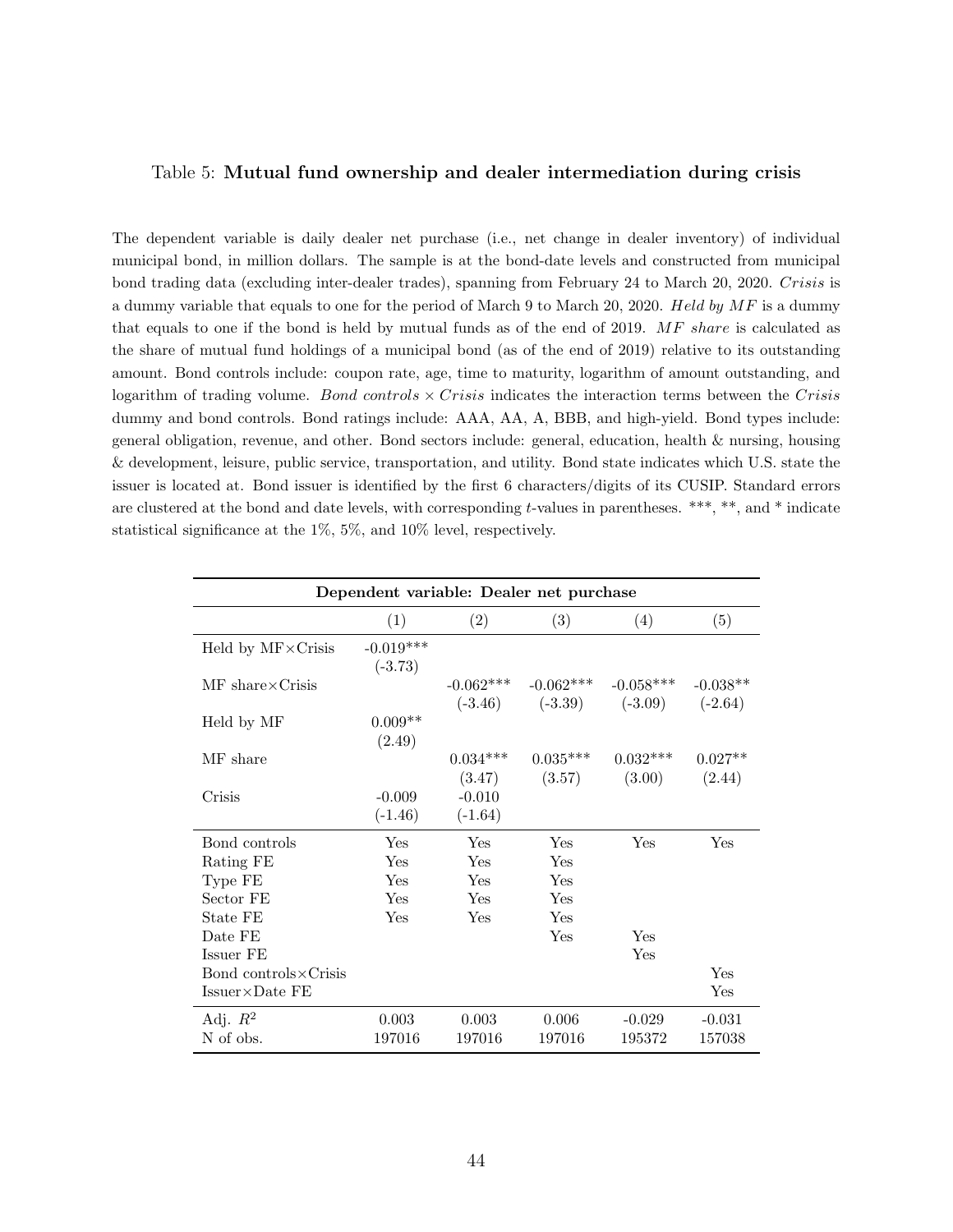#### Table 6: The aftermath: dealer inventory

<span id="page-45-0"></span>The dependent variable is cumulative dealer inventory of individual municipal bond since January 2, 2020, in million dollars. The sample is at the bond-date levels and constructed from municipal bond trading data (excluding inter-dealer trades), spanning from January 2 to July 17, 2020 (excluding March and April). PostCrisis is a dummy variable that equals to one for the period of May 1 to July 17, 2020, and zero otherwise. Held by  $MF$  is a dummy that equals to one if the bond is held by mutual funds as of the most recent quarter-end. MF share is calculated as the share of mutual fund holdings of a municipal bond (as of the most recent quarter-end) relative to its outstanding amount. Bond controls include: coupon rate, age, time to maturity, logarithm of amount outstanding, and logarithm of trading volume. Bond controls  $\times$ PostCrisis indicates the interaction terms between the PostCrisis dummy and bond controls. Bond ratings include: AAA, AA, A, BBB, and high-yield. Bond types include: general obligation, revenue, and other. Bond sectors include: general, education, health  $\&$  nursing, housing  $\&$  development, leisure, public service, transportation, and utility. Bond state indicates which U.S. state the issuer is located at. Bond issuer is identified by the first 6 characters/digits of its CUSIP. Standard errors are clustered at the bond and date levels, with corresponding t-values in parentheses. \*\*\*, \*\*, and \* indicate statistical significance at the 1%, 5%, and 10% level, respectively.

| Dependent variable: Cumulative dealer inventory |                          |                          |                                          |                                         |                    |  |
|-------------------------------------------------|--------------------------|--------------------------|------------------------------------------|-----------------------------------------|--------------------|--|
|                                                 | (1)                      | (2)                      | (3)                                      | (4)                                     | (5)                |  |
| Held by $MF \times Post-crisis$                 | $-0.267***$<br>$(-6.87)$ |                          |                                          |                                         |                    |  |
| MF share×Post-crisis                            |                          |                          | $-0.858***$ $-0.859***$                  | $-0.846***$                             | $-0.552***$        |  |
| Held by MF                                      | $0.162***$<br>(4.60)     |                          |                                          | $(-5.60)$ $(-5.61)$ $(-5.30)$ $(-3.51)$ |                    |  |
| MF share                                        |                          | $0.386***$               | $0.387***$<br>$(4.48)$ $(4.49)$ $(4.45)$ | $0.416***$                              | $0.192*$<br>(1.97) |  |
| Post-crisis                                     | $-0.053***$<br>$(-6.84)$ | $-0.066***$<br>$(-4.46)$ |                                          |                                         |                    |  |
| Bond controls                                   | Yes                      | Yes                      | Yes                                      | Yes                                     | Yes                |  |
| Rating FE                                       | Yes                      | Yes                      | Yes                                      |                                         |                    |  |
| Type FE                                         | Yes                      | Yes                      | Yes                                      |                                         |                    |  |
| Sector FE                                       | Yes                      | Yes                      | Yes                                      |                                         |                    |  |
| State FE                                        | Yes                      | Yes                      | Yes                                      |                                         |                    |  |
| Date FE                                         |                          |                          | Yes                                      | Yes                                     |                    |  |
| Issuer FE                                       |                          |                          |                                          | Yes                                     |                    |  |
| Bond controls × Post-Crisis                     |                          |                          |                                          |                                         | Yes                |  |
| $Issuer \times Date FE$                         |                          |                          |                                          |                                         | Yes                |  |
| Adj. $R^2$                                      | 0.009                    | 0.010                    | 0.010                                    | 0.102                                   | $-0.022$           |  |
| N of obs.                                       | 702372                   | 702372                   | 702372                                   | 701189                                  | 531024             |  |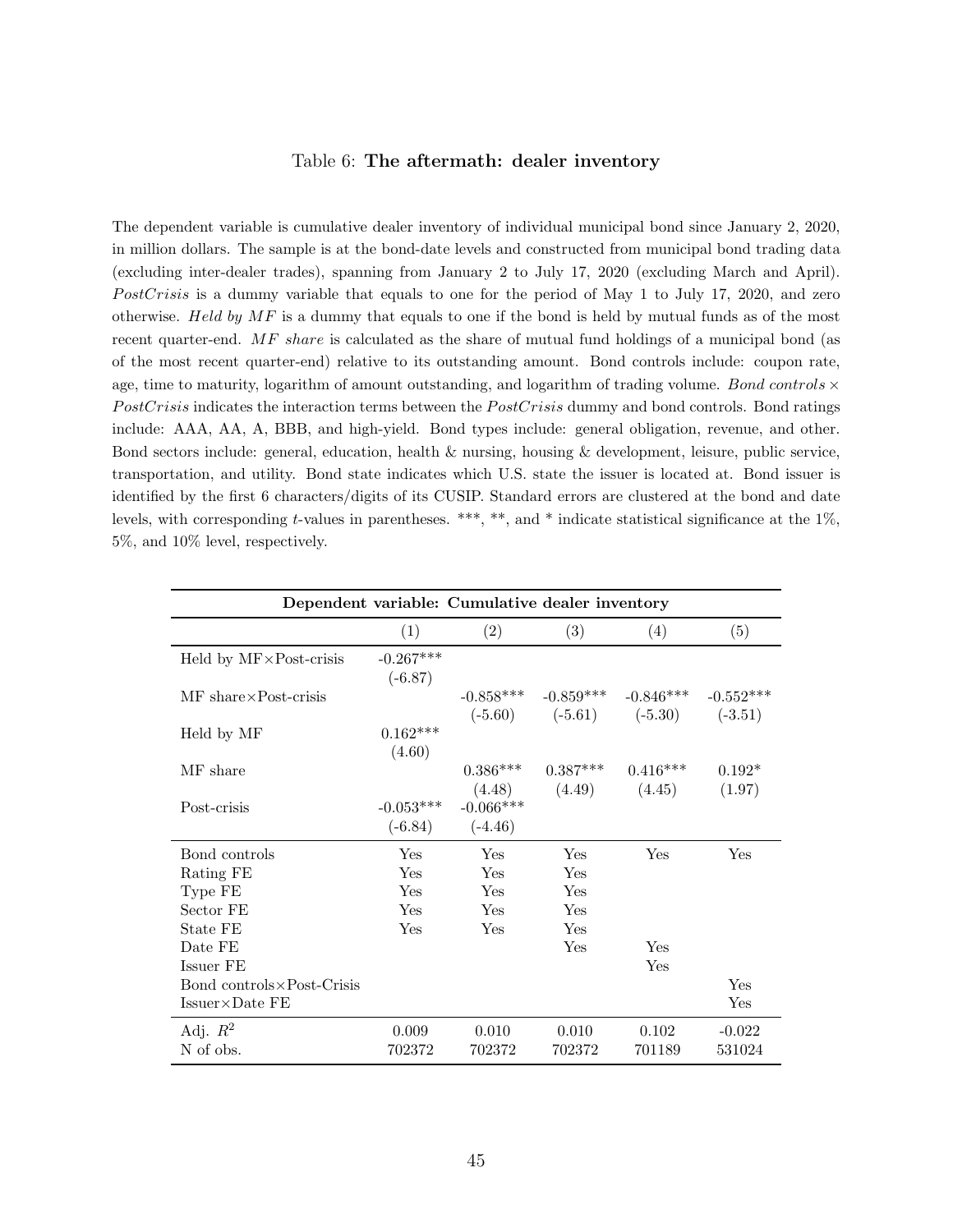#### Table 7: The aftermath: muni market liquidity

<span id="page-46-0"></span>The dependent variable is size-matched realized bid-ask spread measure of individual municipal bond. The sample is at the bond-date levels and constructed from municipal bond trading data (excluding inter-dealer trades), spanning from January 2 to July 17, 2020 (excluding March and April). Freq  $> 10$  (Freq  $>$ 20) indicates that the subsample only includes bonds trade on more than 10 (20) days over the sample period. PostCrisis is a dummy variable that equals to one for the period of May 1 to July 17, 2020, and zero otherwise. Held by  $MF$  is a dummy that equals to one if the bond is held by mutual funds as of the most recent quarter-end. MF share is calculated as the share of mutual fund holdings of a municipal bond (as of the most recent quarter-end) relative to its outstanding amount. Bond controls include: coupon rate, age, time to maturity, logarithm of amount outstanding, and logarithm of trading volume. Bond controls  $\times$  PostCrisis indicates the interaction terms between the PostCrisis dummy and bond controls. Bond ratings include: AAA, AA, A, BBB, and high-yield. Bond types include: general obligation, revenue, and other. Bond sectors include: general, education, health & nursing, housing & development, leisure, public service, transportation, and utility. Bond state indicates which U.S. state the issuer is located at. Bond issuer is identified by the first 6 characters/digits of its CUSIP. Standard errors are clustered at the bond and date levels, with corresponding t-values in parentheses. \*\*\*, \*\*, and \* indicate statistical significance at the 1%, 5%, and 10% level, respectively.

| Dependent variable: Size-matched bid-ask spread |                               |                          |                    |                                              |                      |                          |
|-------------------------------------------------|-------------------------------|--------------------------|--------------------|----------------------------------------------|----------------------|--------------------------|
|                                                 | (1)                           | (2)                      | (3)                | (4)                                          | Freq>10<br>(5)       | Freq>20<br>(6)           |
| Held by $MF \times Post-crisis$                 | $0.028***$<br>(3.32)          |                          |                    |                                              |                      |                          |
| $MF share\times Post-crisis$                    |                               | $0.051*$<br>(1.97)       | $0.046*$<br>(1.87) | $0.062*$<br>(1.87)                           | $0.181***$<br>(3.15) | $0.260**$<br>(2.62)      |
| Held by MF                                      | $-0.048^{***}\,$<br>$(-5.93)$ |                          |                    |                                              |                      |                          |
| MF share                                        |                               | $-0.183***$<br>$(-7.60)$ | $-0.164***$        | $-0.153***$<br>$(-7.45)$ $(-5.60)$ $(-6.81)$ | $-0.293***$          | $-0.374***$<br>$(-4.60)$ |
| Post-crisis                                     | $0.118***$<br>(9.22)          | $0.125***$<br>(10.07)    |                    |                                              |                      |                          |
| Bond controls                                   | Yes                           | Yes                      | Yes                | Yes                                          | Yes                  | Yes                      |
| Rating FE                                       | Yes                           | Yes                      |                    |                                              |                      |                          |
| Type FE                                         | Yes                           | Yes                      |                    |                                              |                      |                          |
| Sector FE                                       | Yes                           | Yes                      |                    |                                              |                      |                          |
| State FE                                        | Yes                           | Yes                      |                    |                                              |                      |                          |
| Date FE                                         |                               |                          | Yes                |                                              |                      |                          |
| Issuer FE                                       |                               |                          | Yes                |                                              |                      |                          |
| Bond controls × Post-Crisis                     |                               |                          |                    | Yes                                          | Yes                  | Yes                      |
| $Issuer \times Date FE$                         |                               |                          |                    | Yes                                          | Yes                  | Yes                      |
| Adj. $R^2$                                      | 0.271                         | 0.273                    | 0.327              | 0.338                                        | 0.358                | 0.381                    |
| N of obs.                                       | 122408                        | 122408                   | 119818             | 62202                                        | 24534                | 9837                     |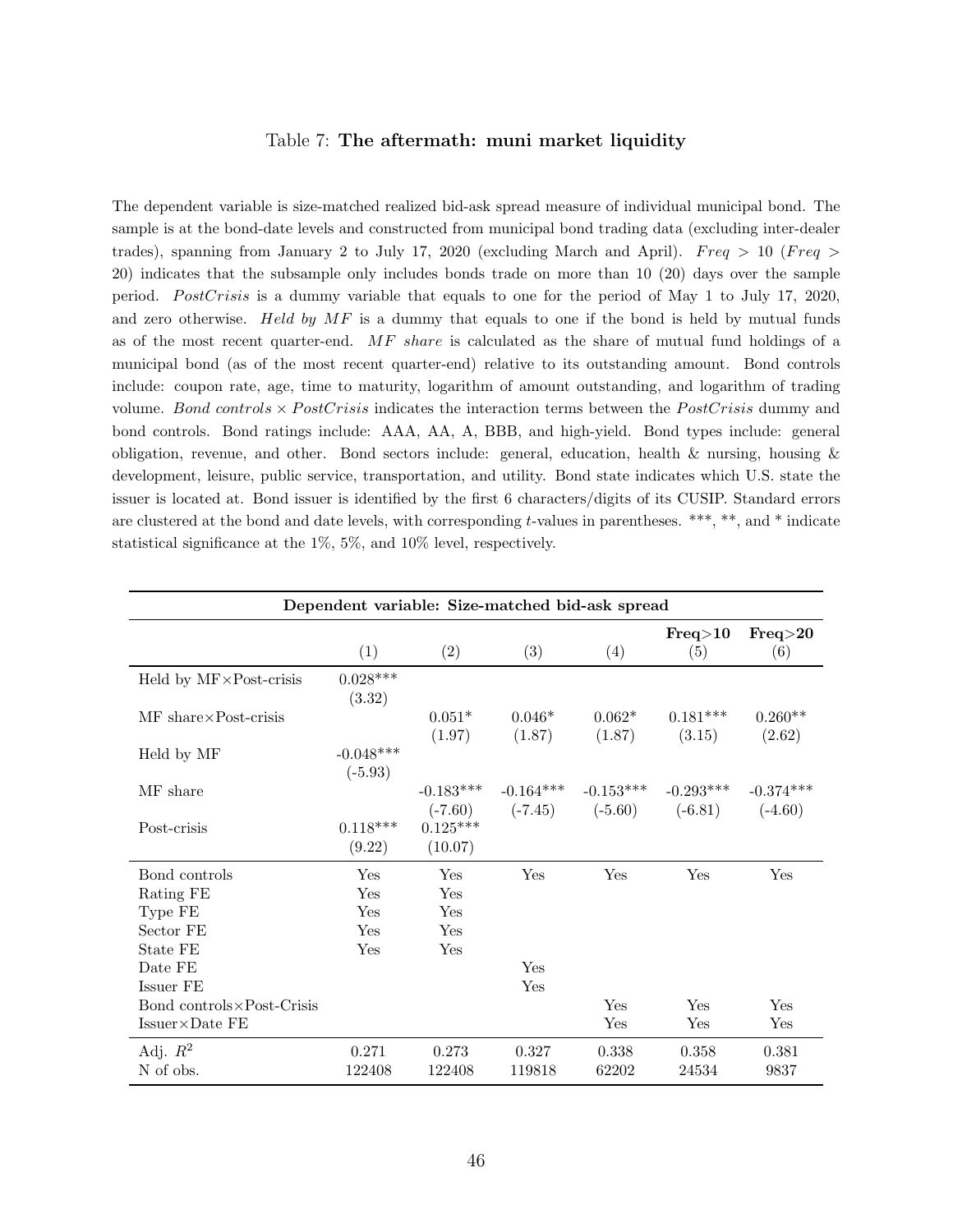#### <span id="page-47-0"></span>Table 8: The aftermath of mutual fund fire sales: yield spreads

The dependent variable is tax-adjusted yield spread of individual municipal bond, in percent. The full sample is at the bond-date levels and constructed from municipal bond trading data (excluding inter-dealer trades), spanning from January 2 to July 17, 2020 (excluding March and April). PostCrisis is a dummy variable that equals to one for the period of May 1 to July 17, 2020, and zero otherwise. Held by  $MF$  is a dummy that equals to one if the bond is held by mutual funds as of the most recent quarter-end. MF share is calculated as the share of mutual fund holdings of a municipal bond (as of the most recent quarter-end) relative to its outstanding amount. Bond controls include: coupon rate, age, time to maturity, logarithm of amount outstanding, and logarithm of trading volume. Bond Controls  $\times PostCrisis$  indicates the interaction terms between the  $PostCrisis$  dummy and bond controls. Bond ratings include: AAA, AA, A, BBB, and highyield. Bond types include: general obligation, revenue, and other. Bond sectors include: general, education, health & nursing, housing & development, leisure, public service, transportation, and utility. Bond state indicates which U.S. state the issuer is located at. Bond issuer is identified by the first 6 characters/digits of its CUSIP. Standard errors are clustered at the bond and date levels, with corresponding  $t$ -values in parentheses. \*\*\*, \*\*, and \* indicate statistical significance at the 1%, 5%, and 10% level, respectively.

| Dependent variable: bond yield spreads (tax-adjusted) |                           |                       |                                                 |                       |                       |  |
|-------------------------------------------------------|---------------------------|-----------------------|-------------------------------------------------|-----------------------|-----------------------|--|
|                                                       | (1)                       | (2)                   | (3)                                             | (4)                   | (5)                   |  |
| Held by $MF \times Post-crisis$                       | $0.337***$<br>(18.97)     |                       |                                                 |                       |                       |  |
| $MF share\times Post-crisis$                          |                           | $1.166***$<br>(23.68) | $1.149***$<br>(23.90)                           | $1.153***$<br>(25.98) | $0.401***$<br>(16.36) |  |
| Held by MF                                            | $-0.186***$<br>$(-10.83)$ |                       |                                                 |                       |                       |  |
| MF share                                              |                           | $-0.573***$           | $-0.569***$<br>$(-11.44)$ $(-11.48)$ $(-10.56)$ | $-0.464***$           | 0.012<br>(0.90)       |  |
| Post-crisis                                           | $1.132***$<br>(15.00)     | $1.138***$<br>(14.73) |                                                 |                       |                       |  |
| Bond controls                                         | Yes                       | Yes                   | Yes                                             | Yes                   | Yes                   |  |
| Rating FE                                             | Yes                       | Yes                   | Yes                                             |                       |                       |  |
| Type FE                                               | Yes                       | Yes                   | Yes                                             |                       |                       |  |
| Sector FE                                             | Yes                       | Yes                   | Yes                                             |                       |                       |  |
| State FE                                              | Yes                       | Yes                   | Yes                                             |                       |                       |  |
| Date FE                                               |                           |                       | Yes                                             | Yes                   |                       |  |
| Issuer FE                                             |                           |                       |                                                 | Yes                   |                       |  |
| Bond controls $\times$ Post-Crisis                    |                           |                       |                                                 |                       | Yes                   |  |
| $Issuer \times Date FE$                               |                           |                       |                                                 |                       | Yes                   |  |
| Adj. $R^2$                                            | 0.538                     | $0.542\,$             | 0.624                                           | 0.682                 | 0.743                 |  |
| N of obs.                                             | 702372                    | 702372                | 702372                                          | 701189                | 531024                |  |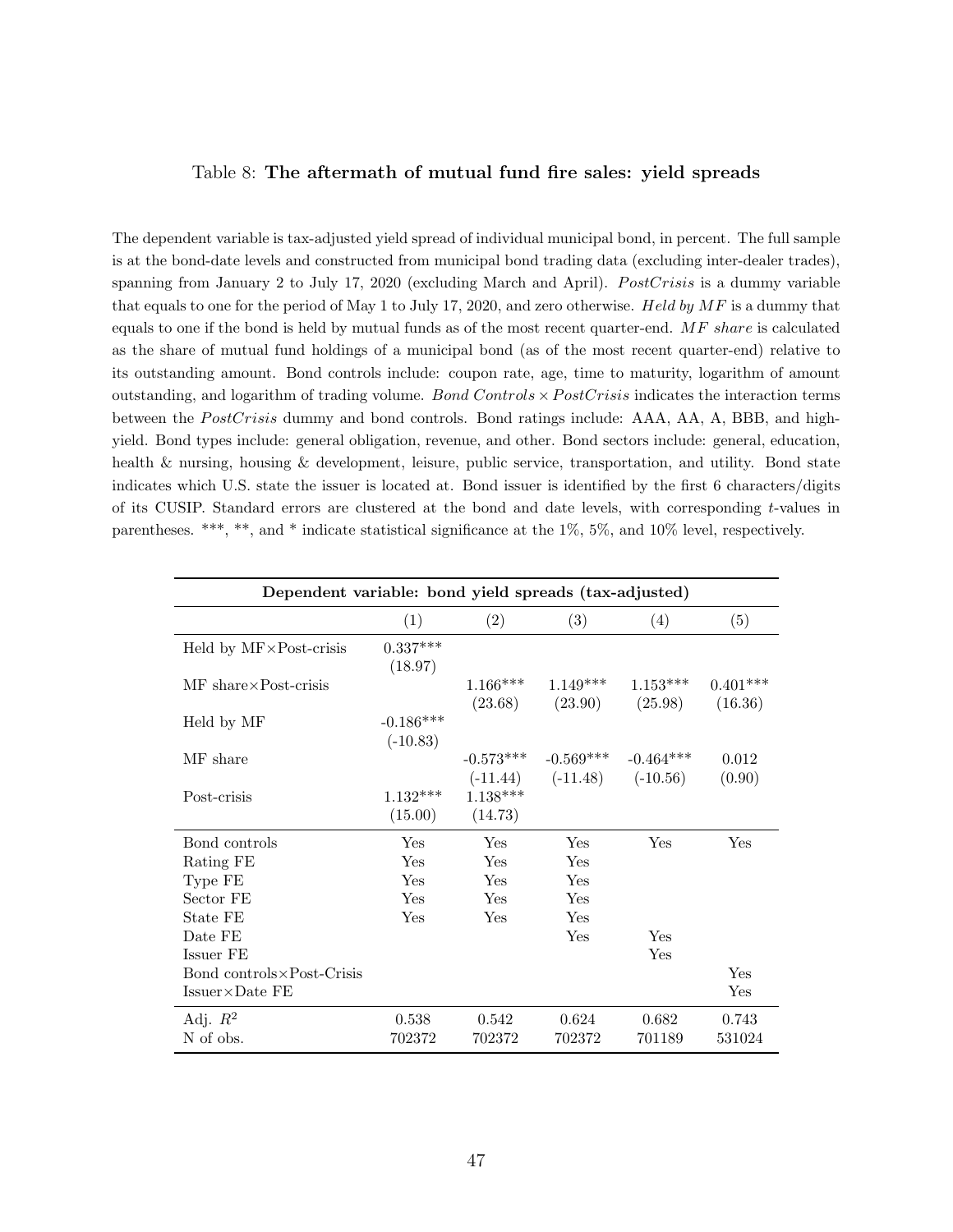#### <span id="page-48-0"></span>Table 9: The pricing of mutual fund fragility risks: subsample analysis

The dependent variable is tax-adjusted yield spread of individual municipal bond, in percent. The full sample is at the bond-date levels and constructed from municipal bond trading data (excluding inter-dealer trades), spanning from January 2 to July 17, 2020 (excluding March and April). Columns  $(1)-(2)$  use subsamples defined by bond rating, with Column (1) including bonds rated as A, BBB, and high-yield, and Column  $(2)$  including bonds rated as AAA and AA. Columns  $(3)-(4)$  use subsamples defined by bond type, with Column (3) including non-GO bonds, and Column (4) including GO bonds. Columns (5)–(6) use subsamples defined by bond sector, with Column (5) including bonds in the sectors hit more by the Covid-19 crisis, including health& nursing, leisure, or transportation, and Column (6) including other bonds. PostCrisis is a dummy variable that equals to one for the period of May 1 to July 17, 2020, and zero otherwise. MF share is calculated as the share of mutual fund holdings of a municipal bond (as of the most recent quarter-end) relative to its outstanding amount. Bond controls include: coupon rate, age, time to maturity, logarithm of amount outstanding, and logarithm of trading volume. Bond Controls  $\times PostCrisis$ indicates the interaction terms between the *PostCrisis* dummy and bond controls. Bond issuer is identified by the first 6 characters/digits of its CUSIP. Standard errors are clustered at the bond and date levels, with corresponding t-values in parentheses. \*\*\*, \*\*, and \* indicate statistical significance at the 1%, 5%, and 10% level, respectively.

| Dependent variable: bond yield spreads (tax-adjusted) |                          |                           |                               |                         |                            |                            |  |
|-------------------------------------------------------|--------------------------|---------------------------|-------------------------------|-------------------------|----------------------------|----------------------------|--|
|                                                       | By bond rating           |                           |                               | By bond type            | By bond sector             |                            |  |
|                                                       | Low<br>$\left( 1\right)$ | High<br>$\left( 2\right)$ | $non-GO$<br>$\left( 3\right)$ | GO<br>$\left( 4\right)$ | Covid<br>$\left( 5\right)$ | Other<br>$\left( 6\right)$ |  |
| $MF \; share \times Post-crisis$                      | $0.408***$               | $0.090***$                | $0.485***$                    | $0.080***$              | $0.418***$                 | $0.323***$                 |  |
|                                                       | (8.41)                   | (5.24)                    | (16.41)                       | (2.78)                  | (7.25)                     | (13.16)                    |  |
| MF share                                              | 0.025                    | $-0.026*$                 | $0.049***$                    | $-0.056**$              | $0.124***$                 | $-0.009$                   |  |
|                                                       | (0.87)                   | $(-1.95)$                 | (3.08)                        | $(-2.13)$               | (4.25)                     | $(-0.57)$                  |  |
| Bond controls                                         | Yes                      | Yes                       | Yes                           | Yes                     | Yes                        | <b>Yes</b>                 |  |
| Bond controls × Post-Crisis                           | Yes                      | Yes                       | Yes                           | Yes                     | <b>Yes</b>                 | Yes                        |  |
| $Issuer \times Date FE$                               | <b>Yes</b>               | <b>Yes</b>                | Yes                           | <b>Yes</b>              | Yes                        | <b>Yes</b>                 |  |
| Adj. $R^2$                                            | 0.753                    | 0.697                     | 0.731                         | 0.775                   | 0.748                      | 0.736                      |  |
| N of obs.                                             | 142544                   | 382423                    | 374826                        | 152567                  | 113903                     | 411003                     |  |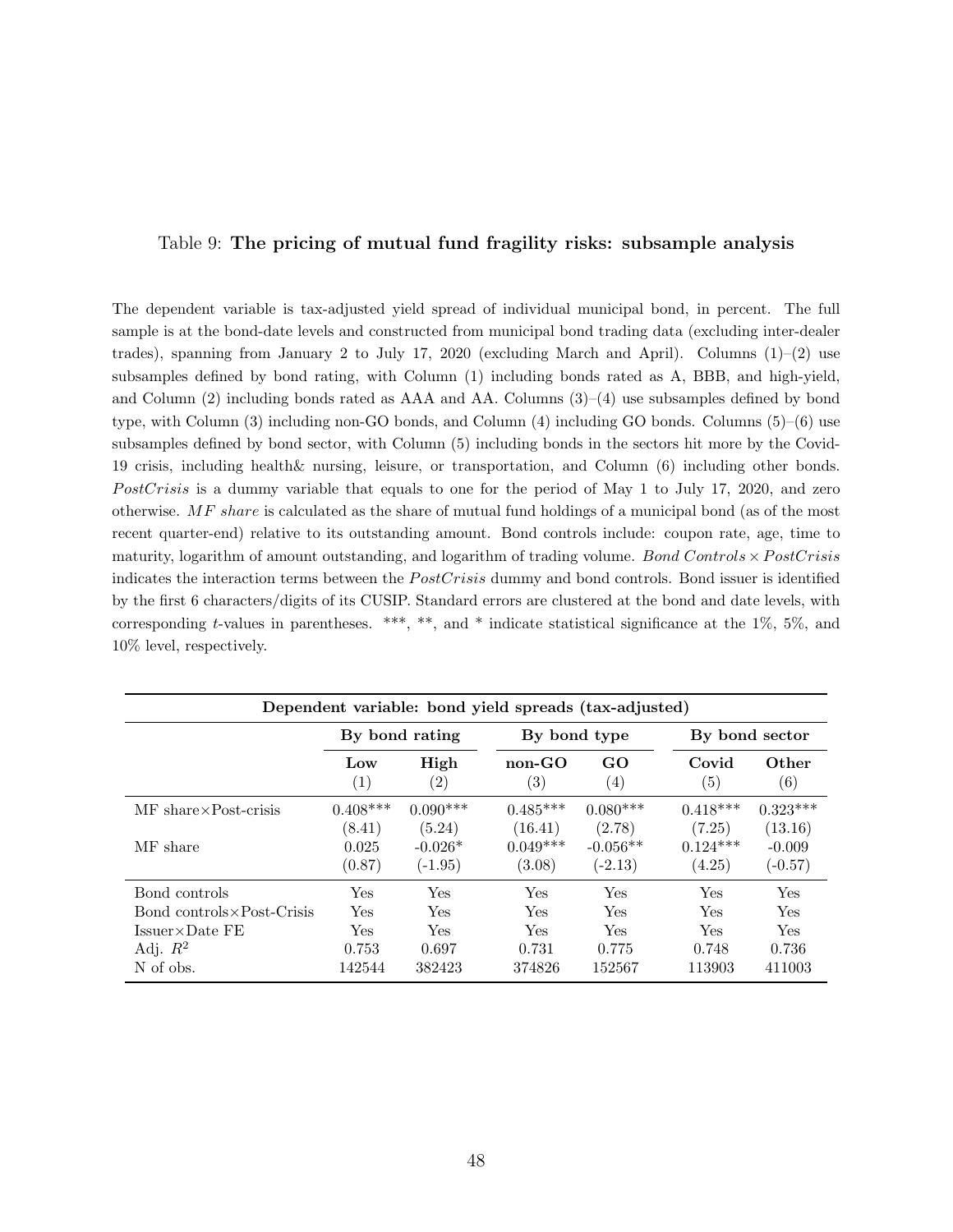#### <span id="page-49-0"></span>Table 10: Fragility sources and the pricing of mutual fund fragility risks: Triple-difference approach

The dependent variable is tax-adjusted <sup>y</sup>ield spread of municipal bonds, in percent. This bond-date sample only includes municipal bonds that areheld by mutual funds, and spans from January <sup>2</sup> to July 17, <sup>2020</sup> (excluding March and April). Bond-day observations are sorted into two subsamplesbased on the bond's mutual fund holders' average fragility levels, weighted by each fund's holding amount of that bond. Fund-level fragility is proxiedby the fund's share of muni bond holdings in Covid-hit sectors including transportation, health & nursing care, and leisure (Columns 1–2), fund'saverage portfolio maturity (Columns 3–4), and fund's average portfolio rating (Columns 5–6), as of the most recent quarter-end.  $PostCrisis$  is a dummy variable that equals to one for the period of May 1 to July 17, 2020, and zero otherwise.  $MF$  share is calculated as the share of mutual fund holdings of a municipal bond (as of the most recent quarter-end) relative to its outstanding amount. Bond controls include: coupon rate, age, time to maturity, logarithm of amount outstanding, and logarithm of trading volume.  $Bond$   $Controls \times PostCrisis$  indicates the interaction terms between the  $PostCrisis$  dummy and bond controls. Bond issuer is identified by the first 6 characters/digits of its CUSIP. *p-value of the difference* indicates the p-value from testing the difference in the estimated coefficients on  $MF$  Share  $\times PostCrisis$  across two subsamples. Standard errors are clustered at the bond and date levels, with corresponding <sup>t</sup>-values in parentheses. \*\*\*, \*\*, and \* indicate statistical significance at the 1%, 5%, and10% level, respectively.

| Dependent variable: bond yield spreads (tax-adjusted) |                            |                            |                           |                                |                              |                      |
|-------------------------------------------------------|----------------------------|----------------------------|---------------------------|--------------------------------|------------------------------|----------------------|
|                                                       | MF holders' Covid exposure |                            |                           | MF holders' portfolio maturity | MF holders' portfolio rating |                      |
|                                                       | Large<br>(1)               | Small<br>$\left( 2\right)$ | Long<br>$\left( 3\right)$ | Short<br>(4)                   | Low<br>(5)                   | High<br>(6)          |
| MF share × Post-crisis                                | $0.511***$<br>(8.99)       | $0.170***$<br>(4.57)       | $0.571***$<br>(9.77)      | $0.216***$<br>(7.44)           | $0.529***$<br>(9.22)         | $0.128***$<br>(4.01) |
| MF share                                              | $0.105***$<br>(2.82)       | $0.030*$<br>(1.72)         | $0.101***$<br>(2.95)      | $-0.013$<br>$(-0.85)$          | $0.115***$<br>(3.23)         | 0.007<br>(0.43)      |
| Bond controls                                         | Yes                        | Yes                        | Yes                       | Yes                            | Yes                          | Yes                  |
| Bond controls × Post-Crisis                           | Yes                        | Yes                        | Yes                       | Yes                            | Yes                          | Yes                  |
| $Issuer \times Date FE$                               | Yes                        | Yes                        | Yes                       | Yes                            | Yes                          | Yes                  |
| Adj. $R^2$                                            | 0.761                      | 0.790                      | 0.756                     | 0.830                          | 0.752                        | 0.801                |
| N of obs.                                             | 114036                     | 117572                     | 109992                    | 120152                         | 112412                       | 119641               |
| <i>p</i> -value of the difference                     |                            | 0.000                      |                           | 0.000                          |                              | 0.000                |